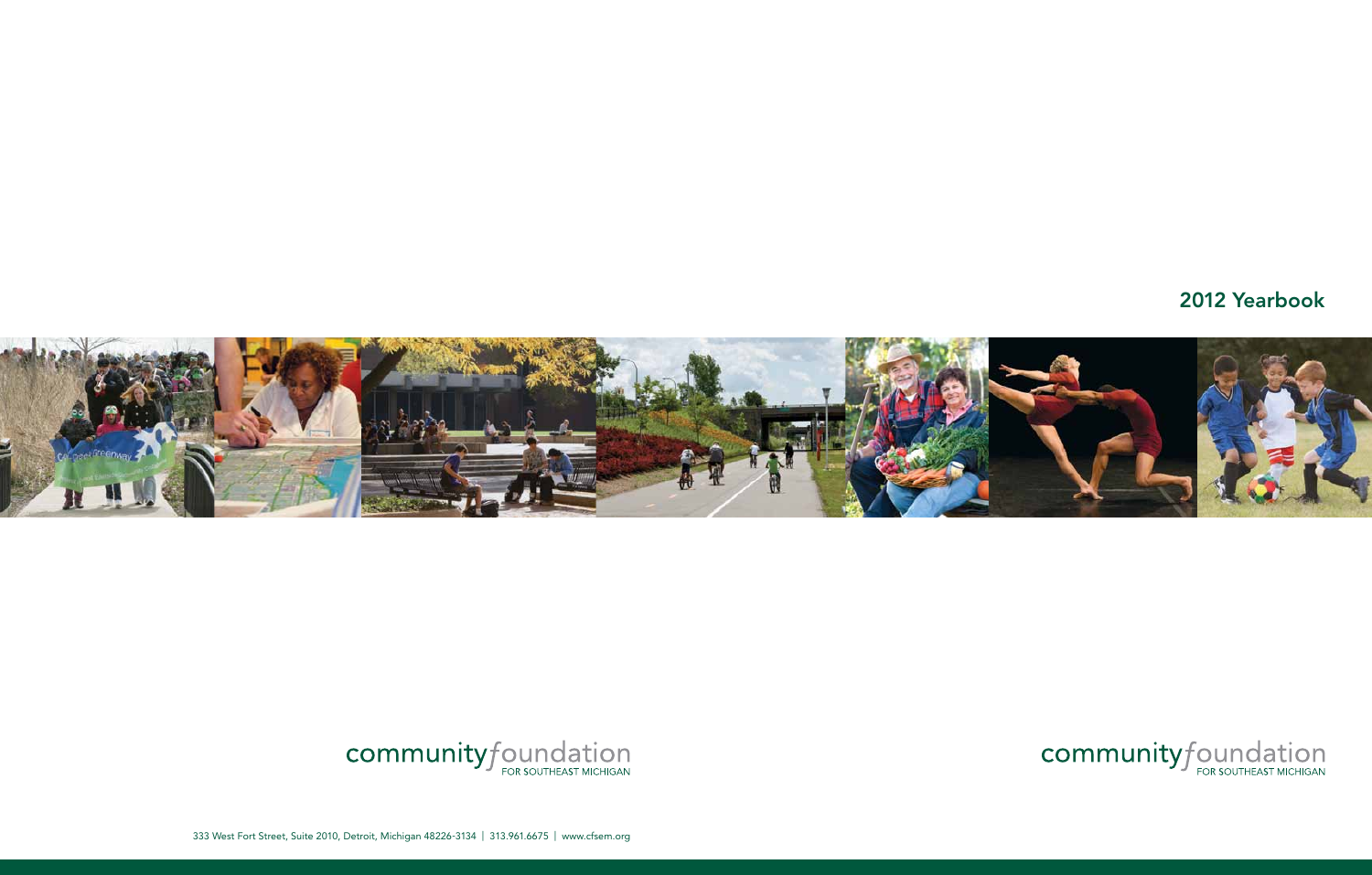We promote and facilitate community philanthropy in the seven counties of Wayne, Oakland, Macomb, Monroe, Washtenaw, Livingston and St. Clair, and we also help donors invest in organizations they care about nationwide.

We do this by:

• Making strategic investments in programs and organizations that benefit the region

• Equipping organizations and the public with knowledge and information that will

- 
- lead to positive change
- tomorrow, and
- 

• Building endowment — community capital — to meet our region's needs today and

• Providing expert assistance to donors and their advisers in their charitable planning.

# Our mission is to enhance the quality of life in southeast Michigan.

### Table of Contents

| About the Foundation                    |
|-----------------------------------------|
| Message from the Chair and President  2 |
|                                         |
|                                         |
|                                         |
|                                         |
| What Do You Care About?  57             |
|                                         |
| Endowment Investment Highlights  59     |
| Combined Financial Statements 60        |
|                                         |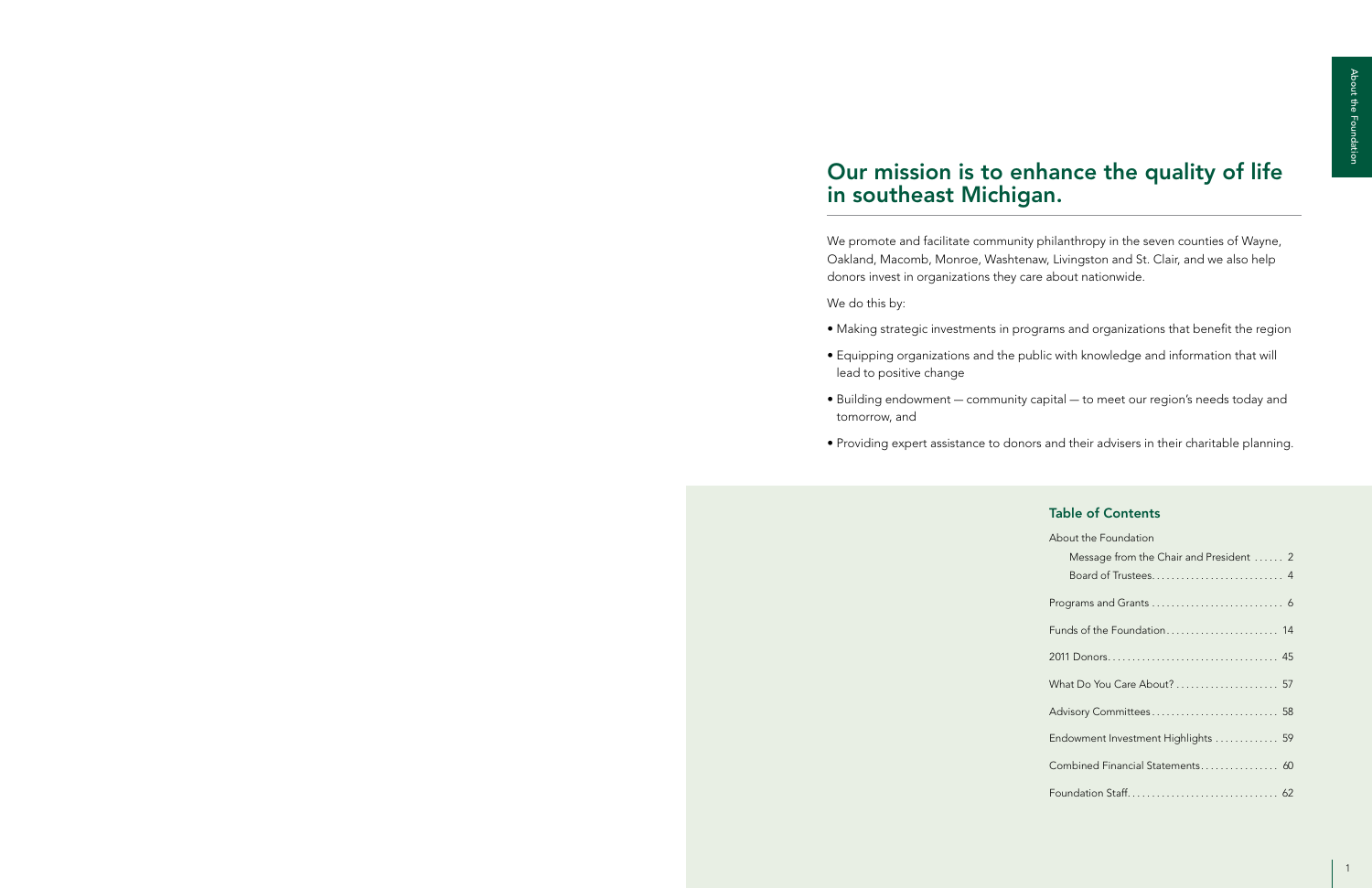



### Grant Authorizations per year

Nearly three decades ago, the Community Foundation for Southeast Michigan was established because our founders saw the need to build permanent charitable capital – endowment – as an important resource for our region. Indeed, in the face of a challenging economy, the importance of endowment has been evident to all. It has been heartening to witness our region's continued generosity, as caring people support the community and the causes they care about. As we see the signs of better times ahead, we are proud to continue our service to this giving community and to support the many promising activities that are moving our region forward.

In 2011, the Community Foundation authorized more than \$49 million, through more than 2,800 grants, to support a wide range of charitable activities. Our assets at year-end totaled more than \$565 million. We thank our donors for providing more than \$32 million in new gifts and for establishing 36 new funds.

Strong investment performance also contributed to our growth. In a year of continued volatility in the financial markets, the Community Foundation's endowment investment performance ranked first nationwide in comparison to similar-sized community foundation peers – reflecting, in part, the strength and discipline

of the Community Foundation's investment program. This strong return is certainly good news, both for us and also for the more than 170 nonprofit agencies that are building endowment with us. These organizations work with us because they understand the importance of building endowment to provide permanent income that will help sustain their work in good times and in bad.

> just-launched online hub that engages people in helping to create more connected and livable communities. Mode Shift offers valuable news and information on topics ranging from urban planning and public health to *(\$ in millions)* street design, biking safety, social equality issues and transportation legislation. It also offers a Take Action Toolkit that allows site visitors and members to directly connect with each other and take specific actions to impact the communities in which they live. Eniss ranging from urban planning an

We would like to thank the extraordinary trustees of the Community Foundation for their valuable expertise and guidance. We express our special thanks to Anthony F. \$20 -<br>Earley Jr. and James D. Farley, who completed their service in 2011. And we are also grateful for the hard work  $-$ 

Our partnership with the Max M. and Marjorie S. Fisher Foundation, the Community Foundation Challenge– Emergency Food & Shelter, wrapped up this year with a series of educational programs to help the staff and board members of emergency food and shelter providers from across the region learn to be more effective in raising funds from individuals. Hundreds of people attended these training programs, which helped nonprofits learn to compensate for declining levels of state and federal support by becoming more adept at raising money from individuals. For those organizations, securing gifts from new sources is an ongoing challenge in these uncertain times.

Our year-end education campaign about the expiring state charitable tax credits resulted in a significant increase of contributions — not only to the Community Foundation, but to other charities, as well. Over the years,

# 2011 Highlights

- The Community Foundation and its affiliates received more than \$32 million in new gifts.
- Donors established 36 new funds.
- The Foundation distributed more than \$49 million, through more than 2,800 grants, to a wide range of charitable activities.
- By the close of 2011, the Foundation had awarded more than \$500 million in more than 40,000 grants since its founding.

Mariam C. Noland President

Allan D. Gilmour Chair



these credits have helped generate millions in charitable giving, and we thank our partners at Detroit Public Television and Team Detroit for their hard work and dedication in raising the public's awareness of the expiring credits. We are grateful to the many donors who chose to take advantage of the credits to support the nonprofit organizations that are working to improve the quality of life in our region and across Michigan. Looking ahead to 2012, we invite you to join us on Mode Shift: Move Together, www.wearemodeshift.org, our and dedication of the staff and volunteers of the Community Foundation. In the report that follows, we highlight four of the central attributes of the Community Foundation: vision, innovation, permanence and our regional focus. We invite you to learn about some of the program investments that we believe illustrate how we carry out our mission. Above all, we want to thank you for your generosity and determination to make southeast Michigan a better place for all its residents. You inspire us and support our work in countless ways. Thank you. <sup>2</sup> <sup>3</sup> About the Foundation







# Message from the Chair and President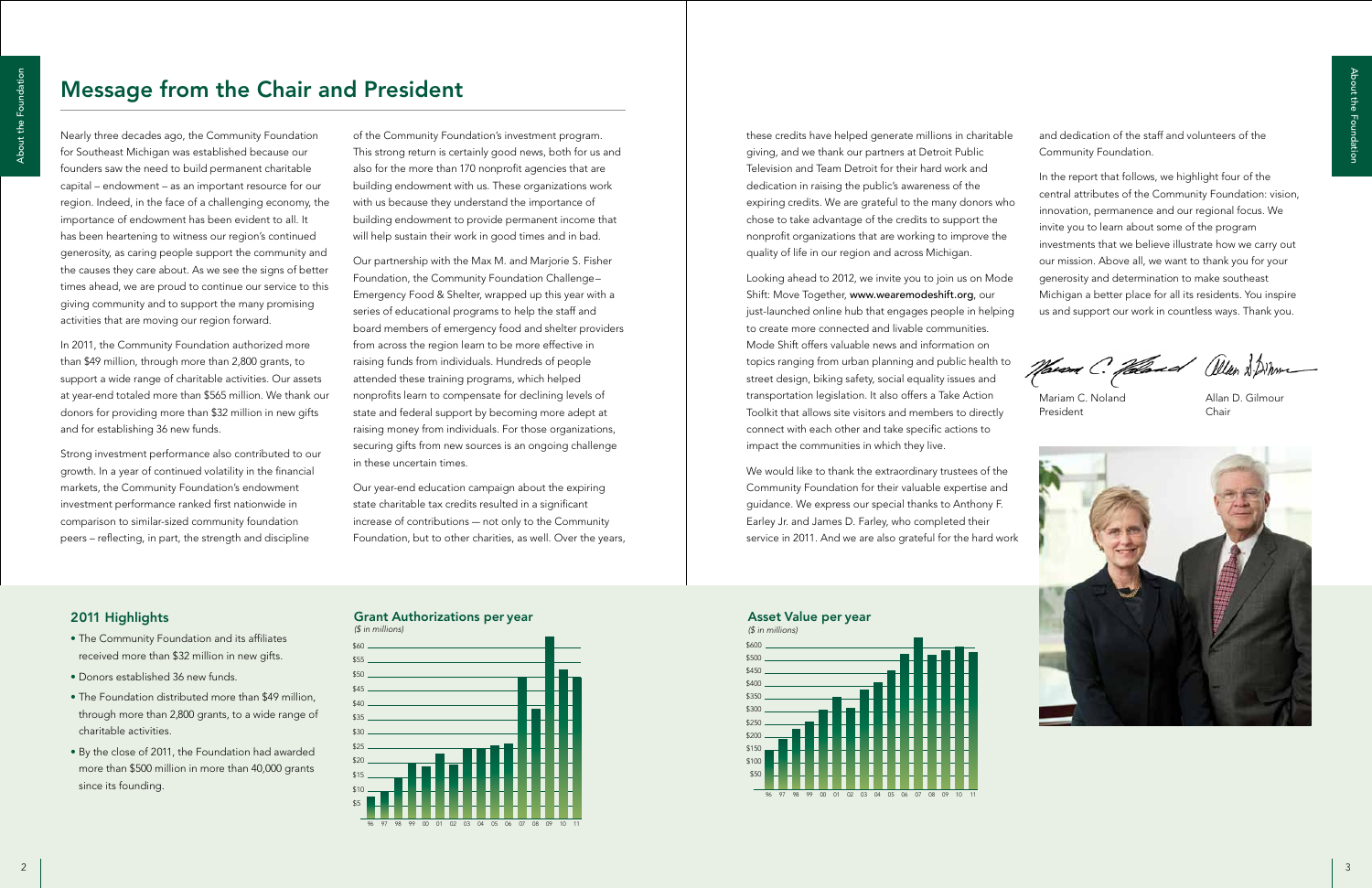| ari           |
|---------------|
| reene         |
| ıll           |
| andleman Sr.  |
| cker!         |
| rmelin!       |
| lowenstein    |
| h Hutton      |
| e             |
| . Johnson     |
| ones          |
| amon J. Keith |
| s Kessler     |
| lein          |
| ughn          |
| arson         |
| cCree Lewis   |
| bia           |
| pach III      |
| Mallett Jr.   |
| Manoogian     |
| arcinelli     |
| cCammon       |
| cCarthy Jr.   |
| nbs           |
| IcDonald      |
| Donald        |
| Aeaselle      |
| l. Mecke Jr.  |
| riwether      |
| Millard       |
| eller         |

The Community Foundation for Southeast Michigan was founded in 1984 by a visionary Board of Trustees. Now, as then, the Board is comprised of civic leaders who represent the breadth, depth and diversity of the communities we serve.

# Board of Trustees

The success of the Community Foundation is a direct result of the leadership and active participation of our Trustees. We recognize the hard work and dedication of Trustees, past and present, who have led the Community Foundation with a strong vision: to improve the quality of life for all people in southeast Michigan.

# Former Trustees

### Chair

Allan D. Gilmour President, Wayne State University

Vice Chair Alfred R. Glancy III Executive Chairman, Unico Investment Group LLC Seattle, WA

Vice Chair Alan E. Schwartz Partner, Honigman Miller Schwartz and Cohn LLP

Vice Chair Barbara C. Van Dusen Civic Leader

Founding Chair Joseph L. Hudson Jr. Trustee, Hudson-Webber Foundation

Secretary W. Frank Fountain Chairman, Walter P. Chrysler Museum Foundation, Chrysler LLC

Treasurer Michael T. Monahan President, Monahan Enterprises LLC

Program and Distribution Committee Chair Vivian Day Stroh Civic Leader

### **Trustees**

Frederick M. Adams Jr. Chairman – Michigan, Northern Trust Bank

Terence E. Adderley Chairman of the Board, Kelly Services Inc.

Maggie A. Allesee Civic Leader

Barbara E. Allushuski President, Great Lakes Regional Headquarters, Right Management

Gerard M. Anderson President and COO, DTE Energy Resources Group

Michael E. Bannister Chairman and CEO, Ford Motor Credit Company, and Executive Vice President, Ford Motor Company

Albert M. Berriz CEO, McKinley Inc.

Penny B. Blumenstein Civic Leader

Thomas C. Buhl First Vice President Investments, Wells Fargo Advisors

Andrew L. Camden Managing Director, J.P. Morgan

Ahmad Chebbani President, OMNEX Corp.

Matthew P. Cullen President and COO, Rock Ventures LLC

Paul R. Dimond Counsel, Miller, Canfield, Paddock and Stone PLC

Deborah I. Dingell President, D2 Strategies

Irma B. Elder CEO,

Elder Automotive Group

John M. Erb President, Fred A. and Barbara M. Erb Family Foundation

David T. Fischer Chairman and CEO, The Suburban Collection

Phillip Wm. Fisher Founder, Mission Throttle

Jenice C. Mitchell Ford Senior Counsel, Clark Hill PLC

<sup>4</sup> <sup>5</sup> About the Foundation Wendell W. Anderson Jr. Thomas V. Angott Sr. The Hon. Dennis W. Archer The Hon. Trudy DunCombe Archer Donald J. Atwood The Hon. Richard H. Austin Don H. Barden Jon E. Barfield Norma C. Barfield William Beckham Jr. Michael J. Brenner William C. Brooks Mrs. Philip Caldwell Anne C. Colone Keith E. Crain Julie Fisher Cummings Tarik S. Daoud Mrs. Stanley R. Day Robert A. DeAlexandris The Hon. James H. Dingeman Walter E. Douglas Sr. Anthony F. Earley Jr. C. Rupert Edwards George C. Eshelman James D. Farley Charles T. Fisher III Max M. Fisher Walter B. Ford II William C. Ford Jr. Mrs. William Clay Ford Darrel W. Francis George F. Francis III

Steven K. Hamp Civic Leader David M. Hempstead Partner, Bodman PLC William M. Hermann Partner, Plante & Moran PLLC

George G. Johnson Managing Director, George Johnson & Company

Eric B. Larson President and CEO, Larson Realty Group

David Baker Lewis Senior Partner, Lewis & Munday PC

John D. Lewis Managing Director, Donnelly Penman and Partners

Henry W. Lim Chair, Department of Dermatology, and Senior Vice President, Academic Affairs, Henry Ford Hospital

Dana M. Locniskar Managing Director – Investments, Merrill Lynch Private Banking and Investment Group

Florine Mark President, CEO and Chairman of the Board, The WW Group Inc.

Jack Martin Chairman, Martin, Arrington, Desai & Meyers PC

Edward J. Miller Vice Chairman, Detroit Investment Fund

Eugene A. Miller Retired Chairman and CEO, Comerica Incorporated

James B. Nicholson President and CEO, PVS Chemicals Inc.

Bruce E. Nyberg Civic Leader

# David K. Page

Partner, Honigman Miller Schwartz and Cohn LLP

Cynthia J. Pasky

President and CEO, Strategic Staffing Solutions Inc.

William F. Pickard Chairman and CEO, Global Automotive Alliance

Glenda D. Price President Emeritus, Marygrove College

David T. Provost Chairman and CEO,

Talmer Bank and Trust

John Rakolta Jr. Chairman and CEO, Walbridge

Jack A. Robinson Chairman, The JAR Group LLC

President,

Pamela Rodgers Rodgers Chevrolet Inc.

William W. Shelden Jr. President, Shelden Fund

Elizabeth, Allan and Warren

Gary Torgow President, Sterling Group

Reginald M. Turner Attorney,

Clark Hill PLC

Dale L. Watchowski President, CEO and COO,

Redico

Mary H. Weiser Civic Leader

Sean K. Werdlow Managing Director,

Siebert Branford Shank & Co. LLC

Ken Whipple Chairman,

Korn/Ferry International

Ralph J. Gerson

Yousif Ghaf Walter R. Gr Elliott S. Ha David M. Ha David B. He David B. He William K. H Carole Leig Rick Inatome Chacona W. R.I. Jervis Jo The Hon. Da Mrs. Charles Thomas I. K Richard P. Ku Robert C. La Kathleen Me John E. Lob Ben C. Maib Conrad L. M Richard A. M Ronald P. M David N. Mo Walter J. Mc Amy McCor Alonzo L. M F. James Mo Richard L. M Theodore H Heath J Me Kenneth E. Jane E. Mo

Eddie R. Munson Daniel T. Murphy William J. O'Brien III Sandra E. Pierce Heinz C. Prechter Ellen V. Price Douglas J. Rasmussen Dean E. Richardson The Hon. Victoria A. Roberts The Hon. Henry William Saad Edgar A. Scribner W. Warren Shelden Neal Shine Howard F. Sims F. Alan Smith Roger B. Smith Frank D. Stella Peter W. Stroh Joel D. Tauber A. Alfred Taubman The Hon. Anna Diggs Taylor Peter P. Thurber James L. Tolley Tom Turner William P. Vititoe Jonathan T. Walton Joan B. Warren James R. Waterston Thomas S. Wilson Stanley J. Winkelman Mrs. R. Alexander Wrigley Martin B. Zimmerman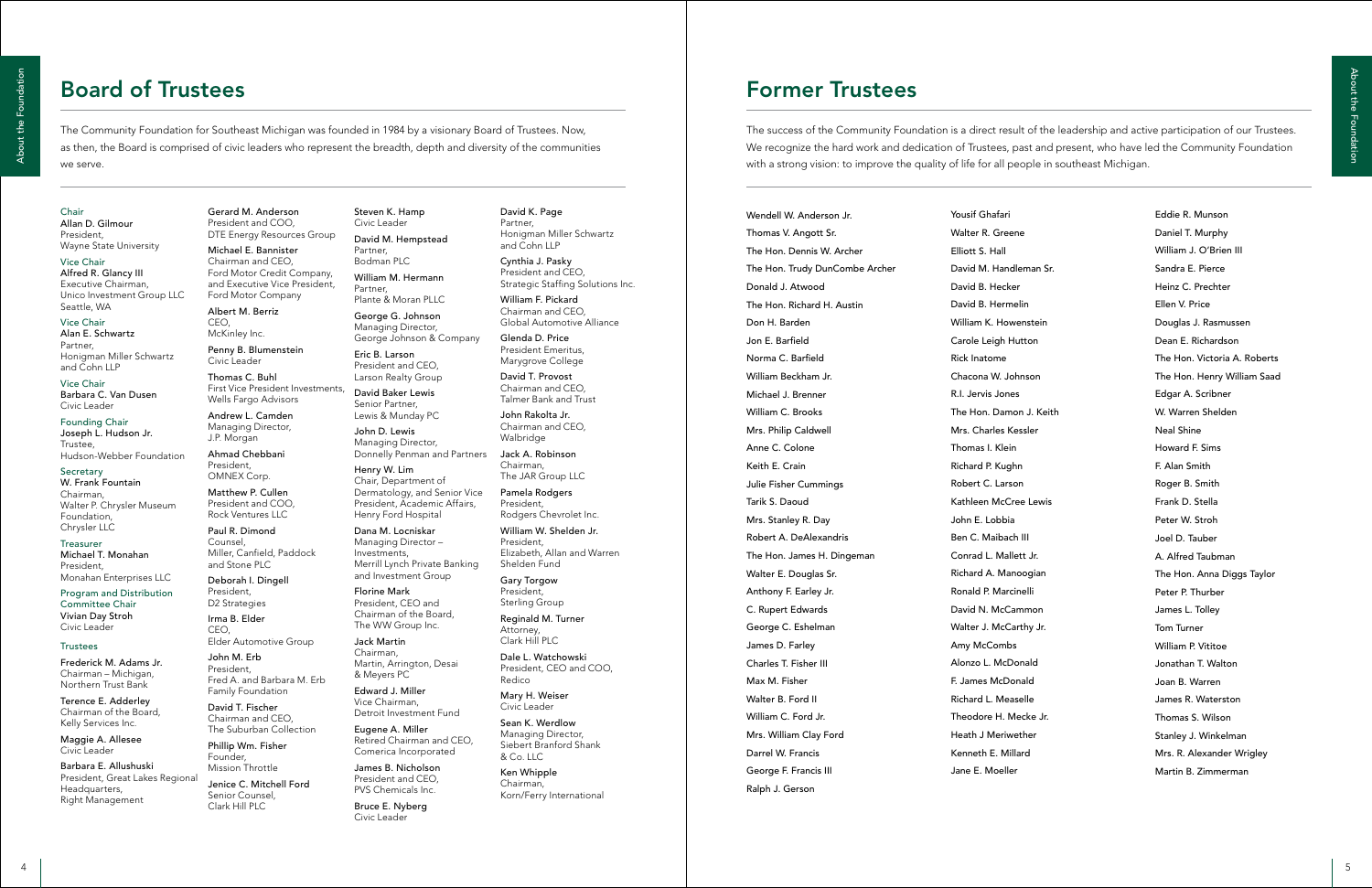| Detroit Institute for Children                                                                     | <b>Evangelical Homes of Michigan</b>                                                                              |
|----------------------------------------------------------------------------------------------------|-------------------------------------------------------------------------------------------------------------------|
| Support for general operations \$45,000                                                            | Support for general operations \$80,000                                                                           |
| <b>Detroit Neighborhood Fund</b>                                                                   | <b>Focus: HOPE</b>                                                                                                |
|                                                                                                    | Support for Generation of Promise, a diversity                                                                    |
| Detroit Economic Growth Corp.                                                                      | awareness and leadership development program  \$22,500                                                            |
| Support for the purchase of the Dequindre Cut North \$5,000                                        | FSG Inc.                                                                                                          |
| Detroit Neighborhood Fund                                                                          | Support for annual membership  \$7,860                                                                            |
| Support for program activities to strengthen                                                       |                                                                                                                   |
| neighborhoods on Detroit's near-east side\$20,567                                                  | Gleaners Community Food Bank of Southeastern Michigan<br>Support for the Kids Helping Kids                        |
| <b>Invest Detroit Foundation</b>                                                                   |                                                                                                                   |
| Support for the development of a mixed-use                                                         |                                                                                                                   |
| development plan for the east riverfront \$50,000                                                  | <b>Global Exchange</b>                                                                                            |
|                                                                                                    | Support for the development of the Green Economy<br>Leadership Training program in Highland Park, Mich.  \$20,000 |
| Detroit Regional Chamber Foundation Inc.                                                           |                                                                                                                   |
| Support for the Adopt A Park campaign \$5,000                                                      | <b>Goodwill Industries of Greater Detroit</b>                                                                     |
| Support for activities related to the                                                              | Support for general operations \$50,000                                                                           |
|                                                                                                    |                                                                                                                   |
| Detroit RiverFront Conservancy Inc.                                                                | <b>Grace Episcopal Church</b><br>Support for general operations \$20,000                                          |
| Support for public space maintenance\$300,000                                                      |                                                                                                                   |
|                                                                                                    | <b>GreenWays Initiative</b>                                                                                       |
| <b>Detroit Safe Communities Collaborative</b>                                                      |                                                                                                                   |
|                                                                                                    | <b>City of Ecorse</b>                                                                                             |
| <b>Detroit Safe Communities Collaborative</b>                                                      | Support for Envision Ecorse, a plan to integrate                                                                  |
| Support for enhanced services for previously                                                       | greenways planning into a new vision for the city  \$20,000                                                       |
| incarcerated individuals, to improve the safety                                                    | <b>Council of Michigan Foundations</b>                                                                            |
|                                                                                                    | Support for the Michigan Land Use Funders Group  \$1,000                                                          |
| <b>Matrix Human Services</b>                                                                       |                                                                                                                   |
| Support for the Welcome Home Osborn annual                                                         | <b>Funders Network for Smart Growth and</b>                                                                       |
| report and community meeting  \$8,000                                                              | <b>Livable Communities</b><br>Support for annual membership \$1,000                                               |
|                                                                                                    |                                                                                                                   |
| Detroit Symphony Orchestra Inc.                                                                    | The Greening of Detroit                                                                                           |
| Support for the Civic Youth Ensembles and the<br>Power of Dreams music education program \$300,000 | Support for the Detroit greenways                                                                                 |
|                                                                                                    |                                                                                                                   |
| Downtown Detroit Partnership Inc.                                                                  | The GreenWays Initiative                                                                                          |
| Support for public space maintenance\$350,000                                                      | Support for program activities to develop a                                                                       |
|                                                                                                    | system of greenways in southeast Michigan \$226,538                                                               |
| <b>East Side Community Revitalization Program</b>                                                  |                                                                                                                   |
| <b>Detroit Economic Growth Association</b>                                                         | <b>Macomb County</b>                                                                                              |
| Support for the completion of the Neighborhood                                                     | Support for the construction of a pedestrian trail<br>and the expansion of the riverfront boardwalk \$75,000      |
| Typology Analysis; development and implementation                                                  |                                                                                                                   |
| of a communications strategy; and logistics for                                                    | Midtown Detroit Inc.                                                                                              |
| stakeholder summits for the Detroit Works project  \$50,000                                        | Support for the construction of phase two                                                                         |
|                                                                                                    |                                                                                                                   |
|                                                                                                    |                                                                                                                   |
|                                                                                                    |                                                                                                                   |
|                                                                                                    |                                                                                                                   |
|                                                                                                    |                                                                                                                   |

### Sweet Dreamzzz Detroit

Support for the development, implementation and evaluatio of an early childhood sleep education program........ \$40,00

### Detroit Chamber Winds and Strings Support for outreach and audience development initiatives........................................ \$67,900

Detroit Educational Television Foundation Support for a special production of Making Music with the DSO .................................................... \$25,000

### Detroit Neighborhood Fund

| Detroit Regional Chamber Foundation Inc.     |  |
|----------------------------------------------|--|
| Support for the Adopt A Park campaign\$5,000 |  |
| Support for activities related to the        |  |
|                                              |  |

### Detroit Safe Communities Collaborative

### Matrix Human Services

### East Side Community Revitalization Program

### Detroit Economic Growth Association

East Side Community Revitalization Program

| 'n<br>)0 | Support for community revitalization efforts in the<br>near-east side neighborhoods of Detroit \$160,534                                 |
|----------|------------------------------------------------------------------------------------------------------------------------------------------|
| 0        | <b>Ecorse Public Schools</b><br>Support for instructional personnel and                                                                  |
| )0       | <b>Edsel and Eleanor Ford House</b><br>Support for a summer concert series with<br>the Detroit Symphony Orchestra \$50,000               |
| 00       | <b>Evangelical Homes of Michigan</b><br>Support for general operations \$80,000                                                          |
|          | <b>Focus: HOPE</b><br>Support for Generation of Promise, a diversity<br>awareness and leadership development program  \$22,500           |
| )0       | FSG Inc.<br>Support for annual membership  \$7,860                                                                                       |
| 57       | Gleaners Community Food Bank of Southeastern Michigan<br>Support for the Kids Helping Kids                                               |
| )O       | Global Exchange<br>Support for the development of the Green Economy<br>Leadership Training program in Highland Park, Mich.  \$20,000     |
| )0<br>)O | <b>Goodwill Industries of Greater Detroit</b><br>Support for general operations  \$50,000                                                |
|          | Grace Episcopal Church<br>Support for general operations \$20,000                                                                        |
| 0        | <b>GreenWays Initiative</b>                                                                                                              |
|          | <b>City of Ecorse</b><br>Support for Envision Ecorse, a plan to integrate<br>greenways planning into a new vision for the city  \$20,000 |
| 76       | <b>Council of Michigan Foundations</b><br>Support for the Michigan Land Use Funders Group \$1,000                                        |
| 00       | <b>Funders Network for Smart Growth and</b><br>Livable Communities<br>Support for annual membership \$1,000                              |
| 00       | The Greening of Detroit<br>Support for the Detroit greenways                                                                             |
| )0       | The GreenWays Initiative<br>Support for program activities to develop a<br>system of greenways in southeast Michigan \$226,538           |
|          | <b>Macomb County</b><br>Support for the construction of a pedestrian trail<br>and the expansion of the riverfront boardwalk \$75,000     |
| 00       | Midtown Detroit Inc.<br>Support for the construction of phase two                                                                        |

Through our grantmaking, the Community Foundation for Southeast Michigan seeks to build a stronger, more competitive region by encouraging regional thinking and cooperation, fostering innovation and creative solutions, and leveraging additional resources for area organizations and communities.

In 2011, we awarded more than \$49 million to a wide range of charitable organizations and activities. On the following pages you will find a small sample of the nearly 2,800 grants made by the Community Foundation last year. Many grants responded to the current pressing needs of our community, funding the vital work of many of the region's charitable organizations.

# Programs and Grants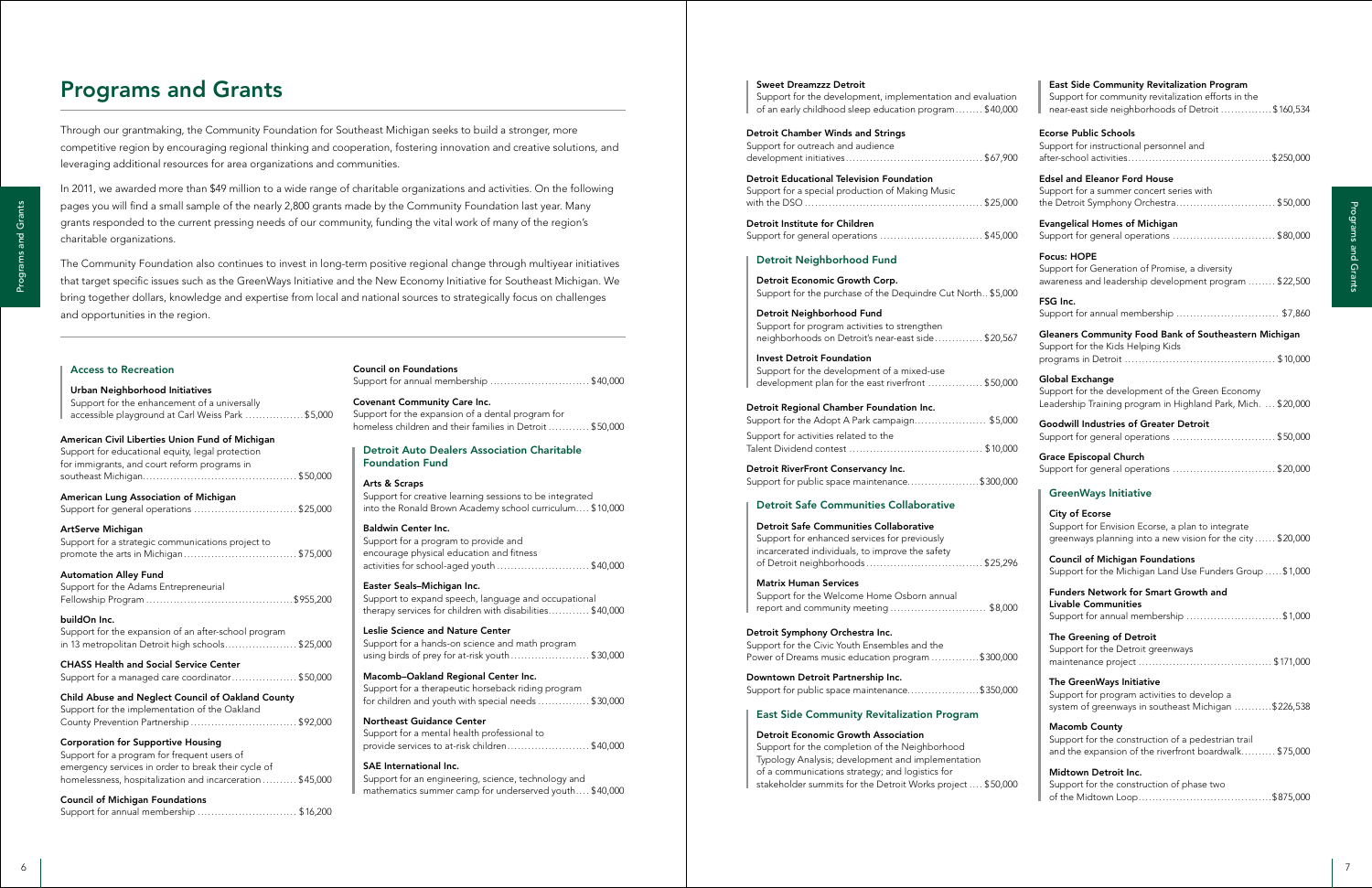# Vision

The Community Foundation for Southeast Michigan has the ability — and the responsibility — to envision what is possible, and then to make it happen. We have a vision of healthier children, more beautiful parks and greenways, more connected communities and a stronger economy. That is why the Community Foundation supports programs and initiatives that require foresight, commitment and perseverance. We work with our partners to bring extraordinary things to pass, one step at a time.

### BOOM! The New Economy — Entrepreneurial Training for Baby Boomers

As one of the region's premier business accelerators and incubators, TechTown was well-positioned to respond to a Community Foundation request for a program tailored to the needs of displaced workers over the age of 55. They created a program called *BOOM! The New Economy* to provide training and mentoring to help people launch "encore careers" as entrepreneurs, and to identify many creative and fulfilling alternatives to traditional retirement. The program also advocates for "generational diversity" in the workplace, and matches older professionals with internships at companies started by young



entrepreneurs.

Learn more about encore careers.

### Midtown Greenway Loop

Support for a comprehensive inventory and analysis of urban agriculture in Detroit........................ \$20,00

The nearly two-mile Midtown Loop Greenway, now in its second phase of construction, connects some of Detroit's leading cultural and educational institutions with walkways featuring raised plantings, unique lighting, public art and safer pedestrian crossways. When complete, the Midtown Loop will be part of more than eight miles of uninterrupted, landscaped greenways running from Wayne State University to Belle Isle. Supported by the Community Foundation's GreenWays Initiative, this project is just one example of the Foundation's long-term vision to improve the quality of life in southeast Michigan.

Institute for Educational Leadership Inc. Support for technical assistance for the Youth Violence Prevention Initiative ............................ \$75,00

Jefferson East Inc. Support for an economic development analysis of the Detroit Marina Industrial District ....................... \$80,00

Jewish Community Center of Metropolitan Detroit Support for the Legacy Project, a creative and performing arts program to foster tolerance and diversity in high school aged youth.............................. \$51,96

Barbara Ann Karmanos Cancer Institute Support for innovative cancer treatment and patient support services for uninsured and underinsured patients......... \$15,00

# <sup>8</sup> <sup>9</sup> Programs and GrantsPrograms and Grants

Lawrence Technological University Support for the leadership mentoring component of the University Partners Student Leadership Program ..... \$22,10

| CC       | <b>Livingston County Catholic Charities</b><br>Support to establish a foster care                                                                                                                    |
|----------|------------------------------------------------------------------------------------------------------------------------------------------------------------------------------------------------------|
|          | <b>Mariners Inn</b><br>Support for a peer mentoring program\$30,000                                                                                                                                  |
| 00       | <b>Michigan Masonic Home</b>                                                                                                                                                                         |
| ĴО       | <b>Michigan Nonprofit Association</b><br>Support for annual membership \$790                                                                                                                         |
| 50       | <b>Michigan State University</b><br>Support for an introductory music training program<br>at the Community Music School - Detroit\$40,000                                                            |
| CC       | Michigan's Children<br>Support for the Great Start for a<br>Greater Michigan campaign \$25,000                                                                                                       |
|          | Midtown Detroit Inc.<br>Support for public space maintenance\$250,000                                                                                                                                |
| 35<br>25 | Support for charitable purposes, with a preference<br>for use on executive leadership development<br>opportunities, in recognition of the Mariam C. Noland<br>Award for Nonprofit Leadership\$10,000 |
|          | New Detroit Inc.<br>Support for general operations \$150,000                                                                                                                                         |
| ገበ       |                                                                                                                                                                                                      |



### Initiative for a Competitive Inner City

Kellogg Civic Leadership Initiative Support for the development of civic leadership programs .......................................... \$126,235

Lions Hearing Center of Michigan Support for follow-up care for infants that fail initial hearing screenings ............................ \$14,700

| Helping Others Through Partnership and Education<br>(HOPE) Fund<br>Support for program activities of The HOPE Fund \$70,810                      |
|--------------------------------------------------------------------------------------------------------------------------------------------------|
| <b>Michigan AIDS Coalition</b><br>Support for leadership training for                                                                            |
| Nonprofit Enterprise at Work<br>Support to organize and facilitate two convenings of<br>HOPE Fund grantees serving LGBTQ youth of color  \$2,400 |
| <b>Oakland University</b><br>Support for a Sexual Orientation and Gender<br>Identity Regional Conference for K-12 educators  \$5,000             |
| Ozone House Inc.<br>Support for training for youth-serving organizations<br>to better respond to the needs of LGBT youth  \$10,000               |
| <b>Ruth Ellis Center Inc.</b><br>Support to train LGBTQ youth of color to promote<br>positive change in the child welfare system  \$40,000       |
| <b>HP Devco Inc.</b><br>Support for planning to acquire and rehabilitate<br>abandoned homes in Highland Park, Mich.  \$50,000                    |
| Independent Sector<br>Support for annual membership \$15,000                                                                                     |
|                                                                                                                                                  |

| Southwest Detroit Business Association Inc.<br>Support for pre-development engineering for<br>the Southwest Detroit Greenway phase three  \$60,000                                                                         |
|----------------------------------------------------------------------------------------------------------------------------------------------------------------------------------------------------------------------------|
| <b>HOPE Fund</b>                                                                                                                                                                                                           |
| Affirmations Lesbian and Gay Community Center<br>Support for the development of a                                                                                                                                          |
| American Civil Liberties Union Fund of Michigan<br>Support to educate and advocate on behalf<br>of LGBT seniors in southeast Michigan \$10,000                                                                             |
| Support for KICK's attendance at the<br>21st LGBT Executive Director's Institute \$1,800                                                                                                                                   |
| <b>Eastern Michigan University Foundation</b><br>Support for theatrical performances about<br>LGBTQ youth as a learning tool for middle<br>and high school teachers and staff\$8,000                                       |
| <b>Equality Michigan</b><br>Support for a collaborative project to develop<br>and distribute an LGBTQ toolkit for 400 faith<br>groups, on behalf of the Michigan Unitarian<br>Universalist Social Justice Network \$10,700 |
| Support to develop and launch a new website  \$20,000                                                                                                                                                                      |
| Support for a board member of color to<br>attend the Creating Change Conference\$1,450                                                                                                                                     |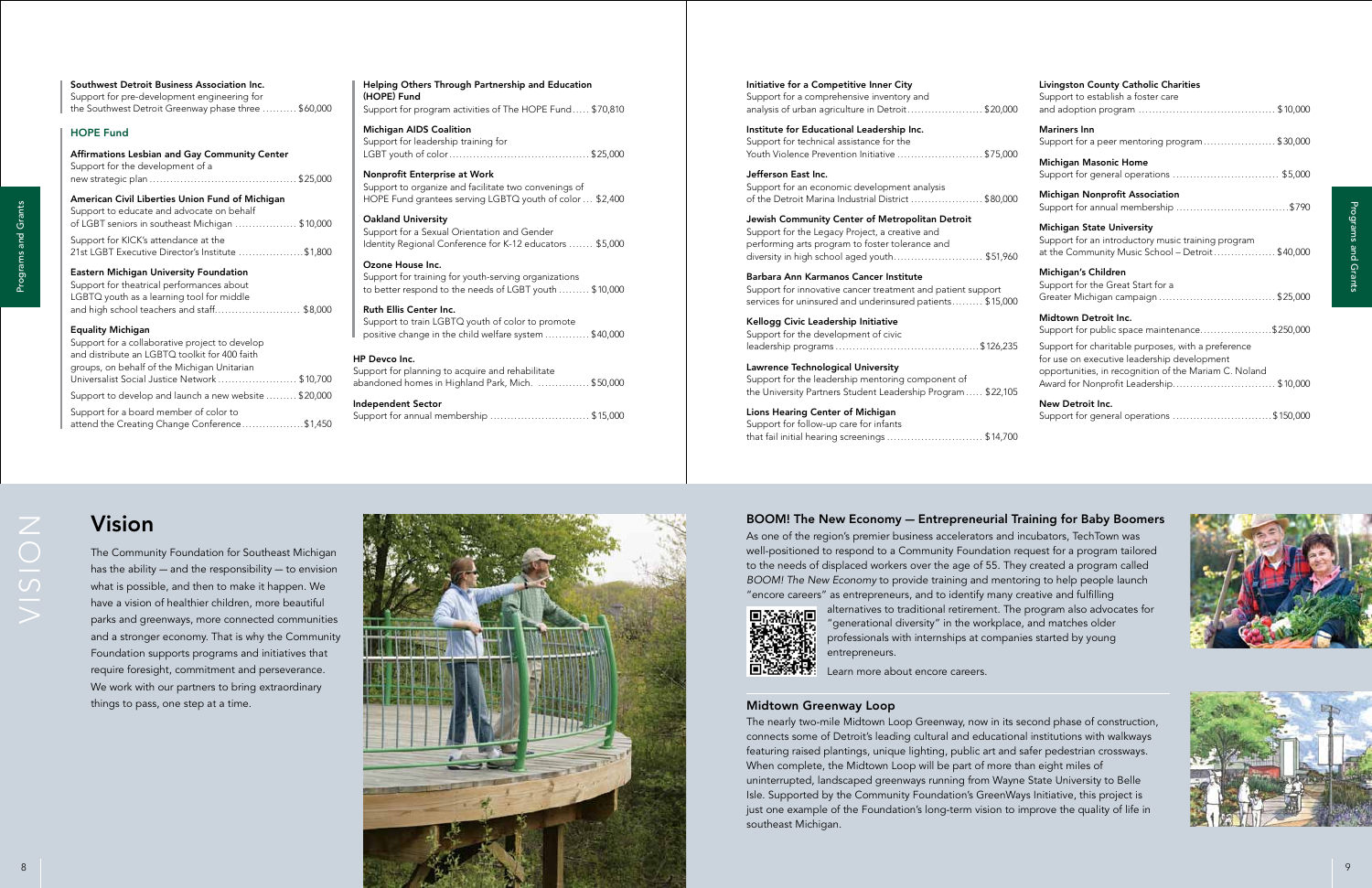### Baldwin Stars' Fit for Life Program Promotes Healthier Children

### Planning Study for East Side "Work and Play" Marina District





### Detroit Symphony Orchestra Extends its Reach



### $\epsilon$  InsYght, a delivery system reneurs..................\$250,000 arch Corridor ts to businesses in southeast Michigan......................................\$450,000 tion of southeast d economy..........\$1,400,787  $\cdot$  the Innovation Network Strategy .............................\$793,945 ities that promote Michigan.................\$601,960 lementation of the Innovation Network ................................\$215,250 Aichigan nd Business: Focus Detroit conference................................... \$15,000 ity Alliance ative of community colleges and workforce boards to create a

|    | Regents of the University of Michigan<br>Support for the America Reads tutoring program \$56,000                                                                                                               |
|----|----------------------------------------------------------------------------------------------------------------------------------------------------------------------------------------------------------------|
| ĴО | Support for the children's clinical and community<br>outreach programs of the Food Allergy Center \$50,000                                                                                                     |
| СC | <b>School District of River Rouge</b><br>Support for the implementation of a                                                                                                                                   |
| ОC | <b>Scholarships</b>                                                                                                                                                                                            |
| ĴО | <b>Bloomfield Hills School District</b><br>Support from the Robert C.J. Traub Memorial Scholarship<br>for the funding of four scholarship awards \$5,263                                                       |
| CC | Cary Moore Memorial Scholarship Program<br>Support for one scholarship award<br>for postsecondary education \$1,863                                                                                            |
| CC | <b>Case Western Reserve University</b><br>Support from the Evangeline Sheibley Hyett Endowment<br>Fund to provide scholarships for students attending<br>the Mandel School of Applied Social Sciences  \$6,099 |
| CC | <b>Chelsea School District</b><br>Support from the Brewster E. and Emily C. Peabody Fund<br>for scholarship awards for postsecondary education  \$9,667                                                        |
| CC | <b>Chippewa Valley Schools</b><br>Support from the Sanford W. and Elaine E. Feig<br>Fund to provide scholarship awards for                                                                                     |
| 30 |                                                                                                                                                                                                                |

### Southwest Housing Solutions Corp.

| Support for the Earn and Learn Program, targeting |  |
|---------------------------------------------------|--|
| unemployed men in the cities of Detroit,          |  |
| Highland Park and Hamtramck\$2,000,000            |  |

# Wayne State University Research & Technology Park

### New Urban Learning

### The Purple Rose Theatre Company

| <b>New Economy Initiative</b>                                                                                                                                                                                                                                                                                                                                                                                                                                                                                                                                                                                                                                                                                                                                                                               | Michigan Opportunities and Resources for                                                                  | Southwest Housing Solutions Corp.                                                                                                                                                                                                                                                                                                                                                                                                                                                                                                                                                                                                                                                                                                                                                                                                                                                                                                                     | Regents of the University of Michigan                                        |
|-------------------------------------------------------------------------------------------------------------------------------------------------------------------------------------------------------------------------------------------------------------------------------------------------------------------------------------------------------------------------------------------------------------------------------------------------------------------------------------------------------------------------------------------------------------------------------------------------------------------------------------------------------------------------------------------------------------------------------------------------------------------------------------------------------------|-----------------------------------------------------------------------------------------------------------|-------------------------------------------------------------------------------------------------------------------------------------------------------------------------------------------------------------------------------------------------------------------------------------------------------------------------------------------------------------------------------------------------------------------------------------------------------------------------------------------------------------------------------------------------------------------------------------------------------------------------------------------------------------------------------------------------------------------------------------------------------------------------------------------------------------------------------------------------------------------------------------------------------------------------------------------------------|------------------------------------------------------------------------------|
|                                                                                                                                                                                                                                                                                                                                                                                                                                                                                                                                                                                                                                                                                                                                                                                                             | <b>Entrepreneurs Program (MORE)</b>                                                                       | Support for the Earn and Learn Program, targeting                                                                                                                                                                                                                                                                                                                                                                                                                                                                                                                                                                                                                                                                                                                                                                                                                                                                                                     | Support for the America Reads tutoring program \$56,000                      |
| Ann Arbor SPARK Foundation                                                                                                                                                                                                                                                                                                                                                                                                                                                                                                                                                                                                                                                                                                                                                                                  | Support for the development of InsYght, a                                                                 | unemployed men in the cities of Detroit,                                                                                                                                                                                                                                                                                                                                                                                                                                                                                                                                                                                                                                                                                                                                                                                                                                                                                                              | Support for the children's clinical and community                            |
| Support for the Accelerate Michigan Innovation                                                                                                                                                                                                                                                                                                                                                                                                                                                                                                                                                                                                                                                                                                                                                              | comprehensive catalogue and delivery system                                                               | Highland Park and Hamtramck\$2,000,000                                                                                                                                                                                                                                                                                                                                                                                                                                                                                                                                                                                                                                                                                                                                                                                                                                                                                                                | outreach programs of the Food Allergy Center  \$50,000                       |
| Competition 2011, to encourage entrepreneur                                                                                                                                                                                                                                                                                                                                                                                                                                                                                                                                                                                                                                                                                                                                                                 | of resources available to entrepreneurs\$250,000                                                          |                                                                                                                                                                                                                                                                                                                                                                                                                                                                                                                                                                                                                                                                                                                                                                                                                                                                                                                                                       |                                                                              |
| business development and venture capital                                                                                                                                                                                                                                                                                                                                                                                                                                                                                                                                                                                                                                                                                                                                                                    |                                                                                                           | Wayne State University Research & Technology Park                                                                                                                                                                                                                                                                                                                                                                                                                                                                                                                                                                                                                                                                                                                                                                                                                                                                                                     | <b>School District of River Rouge</b>                                        |
| investment in southeast Michigan \$250,000                                                                                                                                                                                                                                                                                                                                                                                                                                                                                                                                                                                                                                                                                                                                                                  | <b>Michigan State University</b>                                                                          | (TechTown)                                                                                                                                                                                                                                                                                                                                                                                                                                                                                                                                                                                                                                                                                                                                                                                                                                                                                                                                            | Support for the implementation of a                                          |
| <b>Automation Alley Fund</b>                                                                                                                                                                                                                                                                                                                                                                                                                                                                                                                                                                                                                                                                                                                                                                                | Support for the University Research Corridor                                                              | Support for planning and development                                                                                                                                                                                                                                                                                                                                                                                                                                                                                                                                                                                                                                                                                                                                                                                                                                                                                                                  |                                                                              |
| Support for the Annual Collaboration for Entrepreneurship                                                                                                                                                                                                                                                                                                                                                                                                                                                                                                                                                                                                                                                                                                                                                   | to connect international students to businesses                                                           | of the NextWater Innovation Factory\$30,000                                                                                                                                                                                                                                                                                                                                                                                                                                                                                                                                                                                                                                                                                                                                                                                                                                                                                                           |                                                                              |
| (ACE 11), to promote the development of the                                                                                                                                                                                                                                                                                                                                                                                                                                                                                                                                                                                                                                                                                                                                                                 |                                                                                                           | Support for expansion of the TechTown campus  \$5,900,000                                                                                                                                                                                                                                                                                                                                                                                                                                                                                                                                                                                                                                                                                                                                                                                                                                                                                             | <b>Scholarships</b>                                                          |
|                                                                                                                                                                                                                                                                                                                                                                                                                                                                                                                                                                                                                                                                                                                                                                                                             | <b>New Economy Initiative</b>                                                                             | Support for project management within TechTown                                                                                                                                                                                                                                                                                                                                                                                                                                                                                                                                                                                                                                                                                                                                                                                                                                                                                                        |                                                                              |
| region's high-growth technology ventures \$2,000                                                                                                                                                                                                                                                                                                                                                                                                                                                                                                                                                                                                                                                                                                                                                            | Support for speeding the transition of southeast                                                          | associated with the Innovation Network activities \$90,000                                                                                                                                                                                                                                                                                                                                                                                                                                                                                                                                                                                                                                                                                                                                                                                                                                                                                            | <b>Bloomfield Hills School District</b>                                      |
| City Connect Detroit Inc.                                                                                                                                                                                                                                                                                                                                                                                                                                                                                                                                                                                                                                                                                                                                                                                   | Michigan to a knowledge-based economy\$1,400,787                                                          |                                                                                                                                                                                                                                                                                                                                                                                                                                                                                                                                                                                                                                                                                                                                                                                                                                                                                                                                                       | Support from the Robert C.J. Traub Memorial Scholarship                      |
| Support for data services related to the evaluation                                                                                                                                                                                                                                                                                                                                                                                                                                                                                                                                                                                                                                                                                                                                                         |                                                                                                           | Support for the planning and development                                                                                                                                                                                                                                                                                                                                                                                                                                                                                                                                                                                                                                                                                                                                                                                                                                                                                                              | for the funding of four scholarship awards  \$5,263                          |
| of the New Economy Initiative\$15,000                                                                                                                                                                                                                                                                                                                                                                                                                                                                                                                                                                                                                                                                                                                                                                       | Support for the development of the                                                                        | of the Blue Economy Center Network\$60,000                                                                                                                                                                                                                                                                                                                                                                                                                                                                                                                                                                                                                                                                                                                                                                                                                                                                                                            |                                                                              |
|                                                                                                                                                                                                                                                                                                                                                                                                                                                                                                                                                                                                                                                                                                                                                                                                             | Innovation Network Strategy \$793,945                                                                     |                                                                                                                                                                                                                                                                                                                                                                                                                                                                                                                                                                                                                                                                                                                                                                                                                                                                                                                                                       | Cary Moore Memorial Scholarship Program<br>Support for one scholarship award |
| Detroit Regional Chamber Foundation Inc.                                                                                                                                                                                                                                                                                                                                                                                                                                                                                                                                                                                                                                                                                                                                                                    | Support for culture change activities that promote                                                        | <b>New Urban Learning</b>                                                                                                                                                                                                                                                                                                                                                                                                                                                                                                                                                                                                                                                                                                                                                                                                                                                                                                                             | for postsecondary education \$1,863                                          |
| Support for phase three of the                                                                                                                                                                                                                                                                                                                                                                                                                                                                                                                                                                                                                                                                                                                                                                              | entrepreneurship in southeast Michigan\$601,960                                                           | Support for college persistence and retention                                                                                                                                                                                                                                                                                                                                                                                                                                                                                                                                                                                                                                                                                                                                                                                                                                                                                                         |                                                                              |
|                                                                                                                                                                                                                                                                                                                                                                                                                                                                                                                                                                                                                                                                                                                                                                                                             |                                                                                                           | programs for graduates of University Preparatory and                                                                                                                                                                                                                                                                                                                                                                                                                                                                                                                                                                                                                                                                                                                                                                                                                                                                                                  | <b>Case Western Reserve University</b>                                       |
| Support for the Michigan Security Network to build a                                                                                                                                                                                                                                                                                                                                                                                                                                                                                                                                                                                                                                                                                                                                                        | PolicyLink                                                                                                | University Preparatory Math and Science academies \$50,000                                                                                                                                                                                                                                                                                                                                                                                                                                                                                                                                                                                                                                                                                                                                                                                                                                                                                            | Support from the Evangeline Sheibley Hyett Endowment                         |
| cyber security pilot project and host a cyber summit                                                                                                                                                                                                                                                                                                                                                                                                                                                                                                                                                                                                                                                                                                                                                        | Support for the design and implementation                                                                 |                                                                                                                                                                                                                                                                                                                                                                                                                                                                                                                                                                                                                                                                                                                                                                                                                                                                                                                                                       | Fund to provide scholarships for students attending                          |
| in partnership with the state of Michigan\$188,700                                                                                                                                                                                                                                                                                                                                                                                                                                                                                                                                                                                                                                                                                                                                                          | of the Innovation Network \$215,250                                                                       | <b>Operation Graduation</b>                                                                                                                                                                                                                                                                                                                                                                                                                                                                                                                                                                                                                                                                                                                                                                                                                                                                                                                           | the Mandel School of Applied Social Sciences  \$6,099                        |
|                                                                                                                                                                                                                                                                                                                                                                                                                                                                                                                                                                                                                                                                                                                                                                                                             |                                                                                                           | Support for general operations of the                                                                                                                                                                                                                                                                                                                                                                                                                                                                                                                                                                                                                                                                                                                                                                                                                                                                                                                 |                                                                              |
| Support for phase four of the Global Detroit project \$11,750                                                                                                                                                                                                                                                                                                                                                                                                                                                                                                                                                                                                                                                                                                                                               | Regents of the University of Michigan                                                                     | Jalen Rose Leadership Academy\$10,000                                                                                                                                                                                                                                                                                                                                                                                                                                                                                                                                                                                                                                                                                                                                                                                                                                                                                                                 | <b>Chelsea School District</b>                                               |
| Support for research on global firm attraction                                                                                                                                                                                                                                                                                                                                                                                                                                                                                                                                                                                                                                                                                                                                                              | Support for the Revitalization and Business:                                                              | <b>Playworks Education Energized</b>                                                                                                                                                                                                                                                                                                                                                                                                                                                                                                                                                                                                                                                                                                                                                                                                                                                                                                                  | Support from the Brewster E. and Emily C. Peabody Fund                       |
| and to fund a final phase of activity of the                                                                                                                                                                                                                                                                                                                                                                                                                                                                                                                                                                                                                                                                                                                                                                |                                                                                                           | Support for a physical activity and play                                                                                                                                                                                                                                                                                                                                                                                                                                                                                                                                                                                                                                                                                                                                                                                                                                                                                                              | for scholarship awards for postsecondary education  \$9,667                  |
|                                                                                                                                                                                                                                                                                                                                                                                                                                                                                                                                                                                                                                                                                                                                                                                                             | <b>Southeast Michigan Community Alliance</b>                                                              | program in Detroit elementary schools \$25,000                                                                                                                                                                                                                                                                                                                                                                                                                                                                                                                                                                                                                                                                                                                                                                                                                                                                                                        |                                                                              |
|                                                                                                                                                                                                                                                                                                                                                                                                                                                                                                                                                                                                                                                                                                                                                                                                             | Support for a regional collaborative of community                                                         |                                                                                                                                                                                                                                                                                                                                                                                                                                                                                                                                                                                                                                                                                                                                                                                                                                                                                                                                                       | <b>Chippewa Valley Schools</b>                                               |
|                                                                                                                                                                                                                                                                                                                                                                                                                                                                                                                                                                                                                                                                                                                                                                                                             | colleges and workforce boards to create a                                                                 | The Purple Rose Theatre Company                                                                                                                                                                                                                                                                                                                                                                                                                                                                                                                                                                                                                                                                                                                                                                                                                                                                                                                       | Support from the Sanford W. and Elaine E. Feig                               |
|                                                                                                                                                                                                                                                                                                                                                                                                                                                                                                                                                                                                                                                                                                                                                                                                             | comprehensive and cohesive system for talent                                                              | Support for the new play development partnership                                                                                                                                                                                                                                                                                                                                                                                                                                                                                                                                                                                                                                                                                                                                                                                                                                                                                                      | Fund to provide scholarship awards for                                       |
|                                                                                                                                                                                                                                                                                                                                                                                                                                                                                                                                                                                                                                                                                                                                                                                                             | and workforce development\$1,500,000                                                                      |                                                                                                                                                                                                                                                                                                                                                                                                                                                                                                                                                                                                                                                                                                                                                                                                                                                                                                                                                       |                                                                              |
|                                                                                                                                                                                                                                                                                                                                                                                                                                                                                                                                                                                                                                                                                                                                                                                                             |                                                                                                           |                                                                                                                                                                                                                                                                                                                                                                                                                                                                                                                                                                                                                                                                                                                                                                                                                                                                                                                                                       |                                                                              |
| Detroit Symphony Orchestra Extends its Reach<br>The Detroit Symphony Orchestra (DSO) is one of southeast Michigan's premier<br>cultural institutions, widely recognized for its performances and innovative<br>educational outreach. Support from the Community Foundation is helping the DSO<br>realize its vision of offering all residents of the region access to world-class arts and<br>cultural experiences. To their ambitious schedule of live performances in historic<br>Orchestra Hall and satellite concerts throughout Wayne, Oakland and Macomb<br>counties, DSO musicians have added education programs in the schools, developed<br>a heightened profile on public television, and created a new digital initiative that<br>delivers meaningful online experiences to audiences worldwide. | 恩激黑<br>繁彩<br>回接触<br>Fireworks and music<br>from a 2011 concert<br>at the Edsel and<br>Eleanor Ford House. | Baldwin Stars' Fit for Life Program Promotes Healthier Children<br>For the first time in history, many children in our region are not expected to live as long<br>as their parents. A key reason for this forecast is the fact that obesity has become an<br>epidemic. As an early leader in the fight against childhood obesity, the Community<br>Foundation supports projects that get children moving and encourage them to pursue<br>healthier lifestyles. A grant from the Community Foundation's Detroit Auto Dealers<br>Association Charitable Foundation Fund is helping the Baldwin Center in Pontiac create<br>a comprehensive physical fitness program for the nearly 200 school-aged children in<br>its care each week. Guided by the latest research from Oakland and Michigan State<br>universities, the Baldwin Center is helping children buck the trend of inactivity by making<br>exercise a habit that can last their whole lives. |                                                                              |
|                                                                                                                                                                                                                                                                                                                                                                                                                                                                                                                                                                                                                                                                                                                                                                                                             |                                                                                                           | Planning Study for East Side "Work and Play" Marina District<br>Promoting a vision of what is possible can lead to change. For decades, the Detroit<br>riverfront was industrialized and inaccessible to residents. Nearly 10 years ago, the<br>Community Foundation supported planning for the now heavily used Detroit RiverWalk.<br>Farther east on the Detroit River is a 1.5-mile riverfront area, called the Marina Industrial<br>District, which has great potential for development. A Community Foundation grant is<br>helping the East Jefferson Corridor Collaborative and other community groups create<br>a comprehensive plan that blends and balances a mix of industrial, residential and<br>recreational districts so that the area will become a great place to live, work and play.                                                                                                                                                | 11                                                                           |

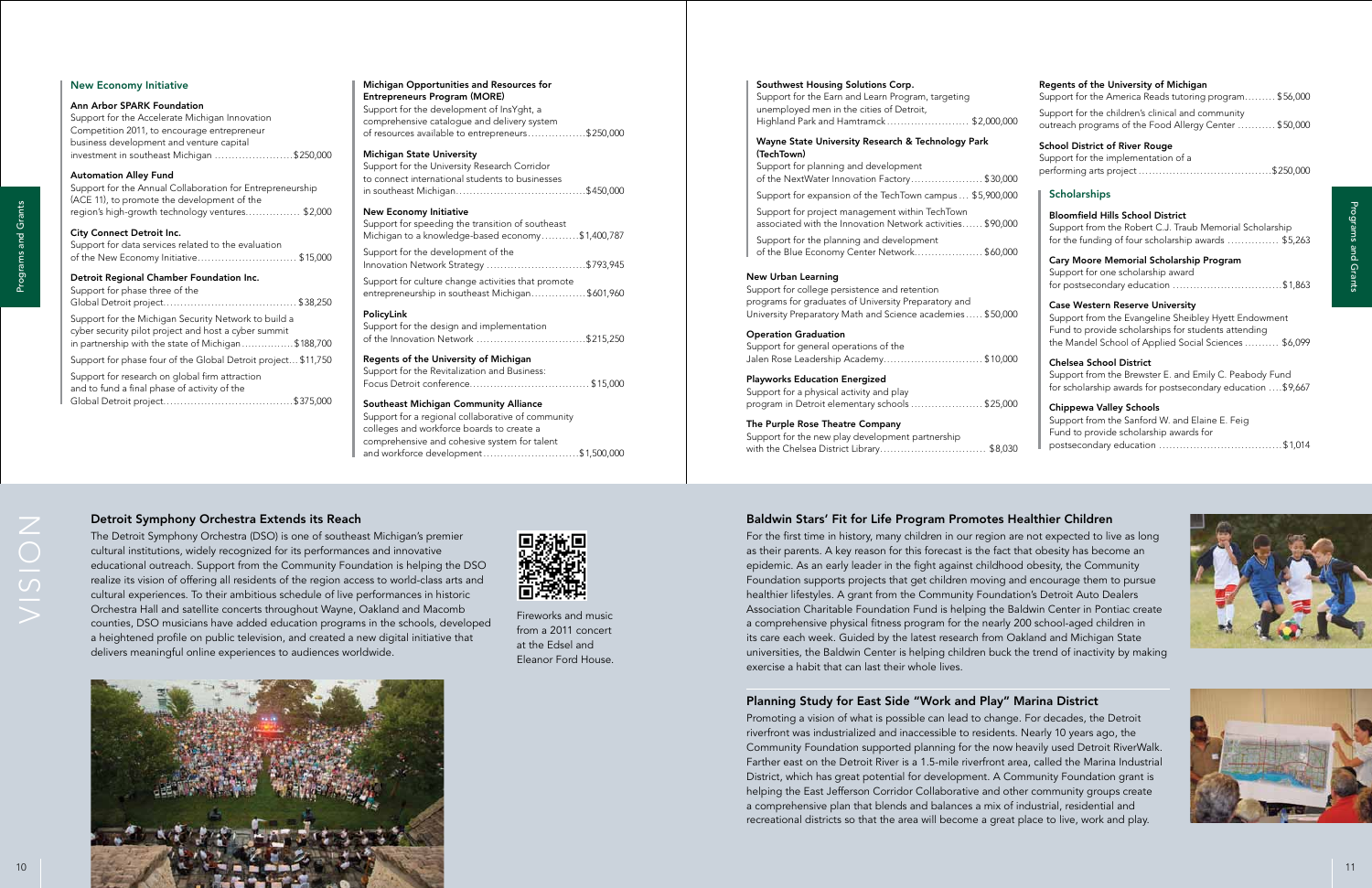| <b>Cornerstone Schools Association</b><br>Support from the Renaissance of Values Scholarship | Virgil K. Lobring Scholarship Program<br>Support for one scholarship award for                                       | <b>Wayne State University</b><br>Support from the Dennis W. Archer Fund                                  | Southwest Housing Solutions Corp.<br>Support for the expansion and development of the                   |
|----------------------------------------------------------------------------------------------|----------------------------------------------------------------------------------------------------------------------|----------------------------------------------------------------------------------------------------------|---------------------------------------------------------------------------------------------------------|
| Fund for one-time funding for needy students \$1,531                                         |                                                                                                                      |                                                                                                          | Harriet Tubman Center Youth Voice project\$35,000                                                       |
| <b>Dearborn Public Schools</b><br>Support from the Charles E. Lomas Memorial Scholarship     | <b>Macomb County Community College Foundation</b><br>Support from the Sanford W. and Elaine E. Feig                  | Support from the Donald P. Durocher Public Relations<br>Education Fund for two scholarship awards\$1,731 | <b>Special Dreams Farm</b><br>Support for the expansion of a farm-based training                        |
| Fund to provide scholarships for students who are                                            | Fund for scholarship awards \$6,081                                                                                  | Support from the Evangeline Sheibly Hyett Fund                                                           | program for adults with special needs \$25,000                                                          |
| pursuing degrees in the field of education \$625                                             | <b>Mason Consolidated Schools</b>                                                                                    | for scholarship awards for social work students \$6,099                                                  | St. John Providence Health System                                                                       |
| Detroit Economic Club Scholarship Fund<br>Support for six scholarship awards                 | Support from the Reighard Family Memorial Scholarship Fund<br>for a scholarship award at Erie Mason High School\$500 | Support from the Sanford W. and Elaine E. Feig                                                           | Support for an ALGO Newborn Hearing<br>Screener for the Holley Institute\$18,500                        |
| for postsecondary education \$12,000                                                         | <b>Michigan State University</b>                                                                                     | Support from the Ronald A. Haughton                                                                      | St. John's-St. Luke Evangelical United Church of Christ                                                 |
| Detroit Tigers Willie Horton Scholarship Program                                             | Support from the Donald P. Durocher Public Relations<br>Education Fund for one scholarship award\$656                | Fund for scholarship awards for Detroit-based                                                            | Support for general operations \$20,000                                                                 |
| Support for one scholarship award for                                                        | Support from the Gerald Lundy Memorial                                                                               | Support from the PRSA Detroit Education                                                                  | St. Louis Center for Exceptional Children and Adults                                                    |
| Dick DePaolis Memorial Scholarship Program                                                   | Scholarship Fund for one scholarship award\$656                                                                      | Fund for one scholarship award\$1,541                                                                    | Support for the Fitness for Life program\$25,000                                                        |
| Support for one scholarship award for                                                        | Support from the PRSA Detroit Education<br>Fund for one scholarship award\$230                                       | <b>Western Michigan University</b><br>Support from the Dennis W. Archer Fund                             | <b>Starfish Family Services</b><br>Support for a program to assist pregnant                             |
| <b>Everest Academy</b>                                                                       | <b>Mount Clemens Community School District</b>                                                                       |                                                                                                          | women and mothers of infants who are at<br>high risk for maternal depression \$150,000                  |
| Support from the Renaissance of Values Scholarship                                           | Support from the Sanford W. and Elaine E. Feig Fund                                                                  | Westran Insurance Scholarship Foundation<br>Support for scholarship awards for students                  | Teach for America Inc.                                                                                  |
| Fund for one-time funding for needy students \$1,531                                         | for scholarship awards for postsecondary education  \$1,014                                                          | interested in the insurance industry\$12,035                                                             | Support to develop a teaching corps in                                                                  |
| City of Ferndale School District<br>Support from the Lorraine E. Giles Scholarship           | Ordoñez Family Scholarship Program<br>Support for four scholarship awards for                                        | <b>Coleman A. Young Foundation</b>                                                                       | Detroit public, charter and private schools\$50,000                                                     |
| Fund for scholarships for students pursuing                                                  |                                                                                                                      | Support for one scholarship award for                                                                    | Trinity Health-Michigan<br>Support for facilitator training for a youth substance                       |
| higher education in mathematics or related<br>subjects such as chemistry and physics \$1,032 | Otis M. Smith Scholarship Program                                                                                    |                                                                                                          | abuse prevention program in Chelsea, Mich. \$8,015                                                      |
| Robert Holmes Scholarship Program                                                            | Support for three scholarship awards for                                                                             | <b>Senior Engagement Program</b>                                                                         | United Methodist Retirement Communities Inc.                                                            |
| Support for four scholarship awards for                                                      | George L. Palmer Scholarship Fund                                                                                    | <b>Grantmakers in Aging</b><br>Support for annual membership \$700                                       | Support for a local 5K race to promote<br>Chelsea and community wellness\$2,845                         |
|                                                                                              | Support for one scholarship award for                                                                                | Transportation Riders United Inc.                                                                        | <b>VINA Community Dental Center</b>                                                                     |
| <b>Howell Public Schools</b><br>Support from the Beta Sigma lota Fund for the                |                                                                                                                      | Support for the expansion of the                                                                         | Support for the expansion of the dental clinic serving                                                  |
| Anna C. Guttrich scholarship for students<br>entering medical education programs\$346        | Plante & Moran Sons and Daughters Scholarship Program<br>Support for 10 scholarship awards for                       |                                                                                                          | residents who have limited access to dental care  \$10,000                                              |
| Support for the Bernie Gibbons Humanitarian Scholarship                                      |                                                                                                                      | Wayne State University Research & Technology Park<br>(TechTown)                                          | <b>VSA Michigan</b><br>Support to expand the Artists-In-Residence programs                              |
| Award and the Paul Bennett/Bernie Gibbons Athletic                                           | Renaissance of Values Scholarship Program                                                                            | Support for the expansion of the                                                                         | to elementary and middle school students\$60,000                                                        |
| Award for postsecondary education\$1,817                                                     | Support for two scholarship awards for                                                                               | BOOM! The New Economy collaborative  \$60,000                                                            | <b>Women's Caring Program</b>                                                                           |
| James 2:17 Scholarship Program<br>Support for one scholarship award for                      | Jeptha Wade Schureman Scholarship Program                                                                            | Services for Older Citizens Inc.<br>Support for the expansion of home care                               | Support for a program to improve child care provider<br>quality in Oakland and Monroe counties \$50,000 |
|                                                                                              | Support for 13 scholarship awards for                                                                                | services programs for frail older adults\$50,000                                                         | Youth Development Commission                                                                            |
| Chris M. Kurzweil Scholarship Program                                                        |                                                                                                                      | Shelter Association of Washtenaw                                                                         | Support for the maintenance of specific Detroit                                                         |
| Support for one scholarship award for                                                        | Southern Wayne County Regional Chamber<br>Scholarship Program                                                        | Support for the Bridge to the Future initiative,<br>to transition the organization from public           | city parks through the PARK Program \$100,000                                                           |
| L'Anse Creuse Public Schools                                                                 | Support for three scholarship awards for                                                                             | funding to individual support\$150,000                                                                   | Youth Investment Fund<br>Support for the development of youth                                           |
| Support from the Sanford W. and Elaine E. Feig Fund                                          |                                                                                                                      | <b>Shriners Hospitals for Children</b>                                                                   |                                                                                                         |
| for scholarship awards for postsecondary education  \$1,013                                  | Treasurer Meisner Financial Literacy Contest Fund<br>Support for six awards for financial                            | Support for general operations \$50,000                                                                  |                                                                                                         |
| <b>Lawrence Technological University</b><br>Support from the Lawrence Technological          |                                                                                                                      | Sickle Cell Disease Association of America Inc.<br>Michigan Chapter                                      |                                                                                                         |
| University Endowment Fund for scholarship awards  \$15,244                                   | Enrico and Marie Vespa Scholarship Program<br>Support for four scholarship awards for                                | Support for an education and wellness                                                                    |                                                                                                         |
| Imelda "Mel" and Ralph LeMar Scholarship Program                                             |                                                                                                                      | program for children with sickle cell disease \$55,000                                                   |                                                                                                         |
| Support for one scholarship award for                                                        | Washington Local School District                                                                                     | <b>Silver Maples of Chelsea</b><br>Support for a free concert series for seniors  \$12,000               |                                                                                                         |
|                                                                                              | Support from the Reighard Family Memorial<br>Scholarship Fund for a scholarship award at                             |                                                                                                          |                                                                                                         |
|                                                                                              |                                                                                                                      |                                                                                                          |                                                                                                         |

| <b>Cornerstone Schools Association</b>                                                                                                        | Virgil K. Lobring Scholarship Program                                                                                                     |
|-----------------------------------------------------------------------------------------------------------------------------------------------|-------------------------------------------------------------------------------------------------------------------------------------------|
| Support from the Renaissance of Values Scholarship<br>Fund for one-time funding for needy students \$1,531                                    | Support for one scholarship award for                                                                                                     |
| <b>Dearborn Public Schools</b><br>Support from the Charles E. Lomas Memorial Scholarship<br>Fund to provide scholarships for students who are | <b>Macomb County Community College Foundation</b><br>Support from the Sanford W. and Elaine E. Feig                                       |
| pursuing degrees in the field of education \$625                                                                                              | <b>Mason Consolidated Schools</b>                                                                                                         |
| Detroit Economic Club Scholarship Fund<br>Support for six scholarship awards<br>for postsecondary education  \$12,000                         | Support from the Reighard Family Memorial Scholarship Fund<br>for a scholarship award at Erie Mason High School\$500                      |
| Detroit Tigers Willie Horton Scholarship Program<br>Support for one scholarship award for                                                     | <b>Michigan State University</b><br>Support from the Donald P. Durocher Public Relations<br>Education Fund for one scholarship award\$656 |
| Dick DePaolis Memorial Scholarship Program                                                                                                    | Support from the Gerald Lundy Memorial<br>Scholarship Fund for one scholarship award\$656                                                 |
| Support for one scholarship award for                                                                                                         | Support from the PRSA Detroit Education<br>Fund for one scholarship award\$230                                                            |
| <b>Everest Academy</b>                                                                                                                        | <b>Mount Clemens Community School District</b>                                                                                            |
| Support from the Renaissance of Values Scholarship<br>Fund for one-time funding for needy students \$1,531                                    | Support from the Sanford W. and Elaine E. Feig Fund<br>for scholarship awards for postsecondary education  \$1,014                        |
| City of Ferndale School District<br>Support from the Lorraine E. Giles Scholarship                                                            | Ordoñez Family Scholarship Program<br>Support for four scholarship awards for                                                             |
| Fund for scholarships for students pursuing                                                                                                   |                                                                                                                                           |
| higher education in mathematics or related<br>subjects such as chemistry and physics \$1,032                                                  | Otis M. Smith Scholarship Program                                                                                                         |
| Robert Holmes Scholarship Program                                                                                                             | Support for three scholarship awards for                                                                                                  |
| Support for four scholarship awards for                                                                                                       | George L. Palmer Scholarship Fund                                                                                                         |
| <b>Howell Public Schools</b>                                                                                                                  | Support for one scholarship award for                                                                                                     |
| Support from the Beta Sigma lota Fund for the<br>Anna C. Guttrich scholarship for students                                                    | Plante & Moran Sons and Daughters Scholarship Program<br>Support for 10 scholarship awards for                                            |
| entering medical education programs\$346<br>Support for the Bernie Gibbons Humanitarian Scholarship                                           |                                                                                                                                           |
| Award and the Paul Bennett/Bernie Gibbons Athletic<br>Award for postsecondary education\$1,817                                                | Renaissance of Values Scholarship Program<br>Support for two scholarship awards for                                                       |
| James 2:17 Scholarship Program                                                                                                                |                                                                                                                                           |
| Support for one scholarship award for                                                                                                         | Jeptha Wade Schureman Scholarship Program                                                                                                 |
|                                                                                                                                               | Support for 13 scholarship awards for                                                                                                     |
| Chris M. Kurzweil Scholarship Program<br>Support for one scholarship award for                                                                | Southern Wayne County Regional Chamber<br>Scholarship Program                                                                             |
|                                                                                                                                               | Support for three scholarship awards for                                                                                                  |
| L'Anse Creuse Public Schools<br>Support from the Sanford W. and Elaine E. Feig Fund                                                           |                                                                                                                                           |
| for scholarship awards for postsecondary education  \$1,013                                                                                   | Treasurer Meisner Financial Literacy Contest Fund<br>Support for six awards for financial                                                 |
| Lawrence Technological University<br>Support from the Lawrence Technological                                                                  |                                                                                                                                           |
| University Endowment Fund for scholarship awards \$15,244                                                                                     | Enrico and Marie Vespa Scholarship Program                                                                                                |
| Imelda "Mel" and Ralph LeMar Scholarship Program<br>Support for one scholarship award for                                                     | Support for four scholarship awards for<br>postsecondary education \$10,000                                                               |
|                                                                                                                                               | <b>Washington Local School District</b>                                                                                                   |
|                                                                                                                                               | Support from the Reighard Family Memorial                                                                                                 |
|                                                                                                                                               | Scholarship Fund for a scholarship award at                                                                                               |
|                                                                                                                                               |                                                                                                                                           |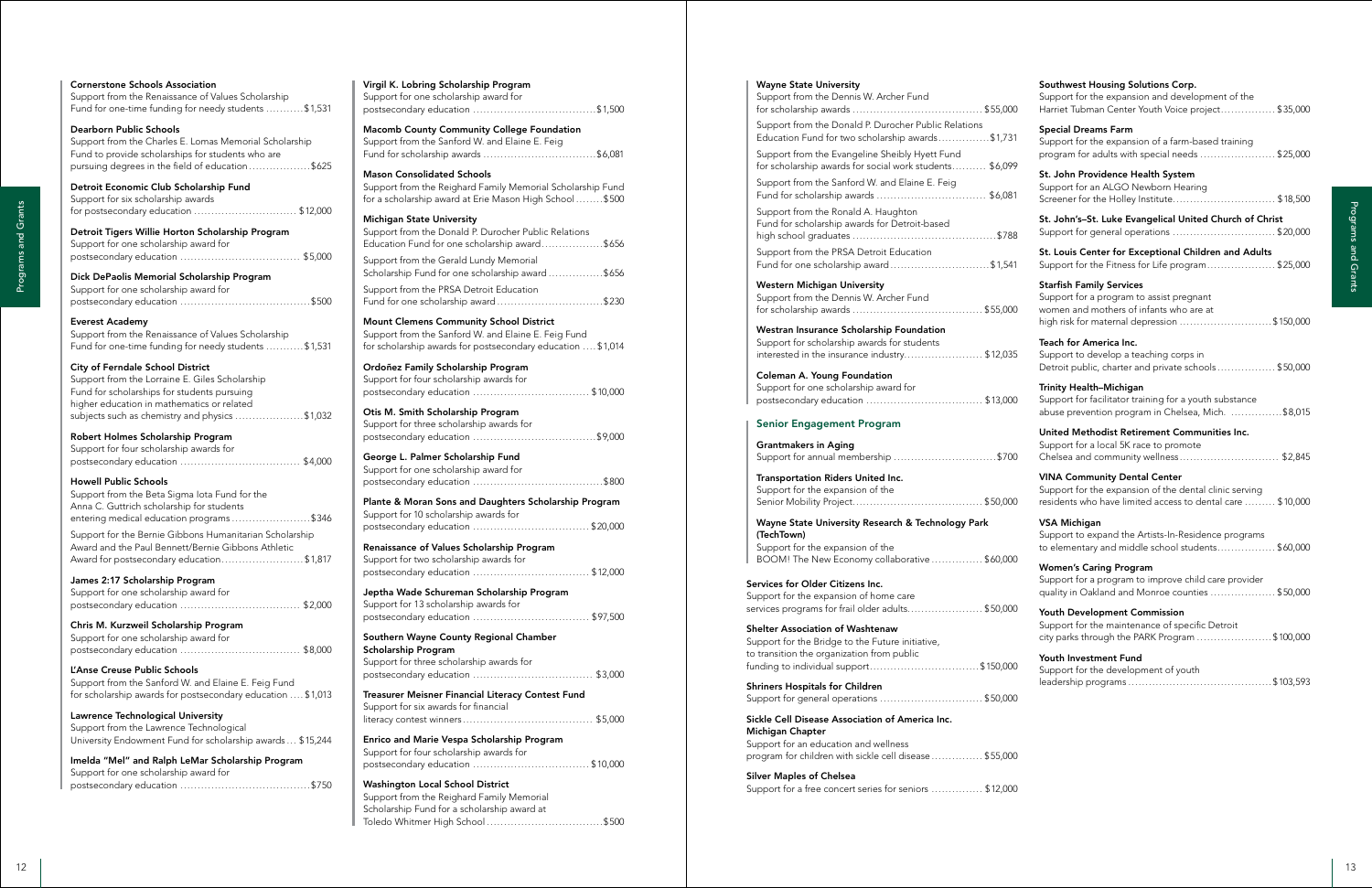### Named Funds

<sup>14</sup> <sup>15</sup> Funds of the FoundationFunds of the Foundation Donors may establish a named fund as a legacy of their commitment to the community or to a particular cause. Donors who desire no public recognition of their charitable giving can also use named funds to protect their anonymity. Whatever the donor's wish, creating a named fund at the Community Foundation is simple and takes little time. The results, however, will last forever.

### AAA Michigan Fund

Michigan's automobile association committed \$100,000 in 1987 to create this flexible fund.

### Access to Recreation Endowment Fund

This fund supports charitable programs and projects that increase access to recreation activities in southeast Michigan.

### Ann and Carman Adams Fund

M. Ann Adams established this fund with a distribution from the M. Ann Adams Trust, to provide support to charities that enable individuals to lead productive lives and contribute to the betterment of society.

### Donna W. Adams Scholarship Fund

Established under the estate of Ms. Adams, this fund supports scholarships to benefit students who graduate from an identified elementary school of the Detroit Public Schools.

### Terence E. Adderley Endowment Fund

Terrence E. Adderley established this fund in 2009 to support charitable programs and activities benefiting southeast Michigan.

### Maggie A. Allesee Fund

In 2002, Maggie Allesee established this fund to support a wide variety of charitable organizations and activities throughout southeast Michigan.

### Rolf Amundson Fund

This endowment provides support for programs benefiting the environment, scholarships for low-income students, and activities that contribute to our region's quality of life.

### Anderson Fund

A supporting organization of the Community Foundation since 1991, the Anderson Fund became an unrestricted endowment in 2007. The Anderson Fund continues the charitable vision of Wendell W. Anderson Jr. and John W. Anderson II as a lasting testament to the family's philanthropic commitment to southeast Michigan.

### Sara Kathryn Bracken Anderson Fund

A bequest of \$100,000 provides support to the Barbara Ann Karmanos Cancer Institute and the United Way for Southeastern Michigan.

### Thomas V. and Nancy J. Angott Endowment Fund

This fund was established in 1992 to perpetuate the Angott family's commitment to assist a wide variety of charitable activities throughout southeast Michigan.

### Dennis W. Archer Fund

Established in 2007, this fund supports charitable programs dedicated to rebuilding urban areas, providing education and guidance to youth, and combating racism and its effects, as well as other charitable activities.

### Dennis W. Archer Community Development Fund

This fund was established in 2003 by former Detroit Mayor Dennis W. Archer to support charitable activities that improve neighborhoods and the lives of city residents.

### Arts and Cultural Participation Endowment Fund

Created in 1997 through the Southeastern Michigan Community Partnership for Cultural Participation, this fund supports programs and activities that enhance audience participation.

### Charles Shirley Avery Fund

This unrestricted fund was established in 1991 with a \$2.6 million gift from the termination of the Charles Shirley Avery Trust.

### Suzanne L. and Raymond Baber Jr. Fund for GreenWays

Mr. and Mrs. Baber established this fund to support the development and maintenance of greenways, parks and recreation areas in southeast Michigan.

### Morris and Beverly Baker Fund

Beverly Baker established this fund in 2003 to support a cello position at the Great Lakes Chamber Music Festival.

### Mary A. Bassett Fund

Mary A. Bassett created a trust in 1924 to provide for the charitable relief of elderly women deserving assistance, but who would otherwise suffer rather than solicit help. Comerica Bank, trustee of the Mary A. Bassett Trust, transferred the trust and created this fund in 1996 to carry out Ms. Bassett's original charitable wishes.

### William J. Beckham Jr. Fund for Children and Youth

### Albert M. Berriz Family Fund

Albert M. Berriz established this fund in 2010 to provide permanent, flexible support for charitable organizations and activities throughout southeast Michigan.

### Penny and Harold Blumenstein Fund

This fund, established by Penny and Harold Blumenstein in 2002, provides flexible, permanent support for charitable organizations and activities throughout southeast Michigan.

### Penny and Harold Blumenstein Fund for GreenWays

Penny and Harold Blumenstein established this fund in 2002 to support the development and maintenance of greenways, parks and recreation areas in southeast Michigan.

### Frederick D. Bornman Fund

Nearly \$300,000 from the estate of Frederick D. Bornman established this fund in 1991. It supports charitable activities in the city of Detroit.

### Russell A. Bowman Memorial Fund

This unrestricted fund was created in 1993 in memory of Russell A. Bowman by his mother, Elizabeth Lafer Bowman, and many family members and friends.

### Donna Y. Chew Breeden Memorial Fund

This fund, established by Dwayne D. Breeden and Bettye L. Chew in 2010 in memory of Donna Y. Chew Breeden, supports public charities that provide equine therapy services to adults and children in southeast Michigan and central Maryland.

The family and friends of Bill Beckham established this memorial fund in 2000. The fund supports charitable organizations and activities that serve the interests of children and youth in Wayne County. This fund, established in 1998, perpetuates the Butler family's commitment to assist six charitable organizations located in Michigan, Pennsylvania and Tennessee.

### Brooks Family Endowment Fund

This fund was established in 1998 with a gift from Mr. and Mrs. William C. Brooks, to perpetuate their commitment to the betterment of the community.

### Sue Anne Brorby Fund

The Women and Children's Sanctuary established this fund in 1993 in memory of Sr. Sue Anne Brorby. The fund provides support to organizations serving homeless women and children.

### Buhl Memorial Endowment Fund

The family of Theodore D. Buhl created this fund, acquired through the Detroit Community Trust, to support the Theodore D. Buhl Memorial Building of Harper Hospital, which provided medical services to the medically indigent. In order to perpetuate the charitable intent of the founders of this fund, the endowment supports post-hospitalization outpatient medical services for indigent Detroit residents.

### Bundy Corporation Directors' Fund William E. Eckhardt, Joseph L. Hudson Jr., John H. McCoy, James F. McDonnell Jr., Robert M. Surdam, Paul R. Trigg Jr.

A contribution of \$100,000 created this unrestricted fund in 1988 to permanently recognize the service of these retired directors of the Bundy Corp. board.

### John D. Butler, M.D. and Charlita W. Butler Fund

### James A. Campbell Fund

This fund was established in 1997 with a gift from the estate of James A. Campbell, former longtime president of the Detroit Tigers Baseball organization.

### Cancer Loan Closet Fund

The Cancer Loan Closet Foundation established this fund in 2008 to support public charities in southeast Michigan that are engaged in cancer cure, prevention, education, care, rehabilitation, and providing aid and comfort to cancer patients and their families.

### Clarence and Grace Chamberlin Fund for the Foundation for Exceptional Children

This endowment supports the Foundation for Exceptional Children, currently a program of the Judson Center Inc.

### Choral Performance Fund

In 1999, Ilaine Lorber Packman established this permanent fund to support choral music performances in southeast Michigan by organizations with a Jewish connection; a Jewish composer, director or conductor; or a Jewish program content/theme.

### The Chrysler Foundation – Highland Park Endowment Fund

The Chrysler Corporation Fund contributed \$250,000 in 1987 to create this fund to support projects in the city of Highland Park.

### Clark Hill Endowment Fund

This fund, established in 1997, provides a lasting legacy in support of the charitable organizations and activities of the southeast Michigan region.

The founders of the Community Foundation believed it was important to build a strong, vibrant southeast Michigan for both current residents and for generations to come. They knew that pooling the professional and financial resources of the community would foster the innovation and creative solutions needed to improve the quality of life for all people throughout the region. For more than 27 years, caring and civic-minded individuals, families and organizations have established more than 900 funds at the Community Foundation to do just that.

The funds of the Community Foundation reflect the varied wishes of their founders — whether the fund is a permanent endowment or a donor advised fund reflecting a donor's current interests. Many endowment funds provide lasting support for a charitable cause or specific organization, while others provide the Community Foundation with flexibility to meet the region's ever-changing needs and seize important opportunities that arise throughout southeast Michigan.

In all cases, these funds help to connect those who care with causes that matter. Our Board, volunteers and staff honor the intent of the donors to the Community Foundation by ensuring that the grants made from each fund follow the purposes intended by the founders of these funds — both now and into the future.

# Funds of the Foundation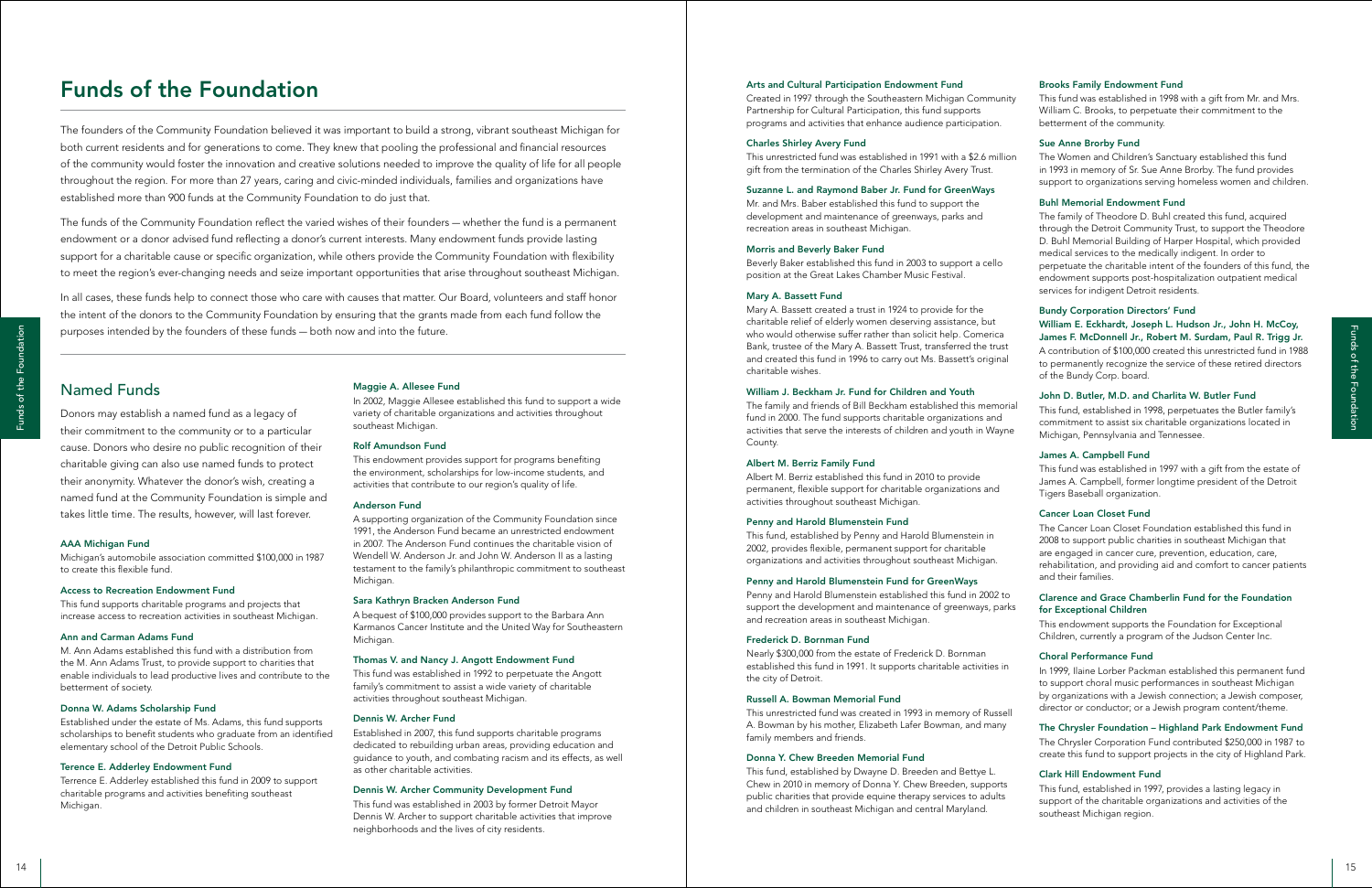### Sanford W. and Elaine E. Feig Fund

Sanford and Elaine Feig established this fund through a charitable remainder trust to support scholarships at Wayne State University, Macomb Community College, and L'Anse Creuse, Chippewa Valley and Mount Clemens high schools.

### George A. and Virginia M. Ferris Foundation Fund

George Ferris established this fund in 1987 to provide college scholarships to the children of hourly employees of Wheeling Pittsburgh Steel Corp. Since his death in 1999, Mr. Ferris' generosity lives on through this fund.

### Thomas Fiedler and Thomas Taylor Endowment for The HOPE Fund

Thomas M. Fiedler and Thomas C. Taylor established this fund in honor of their parents, brothers and their families. The fund is in support of charitable organizations that serve the needs of lesbian, gay and transgender persons throughout southeast Michigan, in furtherance of the mission of The HOPE Fund.

### Dorothy Louise Fisher Endowment Fund

This fund was established in 2008 by Dorothy Louise Fisher to support the general charitable purposes of the Detroit Institute of Arts, the Detroit Symphony Orchestra and the Capuchin Community Center.

### Dorothy Louise Fisher Fund

Dorothy Louise Fisher established this fund in 2008 to support charitable activities that encourage and develop avenues into the arts and music. This fund also provides support for persons in need, helping them to become self-sufficient, independent, contributing members of society.

### Max M. and Marjorie S. Fisher Foundation Endowment Fund for the DIA

The Max M. and Marjorie S. Fisher Foundation Inc. established this fund in 2008 to support educational and outreach programs for underserved youth at the Detroit Institute of Arts.

### Margaret K. and Charles T. Fisher III Endowment Fund

This fund, established in 1992 by Mr. and Mrs. Charles T. Fisher III, demonstrates their ongoing commitment to help make our region a better place to live and work.

### James H. Flinn Jr. Endowment Fund

Created in 2007 by the estate of James H. Flinn Jr., this fund supports general charitable purposes in southeast Michigan, with a preference for programs in the area of mental health.

### Mary G. and Robert H. Flint Foundation Fund

This fund, established in 2004 by the Mary G. and Robert H. Flint Foundation, supports the general charitable purposes of Mariners Inn.

### Emory M. Ford Jr. Endowment Fund

This endowment was established through a gift from Mr. Ford's estate. The fund provides support to the Detroit Zoological Society, the Detroit Symphony Orchestra and Olivet College.

### Ford Foundation Community Development Endowment Fund

This endowment supports charitable activities, with preference given to efforts to strengthen neighborhoods adjacent to and including the Detroit riverfront district.

### Detroit Salt Fund

This fund, established by the Detroit Salt Co. in 2008, demonstrates their ongoing commitment to help make our region a better place to live and work.

### Detroit Tigers Willie Horton Scholarship Fund

The Detroit Tigers Baseball Club established this fund in 2000 to honor the contributions made by Willie Horton to the Detroit community, both on and off the field. Each year the fund awards a scholarship to a deserving student at Northwestern High School in Detroit, Mr. Horton's alma mater.

### Nancy and Robert E. Dewar Fund

Mr. and Mrs. Robert E. Dewar established this fund in 1994 to provide support for the Coleman Foundation of Hudson, Mich., to assist in residential and educational care for mentally impaired individuals.

<sup>16</sup> <sup>17</sup> Funds of the FoundationFunds of the Foundation This fund, established in 1998 by the trade association that represents the greater Detroit auto dealers, supports charitable organizations and activities that improve the quality of life in southeast Michigan, with a particular interest in projects that benefit children and youth.

### Herbert and Grace Dow Fund

Creative ideas and innovative activities in science and technology are the focus of this fund, created in 1985 with \$500,000 from The Herbert H. and Grace A. Dow Foundation.

### Dragun Corporation Fund

The Dragun Corp. established this fund in 1992, with a \$10,000 contribution, to benefit the general charitable purposes of Life Challenge of Southeastern Michigan.

### DTE Energy Employee Disaster Relief Fund

This fund supports public charities providing relief to those individuals and families who are victims of a natural disaster, an emergency, or an act of terrorism or war. The fund is supported by the caring employees and families of DTE Energy and the DTE Energy Foundation.

### James Pearson Duffy Endowment Fund

Established under the estate of Mr. Duffy, this fund supports charitable organizations and activities in the southeast Michigan region.

### Donald P. Durocher Public Relations Education Fund

This memorial fund, established in 1997, supports public relations educational programs throughout the service area of the Public Relations Society of America — Detroit Chapter.

### George M. Fadiga Fund

This memorial fund supports charitable organizations and programs that serve the needs of lesbian, gay, bisexual and transgender persons, with preference given to activities that encourage individuals to contribute time and/or financial support.

### Family Development Endowment Fund

Initiated with grants from The Edward W. Hazen and The Holley foundations, this permanent fund provides grants that help churches strengthen families within their neighborhoods.

### Uwe K. Faulhaber Family Fund

Established in 2004 by Cynthia Faulhaber, this fund supports the Children's Leukemia Foundation and the College of Library Studies at Wayne State University.

### Tarik and Helen Daoud Fund

Tarik and Helen Daoud established this fund in 2000 to provide flexible support for charitable activities in southeast Michigan for years to come.

### Nancy Davidson Endowment Fund

This fund was established in 2011 by the estate of Nancy Davidson to provide support for charitable organizations and activities benefiting the elderly in southeast Michigan.

### Lynn W. Day Fund

This fund, established by the Day family in memory of Lynn Day, will continue her commitment to the region for generations to come. Ms. Day was a member of the Community Foundation Board of Trustees from 1990-1999 and was the secretary of the Board from 1995-1999.

### Stanley R. Day Family Fund

Mr. and Mrs. Stanley R. Day established this fund in 1993 to perpetuate their family's involvement in and support of the southeast Michigan community.

### Dayton-Hudson Corporation Fund

This endowment fund was established in 1987 with \$200,000 from the Dayton-Hudson Department Store Co., Mervyn's and Target stores.

### Shirley Dudek Demmer Memorial Fund

William J. Demmer established this fund in memory of his wife. The fund supports charitable programs and activities that benefit women and girls in southeast Michigan.

### Dick DePaolis Memorial Scholarship Fund

Christine Schultz and Stacy Windahl established this fund in 2004 in memory of their father. The fund provides scholarships to students attending North Farmington High School.

### Detroit Auto Dealers Association Charitable Foundation Endowment Fund

### Detroit Economic Club Scholarship Fund

The Detroit Economic Club created this fund in 1993 to provide educational scholarships to select students in Wayne, Oakland and Macomb counties.

### Detroit Edison Fund

In making this \$100,000 contribution in 1986, Detroit Edison asked that the Foundation's Board of Trustees spend the income on energy-conservation activities and other priority programs.

### Detroit Jaycee Alumni Fund

The Jaycee Alumni created this fund in 1994 to support charitable activities that encourage the education and leadership development of young men and women.

### Cohn Family Fund

The Hon. Avern L. Cohn established this fund in 1993 to provide continued support for our community for generations to come.

### Colony Town Club Fund

This fund was established in 2008 by The Colony Town Club of Detroit to maintain the organization's legacy of supporting charitable organizations and programs in southeast Michigan.

### Comerica Bank Community Economic Development Fund

Comerica contributed \$500,000 to this permanent endowment, established in 1991, to provide grants to support neighborhood development projects in select low-income areas of the region.

### Comerica Bank Culture and Arts Fund

Comerica Inc. asked that its 1986 gift of \$100,000 be used to foster culture and the arts.

### Comerica Bank Youth Fund

This endowment, established with a gift of \$100,000 in 1987, supports youth activities in Detroit.

### Community Foundation Fund

Contributors can pool their gifts of any size to support the Community Foundation. This fund includes founding contributions from Touche Ross and Co. and The Washington Post Co.

### Endowment Fund for the Community Foundation for Southeast Michigan Online Platform

This endowment, established in 2011, provides support for the online platform — including, but not limited to, online giving of the Community Foundation for Southeast Michigan.

### Community Health Endowment Fund

This fund supports programs to improve the health of young people and seniors.

### Leo, Eleanore and Ronald Cooney Fund

This fund was established from the Leo A. Cooney Trust and benefits the charitable organization maintaining the cemetery of the Church of Notre Dame in Schuylerville, N.Y., and other public charities.

### Copy Cat Fund

This fund, established in 1999 by Mr. and Mrs. William C. Rands III, provides general operating support to the Grosse Pointe Animal Adoption Society.

### Julie F. and Peter D. Cummings Family Fund

This fund, established by Julie and Peter Cummings in 1998, provides flexibility to permanently support charitable organizations and activities throughout southeast Michigan.

### Julie F. and Peter D. Cummings GreenWays Initiative Fund

Julie and Peter Cummings established this field-of-interest fund in 2002 to support the development and maintenance of greenways, parks and recreation areas in southeast Michigan.

### Donna K. Czapski Fund

This memorial endowment supports charitable programs benefiting children and animals in southeast Michigan.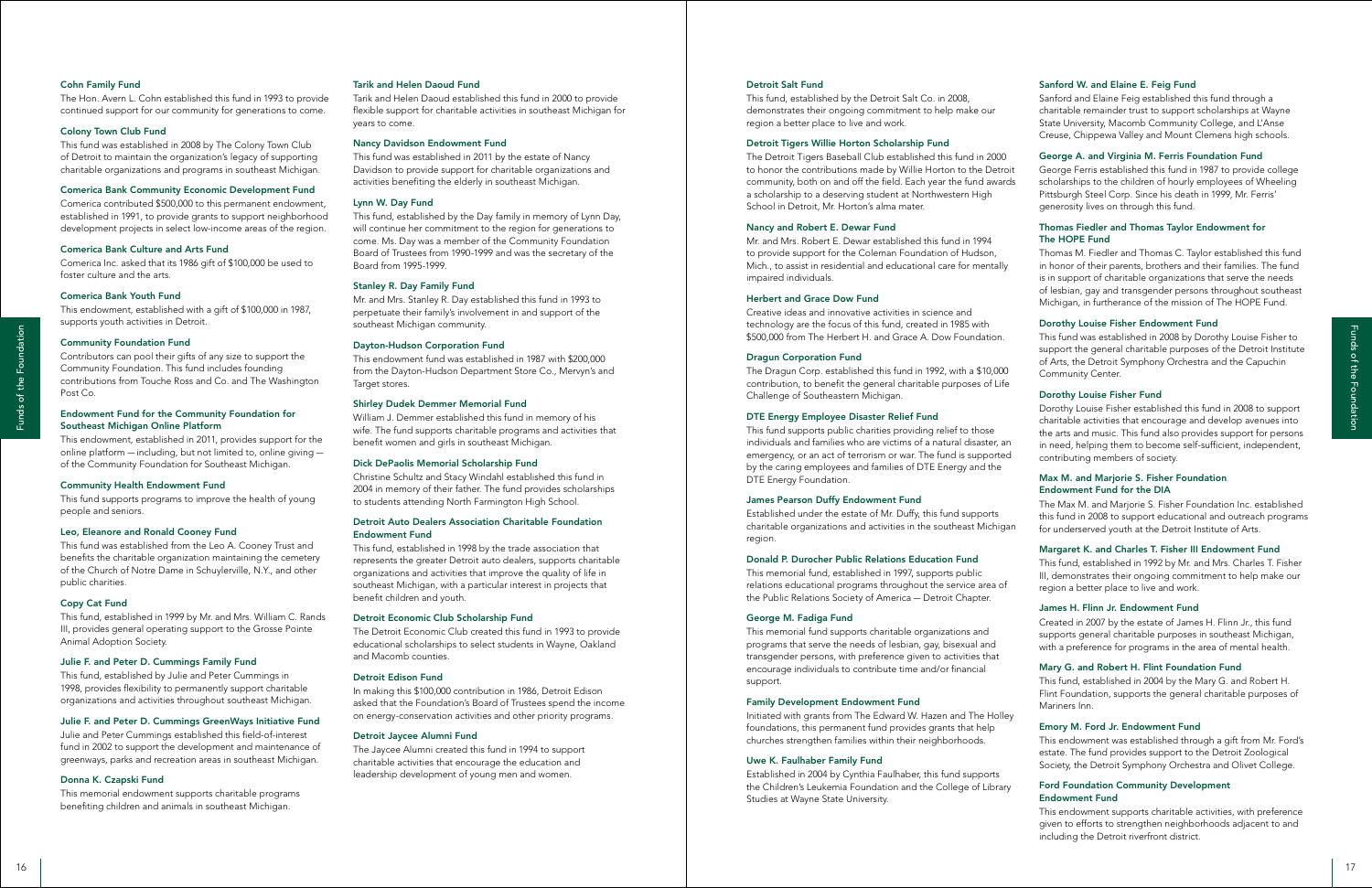# Innovation

Game-changing discoveries don't always require large financial investments. A bit of creativity, experimentation and luck can uncover innovative new approaches that benefit the region. Sometimes a breakthrough comes from a solitary "eureka" moment, but a new partnership can be the catalyst, too. Increasingly, advances in technology are changing how we view challenges and opportunities in southeast Michigan — sometimes prompting us to fundamentally shift the way we look at issues and frame solutions. The Community Foundation supports innovative ways of addressing problems and seizing opportunities. Often this involves encouraging nonprofit organizations to take a risk just outside their comfort zone, or to re-evaluate their operations or business model.

### Accelerate Michigan Innovation Competition

The Accelerate Michigan Innovation Competition is the world's largest business plan



competition, offering \$1 million in cash prizes for the best business ideas that are located in — or willing to relocate to — southeast Michigan. The competition has become a catalyst for new talent and has attracted the attention of venture investors worldwide who come to coach, advise and invest in Michigan businesses and entrepreneurs. This is just one of the successful projects started by the New Economy Initiative. Now in its fifth year, this joint project of 10 national, regional and local foundations working together has invested more than \$51 million in support of innovation and job creation in our region.

Watch the student business pitches.

### New Business Model Helps Strengthen Shelter Association

Across the country, organizations offering assistance to homeless people are facing greater demand for their services during a time of rapidly declining support from the public sector. The Shelter Association of Washtenaw County, the largest provider of temporary shelter and supportive services in the county, is meeting this challenge by transitioning its primary source of financial support from public funding to individual giving. A grant from the Community Foundation, which has experience in helping organizations tap into their communities for support, is aiding in the shelter's multiyear effort to change its revenue model and build a stronger base of private donors.

ZOILSADZZI



### William J. Hartwig Fund

The 1941 trust of William J. Hartwig, NBD trustee, established this fund at the Community Foundation in 1997 to support programs that assist senior residents of the city of Detroit.

### Ronald W. Haughton Memorial Scholarship Fund

This fund provides scholarships to students from Detroit schools who attend Wayne State University, where Mr. Haughton directed the Institute of Labor and Industrial Relations and served as vice president for urban affairs.

### George S. Hedden Gift

This fund supports in equal shares The Salvation Army, Children's Home of Detroit and the Damascus Commandery of the Knights Templar.

### HelpSource Endowment Fund

This fund was established in 1991 to support Huron Services for Youth Inc., which became part of HelpSource — an organization that closed in 2007. To preserve the original intent of the donors to the fund, this endowment supports continuum of care services for youth and families in Washtenaw County, including foster homes, in-residence therapies, rehabilitation and therapeutic assistance.

### Highland Park Community Endowment Fund

Tele-Media Corp. of Delaware created this fund in 1996 to support charitable organizations and activities that benefit the residents of the city of Highland Park, Mich.





### Lorraine E. Giles Scholarship Fund

This fund, established in 1999 by Robert H. Giles in memory of his wife, provides scholarships to graduating seniors at Ferndale High School to pursue higher education in mathematics, chemistry and physics. Mrs. Giles taught mathematics in the Ferndale School District and was an active participant in school activities.

### Glancy Fund

Ruth R. and Alfred R. Glancy III started this fund in 1993 to continue their family's commitment to our community for generations to come.

### Irving J. and Ida Gordon Fund

This fund, established in 1999 by Ida Gordon, provides general operating support to Community Living Centers Inc. of Farmington Hills, Mich.

### Great Lakes Environmental Endowment Fund

This fund was created in 1997 to provide ongoing support to environmental programs and activities throughout southeast Michigan.

### GreenWays Endowment Fund

Established in 2000, this fund provides a permanent source of support for the development and maintenance of connected open spaces, trails and habitats in southeast Michigan.

### Grosse Ile Presbyterian Church Fund

This fund was established in 1992 by John Colina. It provides ongoing support for the ministry of the Grosse Ile Presbyterian Church.

### Fund for Downtown Public Spaces

The Kresge Foundation established this fund in 2009 to support charitable organizations and projects that maintain, preserve, protect or improve public spaces in and around downtown Detroit.

### M.J. Gelder Music Therapy and Performing Arts Fund

Established in 1993 by Mrs. M.J. Gelder, this fund supports special music programs for disabled persons.

### General Motors Fund

Created in 1987 with a \$500,000 contribution from the General Motors Foundation, this fund supports a variety of activities and projects in southeast Michigan.

### General Purpose Fund

This flexible fund was acquired in 1986 as part of the Detroit Community Trust.

### Genesis Fund for Environmental Integrity

This fund, established in 1996 by Brother Rick Samyn, OFM CAP, supports charitable organizations and activities that assist in maintaining the integrity of the environment in southeast Michigan.

### Gifted Student Education Endowment Fund

Originally established in 1996 as the Gibson School Endowment Fund, this fund currently supports the pre-kindergarten through eighth-grade programs of The Roeper School, due to the closure of the Gibson School. This ensures that the wishes of the donors to the fund continue to be followed.

### Ford Motor Company Endowment Fund

A \$500,000 gift from the Ford Motor Company Fund in 1988 created this fund, which supports innovative programs to combat substance abuse in southeast Michigan.

### Founders Unrestricted Endowment Fund

This is the Community Foundation's primary unrestricted endowment fund.

### Ralph M. and Emmalyn E. Freeman Fund

This fund, established in 1999 through a bequest from the Ralph M. Freeman Trust, provides support to the United States District Court for the Eastern District of Michigan through The Theodore Levin Memorial Foundation.

### French Festival of Detroit Fund

The French Festival of Detroit Inc. established this permanent fund in 2005 to support efforts to promote appreciation of the Detroit region's French heritage and history.

### Friends of the Grosse Pointe Public Library Endowment Fund

This fund was established in 2000 to support the Friends of the Grosse Pointe Public Library Endowment Fund — an organization that no longer exists. In preserving the intent of its donors, this fund now supports the Grosse Pointe Public Library and the Friends of the Grosse Pointe Public Library.

### Dr. Shiro Fujita Memorial Fund

This fund, established in 1993 by the family and friends of Dr. Shiro Fujita, supports medical education research programs related to sleep apnea and vertigo.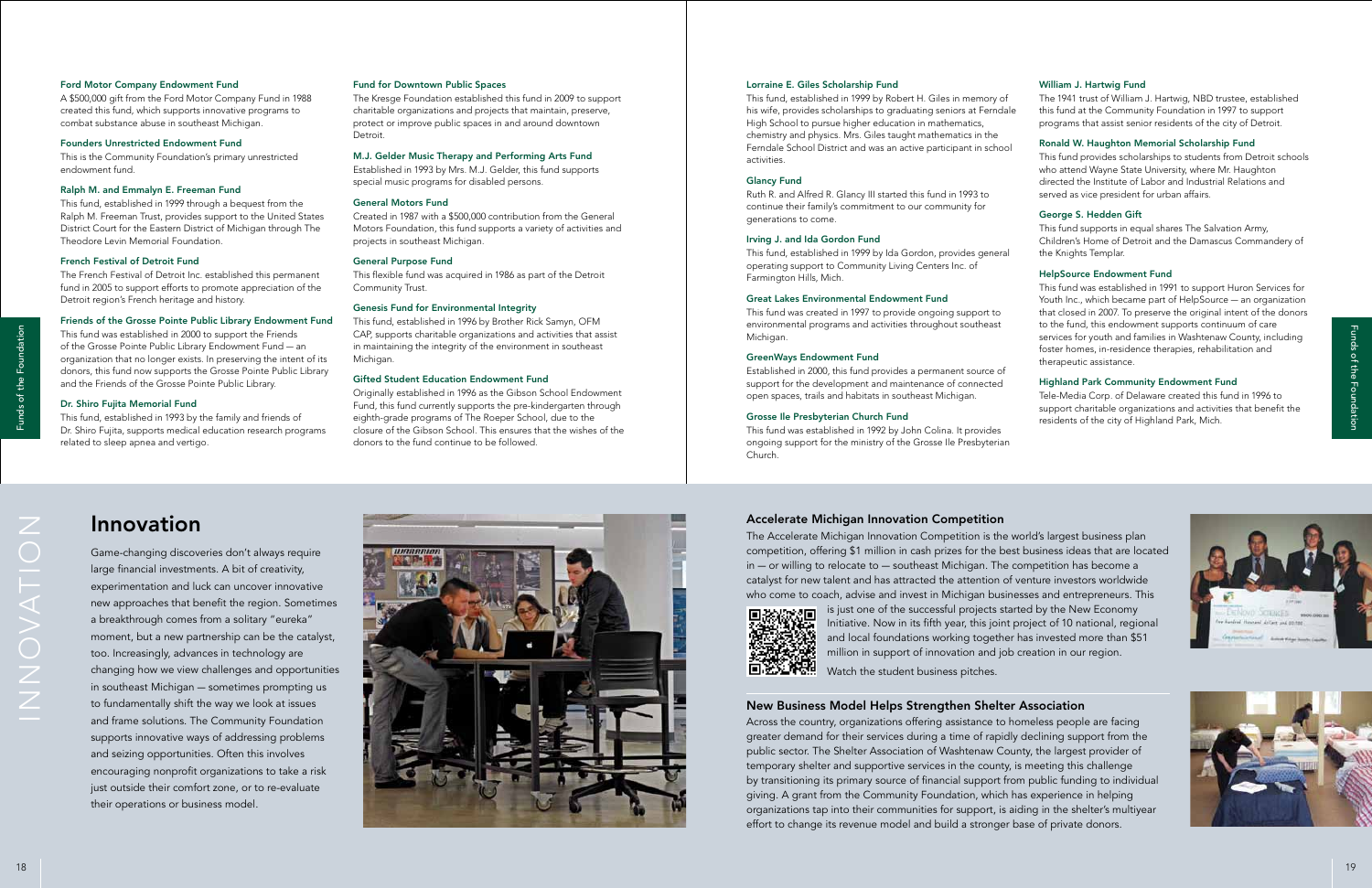### "Housing First" Approach Breaks Cycle of Hospitalization, Incarceration

A breakthrough in data-sharing among agencies serving Detroit's homeless population led to the discovery that approximately 1 percent of the homeless in their service area accounted for a disproportionately high number of costly emergency room and hospital visits. The Corporation for Supportive Housing received funding from the Community Foundation to coordinate with hospitals, jails, state agencies and local homeless shelters to identify and work directly with this vulnerable group. Many homeless individuals are caught in a web of untreated medical conditions, substance abuse and incarceration. Intervening by offering stable housing and supportive services helps to interrupt a costly and chronic pattern of cycling between hospitals, shelters and prisons.

### Oakland County Creates a Culture of Child Abuse Prevention

For 30 years, the Child Abuse & Neglect Council of Oakland County has taken a proactive approach to abuse and neglect. Faced with increased demand for services, the council is deepening its commitment to fostering a true culture of prevention among participating agencies, including the county prosecutor, the Junior League of Birmingham and Child Protective Services. A two-year Community Foundation grant funds the council's new Oakland County Prevention Partnership. For the first time, this partnership allows agencies to share resources and collectively focus on some of the root causes of abuse and neglect — including family violence, substance abuse and compulsive gambling — and to engage the public through social media and marketing.





### Birds of Prey Make Physics Instruction Real

A new program called *Physics in Flight* uses rescued birds to help teach math and science in a hands-on way that appeals to a child's natural curiosity. The staff at the Ann Arbor-based Leslie Science and Nature Center brings rescued raptors that can no longer live in the wild to schools in Detroit, Ann Arbor, Willow Run, Belleville and Jackson County. Students study Newtonian physics and motion principles by recording the birds' flight data with velocity guns, tape measures, stop watches and altimeters. Funded by the Community Foundation, *Physics in Flight* taps into regional resources and the natural world to help teach core subjects and boost science literacy.





### W.K. Kellogg Foundation Economic Development Fund

Grants totaling \$1 million from the W.K. Kellogg Foundation established this fund in 1991. It is earmarked for support of regional economic-development activities.

### W.K. Kellogg Foundation Neighborhood Development Endowment Fund

This endowment supports efforts to strengthen neighborhoods located primarily in an area adjacent to the Detroit east riverfront district and downtown Detroit, and may support other charitable programs.

### W.K. Kellogg Foundation Youth Fund

The W.K. Kellogg Foundation contributed more than \$1 million in 1991 to establish this fund, which is advised by youth, to strengthen youth-serving programs in southeast Michigan.

### Fern O. Kelly Fund for Musical Performance

James A. Kelly established this fund in 1995, in memory of his mother, to support musical performances at the Ethical Society of St. Louis, Mo.

### Kids Klub Foundation Fund

Unitron Industries Inc. established this fund in 1996 to support charitable organizations that assist with the needs and educational development of hearing-impaired children.

### Knight Foundation Fund

This unrestricted fund benefits from receiving advice on distributions from a named adviser for a period of years.

### Joyce and Rick Inatome Fund

In 1994, Joyce and Rick Inatome created this fund to permanently carry out their charitable commitment to the southeast Michigan region.

### James 2:17 Scholarship Fund

Established in 2010 by Mr. and Mrs. Bryan J. Brown, this fund provides educational scholarships that benefit students who were participants in the youth mentoring program of City Mission.

### Hashim Chikuyu Jeffries Fund

Established in 2012 by Lauren C. and Robert W. Morgan, this fund is a memorial to Hashim Chikuyu Jeffries, who had an unwavering commitment to celebrating things that provide comfort, enjoyment, enrichment and beauty in the lives of others.

### Patricia J. Jones Memorial Scholarship Fund

Established in 2011 by Thomas B. Jones, this fund provides educational scholarships that benefit students enrolled full time in the undergraduate nursing program at the University of Detroit–Mercy.

### Julio Jove Educational Endowment Fund

Judith and Abe Landau founded this fund in 1992 in memory of their father. The fund has received gifts from many other donors and provides support for the Ennis Center for Children Inc.

### Joseph L. Hudson Jr. Founding Chairman Fund

In 2003, this unrestricted fund was established in recognition of the leadership of Joseph L. Hudson Jr. as chair of the Community Foundation during its first 19 years of service to the region.

### Richard F. Huegli Program Excellence Fund

The Community Foundation for Southeast Michigan and the United Way for Southeastern Michigan established this fund in 1988 with gifts received in memory of and to honor Richard F. Huegli. An annual award is provided in Mr. Huegli's name to an agency that has demonstrated excellence in meeting human-service needs.

### Hung Family Foundation Fund

The Hung Family established this fund in 1992 to support charitable organizations and activities, with an emphasis on substance-abuse prevention and/or rehabilitation programs.

### The M.Y. Leung Hung Memorial Fund

This fund, created by the Hung Family in 1992 in memory of a family member, supports charitable organizations and activities with an emphasis on early childhood education, parental involvement in education, and/or vocational education.

### Evangeline Sheibley Hyett Endowment Fund

Evangeline Sheibley Hyett established this fund in 1993 to provide scholarship support for students attending the Case Western Reserve University and Wayne State University schools of social work.

### Gary J. Hills Memorial Scholarship Fund

This memorial endowment provides educational merit scholarships to students attending grades six through 12 at University Liggett School, Grosse Pointe Woods, Mich.

### Vivilore S. and T. Norris Hitchman Fund

Established in 2010 by Mr. and Mrs. Hitchman, this fund supports charitable organizations and activities in the southeast Michigan region.

### Robert Holmes Scholarship Fund

This fund provides scholarships for the children of Michigan members of the International Brotherhood of Teamsters.

### HOPE Endowment Fund

Established in 1998, this fund provides support for charitable organizations and activities that serve the needs of lesbian and gay persons throughout southeast Michigan.

### Eugene Howe Endowment Fund

Created in 1995 by the estate of Eugene Howe, this fund supports programs of charitable organizations that help homeless persons become self-sufficient, independent, contributing members of society.

### Jean Wright and Joseph L. Hudson Jr. Family Fund

This fund was established in 1991 by the Hudson family to perpetuate its commitment to the southeast Michigan region.

> Watch an eagle in training.

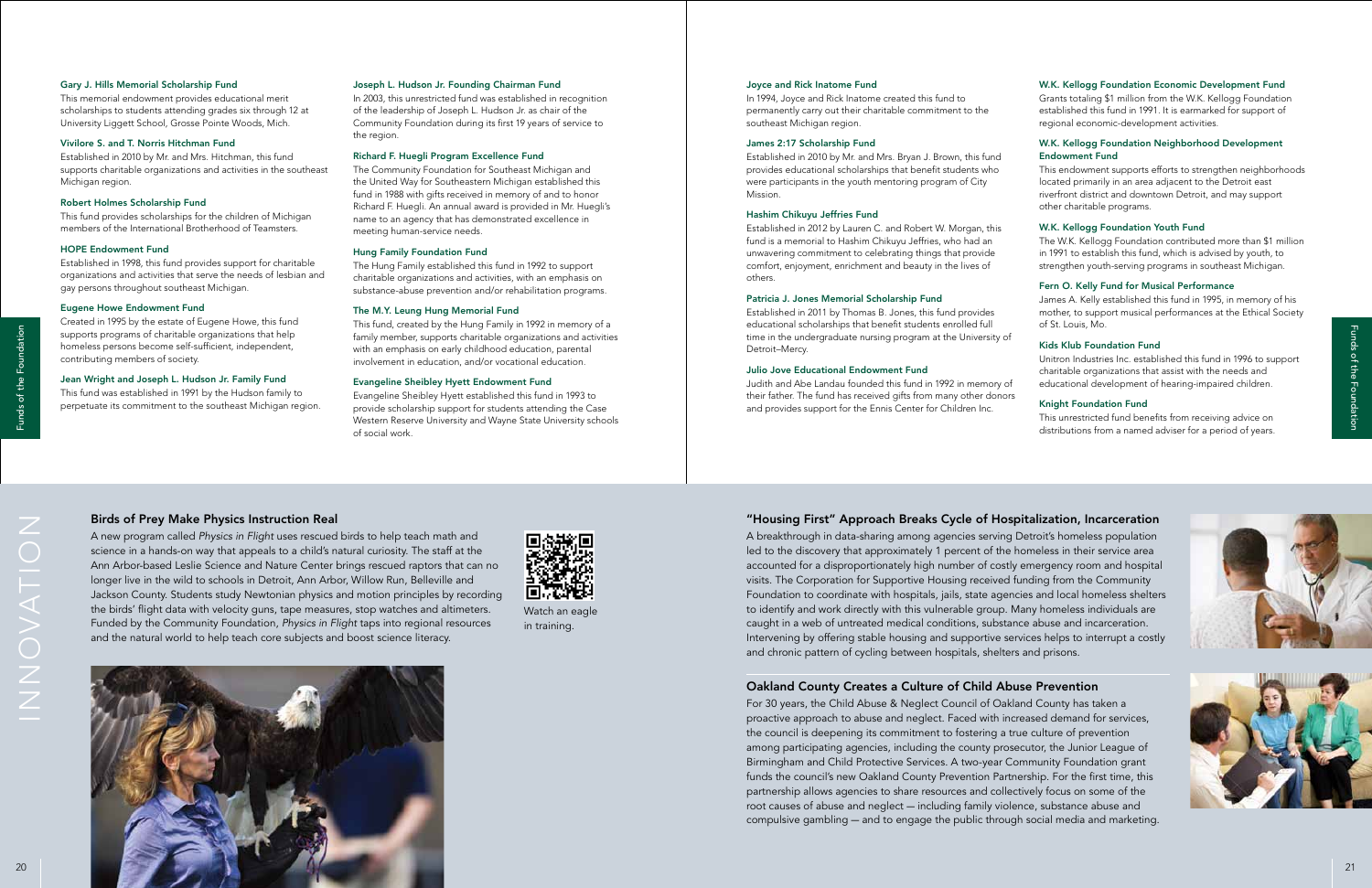### Edward J. and Mary Ellen Miller Fund

Mr. and Mrs. Edward J. Miller created this fund in 1992 to continue their philanthropic support of our community for generations to come.

### Eugene A. and Lois A. Miller Fund

Mr. and Mrs. Eugene Miller established this fund in 2002 to support charitable organizations and activities benefiting the residents of southeast Michigan.

### William P. and Shirley J. Mobley OmniArts in Education Endowment Fund

This fund, established in 2010, provides performing and visual arts educational experiences and services to children in southeast Michigan.

### Cary Moore Memorial College Scholarship Fund

This fund was created in 1992 in memory of Cary Moore. It provides postsecondary scholarship assistance to a student from North Farmington High School.

### Frank S. Moran Memorial Foundation Endowment Fund

Created in 1997, this fund provides support to the charitable organizations and activities throughout southeast Michigan that Mr. Moran, founding partner of Plante & Moran, cared deeply about.

### Eleanor Finola Murphy Memorial Fund

Established in 2010 by Mr. and Mrs. Joseph F. Murphy in honor of their daughter, this fund supports programs of Brighton Area Schools which improve the proficiency of academicallychallenged students and the general charitable programs and services of Ele's Place in Lansing, Mich.

Masco Corp. established this fund to support the development and maintenance of greenways, parks and recreation areas in southeast Michigan.

### Jeanette P. Myers Memorial Scholarship Fund

This fund, established in 1998 by Rodman N. Myers, supports library science scholarship awards presented by the Bloomfield Township Public Library.

### Nora Lynn Napolitan Endowment Fund

This fund, established in 1999 by Jacquetta Napolitan in memory of her daughter, provides a lasting legacy in support of charitable organizations and activities in southeast Michigan.

### Neighborhood Endowment Fund

This fund, founded by an anonymous donor in 1993, perpetuates the Foundation's work with neighborhood-based organizations.

### Christopher Nern Endowment Fund

Established in 2011 by the estate of Christopher Nern, this fund perpetuates Mr. Nern's commitment to assisting a wide variety of charitable activities throughout southeast Michigan.

### Christopher Nern and Marc Owens Endowment for The HOPE Fund

22  $2$   $\frac{1}{2}$   $\frac{1}{2}$   $\frac{1}{2}$   $\frac{1}{2}$   $\frac{1}{2}$   $\frac{1}{2}$   $\frac{1}{2}$   $\frac{1}{2}$   $\frac{1}{2}$   $\frac{1}{2}$   $\frac{1}{2}$   $\frac{1}{2}$   $\frac{1}{2}$   $\frac{1}{2}$   $\frac{1}{2}$   $\frac{1}{2}$   $\frac{1}{2}$   $\frac{1}{2}$   $\frac{1}{2}$   $\frac{1}{2}$   $\frac{1}{2}$   $\frac{$ This fund, established in 2011 by the estate of Christopher Nern, provides support for charitable organizations and activities that serve the needs of lesbian, gay, bisexual and transgender persons throughout southeast Michigan, in furtherance of the mission of The HOPE Fund of the Community Foundation for Southeast Michigan. The Michigan Jewish AIDS Coalition established this endowment in 2000 in support of its general operations. The Michigan Jewish AIDS Coalition closed in 2004. In order to fulfill the intent of the donors to this endowment, the fund currently supports the Jewish Gay Network of Michigan.

### Masco Corporation Fund

Masco Corp. created this fund in 1988 in support of charitable organizations and activities throughout southeast Michigan.

### Masco Corporation Fund for GreenWays

### Leonard Mazerov Fund

This fund was established by Leonard Mazerov in 2004 to support charitable organizations that serve the needs of lesbian, gay, bisexual and transgender persons throughout southeast Michigan, in furtherance of the mission of The HOPE Fund.

### David and Valerie McCammon Endowment Fund

This fund was established in 2001 to serve as a lasting testament to the support by Mr. and Mrs. McCammon of charitable activities in southeast Michigan.

### Meijer Family Fund for GreenWays

This fund was established in 2002 to support the development and maintenance of greenways, parks and recreation areas in southeast Michigan.

### Meijer Inc. Endowment Fund

Meijer Inc. established this fund in 1992 to continue the Meijer tradition of demonstrating its care for and support of the communities it serves.

### MichCon Endowment Fund

The MichCon Foundation established this fund in 1986 to enhance charitable organizations and activities within Wayne County.

### MichCon Legacy Fund

This fund was established in 1999 by the MichCon Foundation in honor of the 150th birthday of Michigan Consolidated Gas Co. The fund supports Focus: HOPE, providing revolving loans to students participating in Focus: HOPE's Fast Track job-training program.

### Michigan Academy of Science, Arts and Letters Fund

This fund, established in 1998 by the Michigan Academy of Science, Arts and Letters and Judge Avern Cohn, provides support for the Cohn Prize in Legal Scholarship, awarded by the Michigan Academy of Science, Arts and Letters.

### Michigan Bell Fund

The Community Foundation's first corporate contribution was this leadership gift of \$125,000 received in 1984 from the Michigan Bell Telephone Co. to establish this flexible fund.

### Michigan Jewish AIDS Coalition Endowment Fund

Dana M. Locniskar established this fund in 2007 to support charitable programs and activities benefiting southeast Michigan.

### Lonyo Family Chaplaincy Endowment Fund

This endowment supports the Village of East Harbor Chaplaincy Fund of the Presbyterian Villages of Michigan Foundation.

### Lonyo Family Endowment Fund

This fund, founded in 1997 by Andrew Lonyo, supports charitable organizations and activities throughout southeast Michigan in recognition of one of the founding families of Detroit.

### Lonyo Family Endowment Fund for the Macomb County Community College

This endowment supports Macomb Community College, where founder Andrew Lonyo once taught business.

### Fayette and Donald Loria Equality Fund

This endowment supports programs of the American Civil Liberties Union Fund of Michigan that focus on racial justice and the equal rights of lesbian, gay, bisexual and transgender individuals.

### Gerald Lundy Memorial Scholarship Fund

The Public Relations Society of America – Detroit Chapter established this fund to provide minority students with scholarships for public relations education.

### Chelsea Grace MacLean Memorial Fund

Established by Mr. and Mrs. Christopher MacLean in memory of their daughter, this fund supports youth group activities and maintenance of the memorial garden at Garden City Presbyterian Church, and the music and theater programs of Livonia Franklin High School.

### Leo E. and Ann June Mainville Fund

Ms. Mainville's trust established this fund in 1999 to perpetuate her family's commitment to assisting a wide variety of charitable activities throughout southeast Michigan.

### David M. Mark Endowment Fund for The HOPE Fund

This fund was established by David Mark in 2005 to support charitable organizations that serve the needs of lesbian, gay, bisexual and transgender persons throughout southeast Michigan, in furtherance of the mission of The HOPE Fund.

### Marshall Family Fund

This fund, created in 1992 by John E. and Diana H. Marshall III, perpetuates their desire to help support the changing needs of our region.

### Joseph and Aretha Marshall Family Endowment Fund

Joseph C. Marshall III established this fund in honor of his parents, grandparents, nephew, sister and wife. The fund supports charitable endeavors dedicated to redirecting, improving and enriching the lives of young people who are in need of such support.

### Adeline Shaw Martindale Bequest

Programs within the city of Detroit benefit from Adeline Shaw Martindale's bequest to the Detroit Community Trust, which became part of the Community Foundation in 1986.

### The Kresge Foundation Fund for Endowment Building

This fund was created in 2003 in recognition of The Kresge Foundation's commitment to building endowment in our region. It provides support for educational, training, outreach and consulting activities begun during the Van Dusen Endowment Challenge and the Touch the Future program.

### The Kresge Fund

The Kresge Foundation agreed to commit \$5 million in 1984 if the Community Foundation's organizers could raise matching funds. This challenge, which launched the Community Foundation, was met early. This important gift continues to assist the Foundation in meeting emerging community needs.

### Kulka-Scheibner Fund

Merle Helen Scheibner established this fund in 2001 for the general charitable purposes of the Detroit Science Center, Detroit Historical Society, Burton Endowment Fund of the Detroit Public Library, Michigan Opera Theatre, Detroit Institute of Arts, Detroit Symphony Orchestra, and the Nature Conservancy – Michigan Chapter.

### Chris M. Kurzweil Scholarship Fund

Mr. Kurzweil established this fund in 1990 to assist children of employees of American Tape Co. (now Intertape Polymer Group) with scholarships for college and other postsecondary education.

### Leonard, Butcher and Smeltzer Scholarship Fund

This fund, established in 2010, provides educational scholarships to students graduating from Wayne-Westland public high schools who are pursuing study at an accredited postsecondary educational institution located in Michigan.

### Kathleen McCree Lewis Memorial Fund

David Baker Lewis established this fund in 2007 in memory of his wife. Ms. McCree Lewis was a Trustee of the Community Foundation from 1999 through 2007. The fund provides support for educational programs benefiting children in Detroit.

### LGBT Racial Equity Endowment Fund

Established in 2009 by the Arcus Foundation, this endowment fund supports charitable organizations benefiting the lesbian, gay, bisexual and transgender community, with a preference for programs that benefit people of color in southeast Michigan, in furtherance of the mission of The HOPE Fund.

### Virgil K. Lobring Scholarship Fund

Deborah K. Lobring established this fund in 2005 in memory of her husband. The fund provides educational scholarships for students graduating from Southwestern High School in Detroit.

### Dana M. Locniskar Endowment Fund

### Charles Lomas Memorial Scholarship Fund

Created in 2000, this fund supports the general charitable purposes of the School District of Dearborn for use in providing scholarships to graduates of the district who are pursuing degrees in education.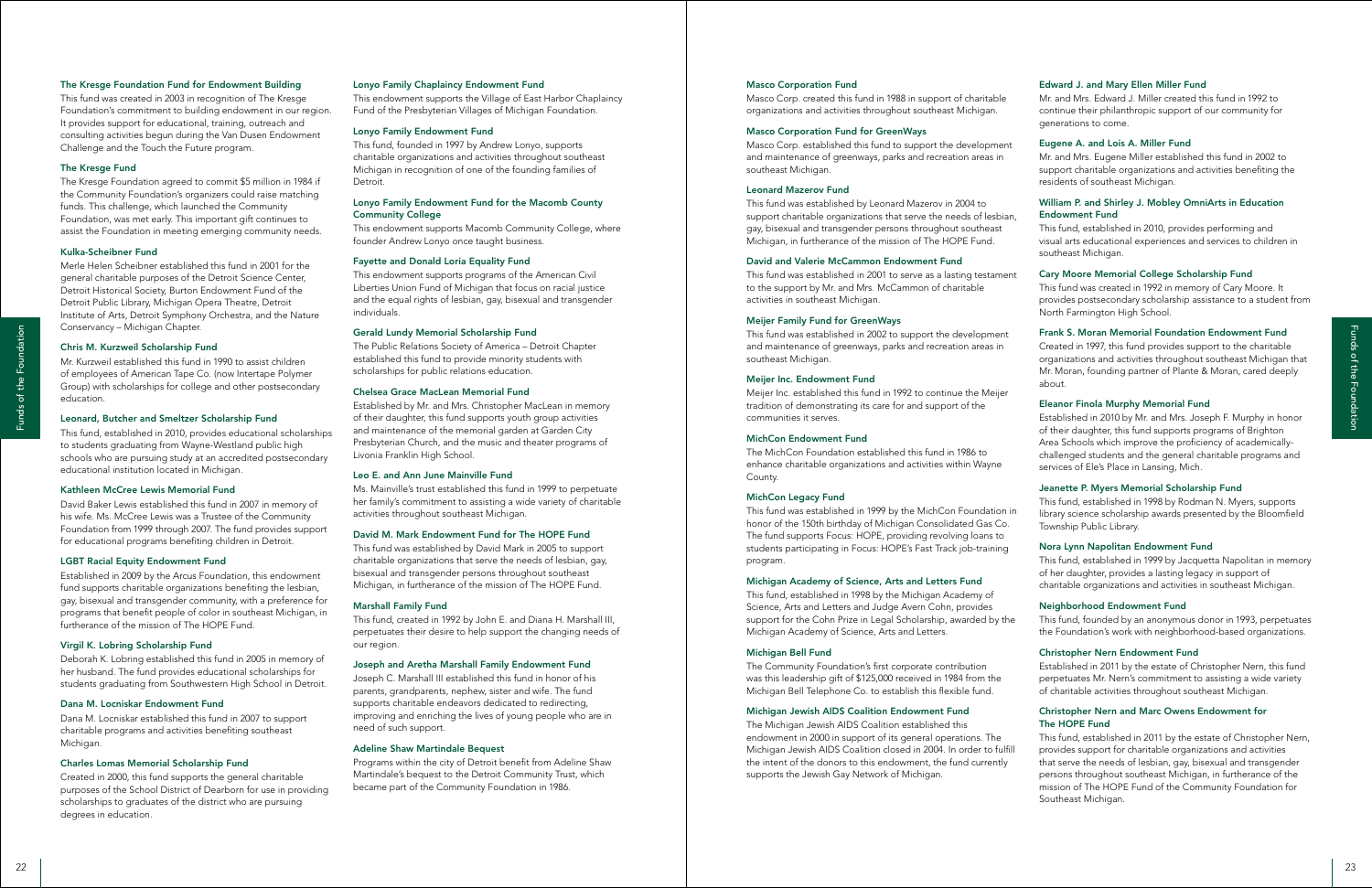### Karl Saulitis Memorial Fund for Fighting Blood Cancers

The family, friends and colleagues of Myron "Mike" Savoie established this fund in honor of the well-known business and civic leader. This fund provides permanent, flexible support for a wide variety of charitable organizations and activities in southeast Michigan.

Jennifer L. Saulitis established this fund in 2007 in memory of her husband. The fund supports the charitable purposes of the Marrow Foundation, the Children's Leukemia Foundation of Michigan, the Leukemia & Lymphoma Society Inc., and the Lymphoma Research Foundation.

### Myron "Mike" P. Savoie Fund

### M. Ralph and Geraldine M. Schafer Fund

<sup>24</sup> <sup>25</sup> Funds of the FoundationFunds of the Foundation Established in 2010 with a bequest from the estate of Stanley E. Schroeder, this fund supports elementary school scholarships for St. Isaac Joques Roman Catholic Church Elementary School and scholarships for graduates of the elementary school to attend Catholic high schools. The fund also supports the general charitable purposes of the Michigan Humane Society and the general charitable purposes of Leader Dogs for the Blind Inc.

### Stanley and Germaine Schroeder Charitable Fund

### Jeptha Wade Schureman Scholarship Fund

This fund provides scholarships to fatherless students in southeast Michigan who are studying law, nursing, medicine or dentistry at one of Michigan's 15 public universities.

This fund, originally established by the Reliance Insurance Co., supports charitable activities and programs benefiting the citizens of the city of Detroit in perpetuity.

### Alan and Marianne Schwartz Fund

### (Schwartz Family Foundation Fund)

This fund, established in 1998, helps build a strong future for the region by providing permanent, flexible funding for a wide range of charitable organizations and activities.

### Sally and Bill Shelden Fund

Sally and Bill Shelden established this fund in 2007 to support charitable programs benefiting southeast Michigan.

### Max Silk Scholarship Fund

This fund was established in 1992 with a bequest from the estate of M. Ralph Schafer and is designated to support the Home for the Aged Little Sisters of the Poor's charitable activities benefiting the citizens of Detroit. This fund was established in 1990 by Robert and Monica Mylod to assist students in attaining a college education and higher values.

> The Friends of Max Silk took \$11,000 they raised in 1986 in honor of his 80th birthday and created this living memorial, which supports the Sunshine Community School.

### Richard K. and Barbara W. Simonds Fund

This fund was established in 2007 by Richard K. and Barbara W. Simonds to support health and human service programs and activities that benefit at-risk populations in southeast Michigan.

### Ida and Conrad H. Smith Endowment for the Michigan Opera Theatre

This fund was established in 2000 by the Raymond C. Smith Foundation Fund to provide support for an annual opera performance by the Michigan Opera Theatre.

### Reighard Family Memorial Scholarship Fund

Barbara Reighard and her family established this fund in memory of her husband and son, to provide scholarships to graduating students at Whitmer High School, Toledo, Ohio, and Erie Mason High School, Erie, Mich.

### James E. and Kimberly A. Reinert Fund

This fund was created in 1995 by James and Kimberly Reinert to support zoological parks throughout southeast Michigan.

### Reliance Insurance Company Fund

### Renaissance of Values Scholarship Fund

### John P. and Janet V. Rex Family Fund

In 1997, Janet V. Rex established this fund to support a wide variety of charitable organizations and activities throughout southeast Michigan.

### George and Evelyn Richmond Fund

George and Evelyn Richmond established this fund to support organizations providing services to those who are sightless, visually impaired, or afflicted with Parkinson's Disease, Alzheimer's Disease or heart disease. The fund also supports research into the causes and prevention of these diseases and afflictions.

### Jean H. Robertson Fund for GreenWays

This fund was established in 2002 to support the development and maintenance of greenways, parks and recreation areas in southeast Michigan, with a preference for projects and programs in Wayne County.

### Jack A. and Aviva Robinson Endowment Fund

Community Foundation Trustee Jack Robinson and his wife, Aviva, established this fund in 1989 to carry out their commitment to young people by promoting the development of youth and improving their general welfare.

### Stanley and Lenore Rontal Memorial Endowment Fund

Beth Rontal established this fund in 2006 in memory of her father, a classical music lover who lacked the means to pursue his lifelong dream of becoming a professional musician. The fund supports scholarships for students to study chamber music with the Detroit Symphony Orchestra.

### Louis R. Ross Fund

Louis R. Ross worked with the Community Foundation for many years through his donor advised fund. In 1999, the Louis R. Ross Fund became an endowed fund of the Community Foundation, perpetuating Mr. Ross' generous civic commitment to a wide variety of charitable organizations and activities.

### Margaret W. Parker Gift

The Young Women's Christian Association of Detroit and Family Services of Michigan were designated as beneficiaries by Margaret Parker, whose fund was acquired in 1986 through the Detroit Community Trust.

### Walter A. Payne III Endowment Fund

This fund, established in 2004 by Miller, Canfield, Paddock and Stone PLC, memorializes the contributions to the nonprofit community made by Walter A. "Andy" Payne III, who, among his many responsibilities and volunteer activities, served with distinction for nearly two decades as the attorney for the Community Foundation.

### Performing Arts Fund

A gift of \$400,000 in 1985 from the Katherine Tuck Fund allows the Foundation to support activities in the classical performing arts, with preference given to projects which strengthen smaller or emerging classical performing arts organizations.

### Plante & Moran Sons and Daughters Scholarship Fund

Plante & Moran Group LLC established this fund in 2008 to support educational scholarships that benefit dependent children of staff members of Plante & Moran Holding Group and its related companies.

### PMV Technologies Fund

This fund, established in 2009 by PMV Technologies, supports charitable programs and activities benefiting southeast Michigan.

### Willard Pope Fund

A bequest of \$77,388 was received in 1990 to support charitable programs in the city of Detroit.

### Prosthetic Care Endowment Fund

The Community Foundation received a distribution in 2010 from an estate with a request that it be used for prosthetic care for individuals who have lost their limbs. This fund was established to fulfill the decedent's charitable intent.

### PRSA Detroit Education Fund

The Public Relations Society of America – Detroit Chapter created this fund in 1992 to support public-relations education in the chapter's service area.

### RARE Foundation Endowment Fund

This fund was originally established in 2007 in support of The RARE Foundation. Due to the closure of The RARE Foundation, the fund currently supports the RARE Everyday Heroes Program of Winning Futures Inc., ensuring that the charitable intent of the donors to this fund continue to be followed.

### Mel and Eleanore Ravitz Memorial Fund

This fund, established in 2011 from the Mel Ravitz Revocable Trust, provides general operating support to the Community Foundation for Southeast Michigan.

### REDICO Fund

In 2008, REDICO established this fund to support a wide variety of charitable organizations and activities, in keeping with its corporate commitment to the region.

### New Economy Endowment Fund

This fund supports charitable programs and activities that encourage and enable southeast Michigan to develop and maintain a strong and competitive economy.

### Ann V. and James B. Nicholson Fund

The Nicholsons created this fund in 1994, demonstrating their commitment to support the charitable needs of southeast Michigan for generations to come.

### Mariam C. Noland and James A. Kelly Endowment Fund

This permanent endowment, established in 2005, provides flexible charitable dollars to address southeast Michigan's ever-changing needs.

### Oakland County Volunteer Resource Center Endowment Fund

This fund was established in 1999 to support the volunteer resource center of Lighthouse of Oakland County — a program it no longer administers. In preserving the intent of its donors, the fund currently supports the Romney Center of the United Way for Southeastern Michigan in providing volunteer resource services for the benefit of Oakland County.

### Arthur and Birdie Oberlander Endowment for JHAS

This memorial endowment funds the charitable activities of Jewish Home & Aging Services in support of residential entertainment, with a preference for bingo.

### Ordoñez Family Scholarship Fund

Established in 2007 by the Detroit Tigers Foundation, with the support of Magglio and Dagly Ordoñez, this fund provides educational scholarships that benefit graduates of high schools located in southwest Detroit.

### David and Andrea Page Endowment Fund

Founded in 1997 by David and Andrea Page, this fund supports the most pressing needs facing southeast Michigan.

### William M. and Mary E. Pagel Fund

NBD Bank, as trustee of the William M. and Mary E. Pagel Irrevocable Trust, established this fund in 1994 with more than \$7 million. The fund continues to support the charitable organizations and activities originally identified in 1944 by Mr. and Mrs. Pagel.

### The Palmer Fund Endowment

Established in 1997 by The Palmer Fund, this fund supports charitable organizations and activities that serve the needs of the lesbian and gay community.

### John and Ann Park Charitable Fund

This fund was established by Mrs. John Park to permanently support charitable organizations and activities throughout the southeast Michigan region.

### PARK Program Endowment Fund

This fund, established by the Pistons-Palace Foundation and initiated through support from The Kresge Foundation, is helping to maintain 33 parks in the city of Detroit. A wide variety of southeast Michigan corporations support this fund.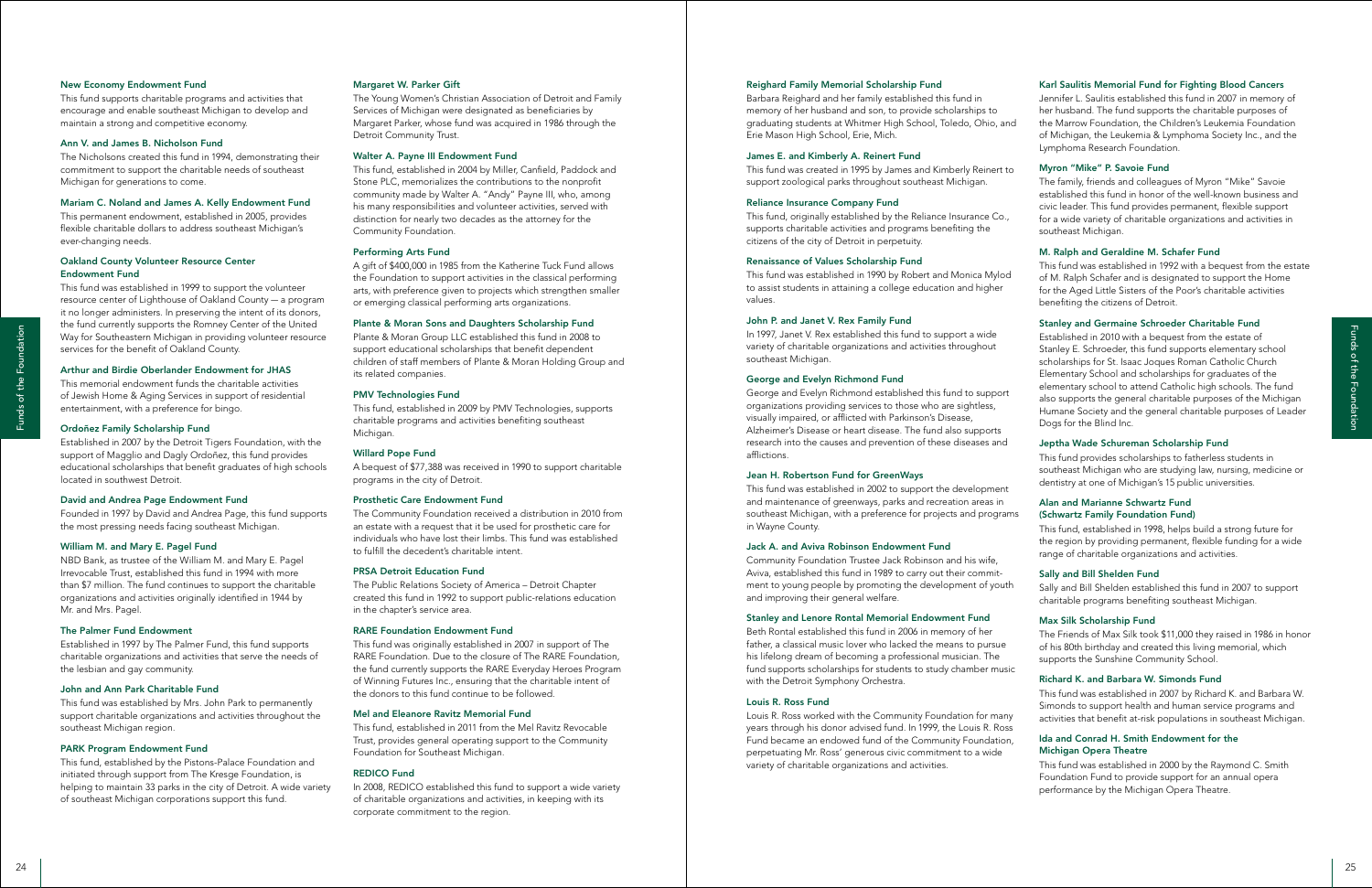# Regional

The Community Foundation for Southeast Michigan works to strengthen our region and improve the quality of life for all who live and work here. As the largest regional foundation in southeast Michigan, the Community Foundation promotes collaborative approaches to strengthening communities and institutions throughout all seven counties of the region. These efforts often involve bringing people together to explore solutions and opportunities across geographic boundaries, because working together is often the best way forward for us all.

### Online Resource for Arts and Culture

Creative Impact Michigan is a new e-magazine and website designed to showcase Michigan as a great place to enjoy the arts. The publication demonstrates the economic impact of investments in arts and culture, and advocates for their role in the reinvention of Michigan. Supported in part by a grant from the Community Foundation to ArtServe Michigan, Creative Impact Michigan is an online event and news resource aimed at building new audiences and



supporters for the arts.

Follow Michigan arts and culture stories.

### WIN Network Links Jobs and Training

Faced with a rebounding automotive industry and a shortage of skilled workers in key sectors of southeast Michigan's economy, a new partnership between eight community colleges and seven workforce development boards is working to ensure that the region's labor resources meet the needs of the 21st century. Funded in part by a grant from the New Economy Initiative of the Community Foundation, the Workforce Intelligence Network (WIN) matches educational strategies and resources with the needs of employers across a variety of industries. WIN is taking a coordinated approach to shortand long-term talent development in a way that supports regional business growth and job creation.

regional



### Robert C.J. Traub Memorial Scholarship Travel Fund

This fund was established in 2002 and provides educational travel scholarships in the fields of music and art that benefit students graduating from Bloomfield Hills schools.

### Turning Point Endowment Fund

William E. Martin made the initial gift in 1988 to create this designated fund, which provides ongoing support for Turning Point Inc., a human-service organization in Macomb County.

### Curl H. Tutag Michigan Humane Society Fund

Established in 2010 by a bequest from the estate of Nola "Curl" H. Tutag, this fund supports the general charitable purposes of the Michigan Humane Society, with particular emphasis on cruelty investigation, emergency rescue and prosecution of those who abuse animals.

### Bebe Ann and John F. Vallance Fund

Mrs. Vallance established this fund to support charitable organizations working to enhance the lives of children with special needs. The fund is dedicated to helping organizations that provide a wide variety of services and technological assistance not funded through traditional sources.

### Enrico and Marie Vespa Scholarship Fund

Mrs. Marie Vespa established this fund in 1995 to provide educational scholarships to current employees of English Gardens Corp. and/or their sons and daughters.





### Helen Tallman Fund

A gift in 2005 from the Helen Tallman Trust established this fund to support medical care, medical research and scholarships in medicine and engineering, as well as efforts for poor or disadvantaged individuals and victims of natural disasters and other catastrophes.

### Mabel French Taylor Memorial Fund

Proceeds from the Mary Savage Taylor Estate Trust created this fund in 2004. This fund supports the Capuchin Community Center of Detroit.

### Richard J. and Betty J. Thoma Endowment Fund

Richard J. and Betty J. Thoma each provided for a gift to the Community Foundation as part of their estates. The resulting endowment serves as a lasting testament to their support of charitable programs in southeast Michigan.

### TI Group/Bundy Corporation Fund

After its acquisition of Bundy Corp., the TI Group contributed \$200,000 in 1988 to create this fund for youth as a way to recognize and continue Bundy Corp.'s philanthropic presence in southeast Michigan.

### James Tocco Fund

James Tocco established this fund in 2003 to support the Eugene Istomin endowed piano chair at the Great Lakes Chamber Music Festival.

### Southeast Michigan Youth Leadership Fund

Created with gifts which were contributed to match the W.K. Kellogg Foundation Youth Fund, this fund supports activities undertaken by and for the young people of southeast Michigan.

### Southern Wayne County Regional Chamber Fund

Members of the Southern Wayne County Regional Chamber established this fund in 1992 to provide scholarships to individuals residing in the Chamber's service area and to support other charitable activities in southern Wayne County.

### Span Corporation Endowment for Child and Family Services

This fund, established in 1998 by Michael F. Grosh, provides permanent support to charitable organizations and activities that assist with the needs of children, families and youth.

### Arlene Spohn Charitable Fund

This fund provides general operating support to six nonprofit organizations: The Southeastern Michigan Chapter of the Scleroderma Foundation, the Penrickton Center for Blind Children, the Barbara Ann Karmanos Cancer Institute, the American Lung Association of Michigan, John Glenn High School (Westland), and Garden City High School.

### Robert Stempel Memorial Scholarship Fund

This fund, established by Patricia A. Stempel in 2011, supports educational scholarships that benefit graduates of selected public, tax-exempt private or charter high schools in Detroit.

### Ida and Conrad H. Smith Endowment Fund for the Detroit Institute of Arts

This fund was established in 2000 by the Raymond C. Smith Foundation Fund to provide support to the Detroit Institute of Arts for educational programs of the Department of American Art.

### Otis M. Smith Scholarship Fund

This fund was created in 1992 by Otis M. Smith in recognition of the significant impact his mother had on his life. This fund provides scholarships to select single mothers residing in Wayne, Oakland or Macomb counties, to assist them in obtaining postsecondary education.

### Raymond C. Smith Foundation Endowment Fund

Established in 1994 by Raymond C. Smith, a lifelong resident of the Detroit community, the fund (formerly a private foundation) has a particular interest in activities in the city of Detroit.

### Robert C. Smith Endowment Fund

Established in 2009, this fund supports charitable programs and activities benefiting southeast Michigan.

### Roger B. Smith Cancer Research Fund

This memorial fund was established in 2007 and supports public charities providing innovative cancer diagnosis, treatment and research.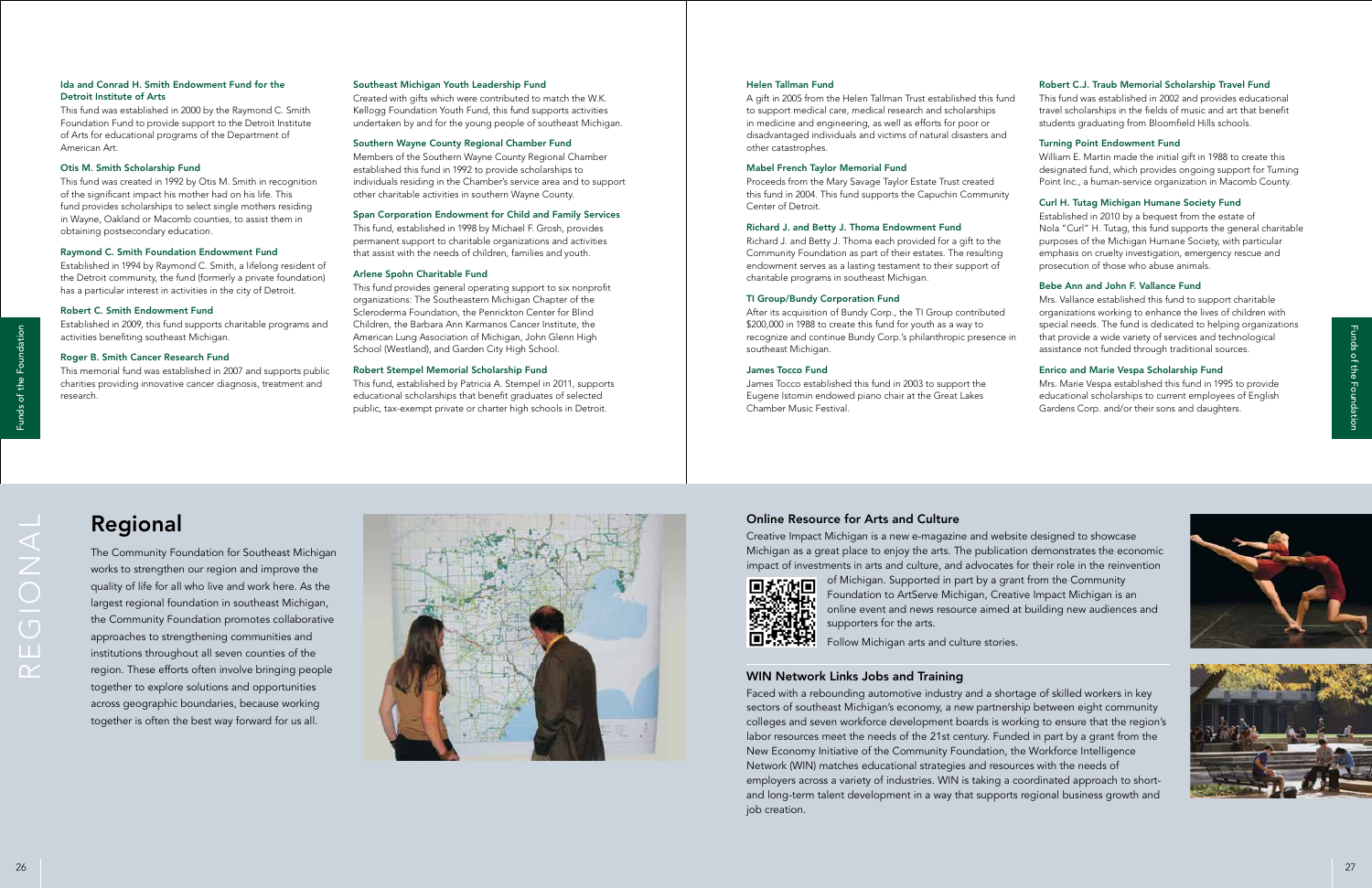### Boardwalk Connects Macomb County Greenways

The Clinton River has contributed to southeast Michigan's commerce and development for more than a century. It is an important recreational hub and also a key link in Macomb County's greenways network. The Community Foundation's GreenWays Initiative is supporting the expansion of a riverfront boardwalk that will eventually connect a walking and biking trail to the Metro Beach Metropark. The investment creates a healthy, non-motorized way for visitors to enjoy an important regional waterway — and completes a 30-year project to revitalize the Mount Clemens riverfront and develop pedestrian access along the Clinton River to Lake St. Clair.



### Improving Day Care Quality

We know that high-quality early childhood education is critical to child development. But for many low-income families, finding affordable child care means turning to caregivers who lack proper training and resources. To help raise the bar on the quality of child care, a Community Foundation grant is helping the Women's Caring Program work with 45 home-based child care providers in Monroe, Oakland and Wayne counties who want to improve their skills. The program, modeled on methods developed by the Michigan-based Great Start Collaborative, will help hundreds of young children in our region enter school more ready to learn, and be more likely to lead successful lives. <sup>28</sup> <sup>29</sup> Funds of the FoundationFunds of the Foundation



regional

- Sherman J. Fitzsimons Jr. Fund
- John B. and Peggy Ford III Disaster Relief Fund
- Kmart Corporation Fund
- Munder Capital Management Fund
- Nicholson Family Red Cross Disaster Fund
- Anne C. St. Clair Red Cross Disaster Fund
- E.A. "Bud" Schirmer Fund
- William C. and Eleanore R. Schultz Fund
- Paul and Barbara Trudgen Fund
- Joan B. and Gerald E. Warren Disaster Relief Fund

### Angels' Place (Southfield)

Angels' Place Endowment Fund

### Arab Community Center for Economic and Social Services (ACCESS) (Dearborn)

Arab American National Museum Endowment Fund Arab American National Museum Endowment Fund for Public Programming (Manager of Public Programs) Drs. Barbara and Adnan Aswad Endowment Fund

### The Art Center (Mount Clemens)

Art Center Endowment Fund • Gebran S. and Suzanne P. Anton Foundation Fund

### Arts League of Michigan Inc. (Detroit)

Arts League of Michigan Inc. Endowment Fund

### ArtServe Michigan (Southfield)

ArtServe Michigan Fund

• Barbara Kratchman Fund to Support Michigan Artists and Their Art

### Automation Alley Fund (Troy)

Automation Alley Fund Endowment

### Berkley Public Library (Berkley)

Berkley Public Library Endowment Fund

### Birmingham Bloomfield Art Center Inc. (Birmingham) Birmingham Bloomfield Art Center Endowment Fund

Birmingham Historical Society (Birmingham) Birmingham Historical Society Museum Fund

Birmingham Unitarian Church (Bloomfield Hills) Birmingham Unitarian Church Endowment Fund

Bloomfield Hills School District (Bloomfield Hills) Bloomfield Hills Schools Endowment Fund

# Agency Endowment Funds

Nonprofit agencies can establish an endowment with the Community Foundation to support their general operations or a specific program. In so doing, these nonprofits benefit from a range of Community Foundation services, including marketing support and investment oversight. The following nonprofit organizations have established or are the designated beneficiaries of endowments held at the Community Foundation.

### Accounting Aid Society (Detroit)

Accounting Aid Society Endowment Fund

### Adult Well-Being Services (Detroit)

Adult Well-Being Services Endowment Fund

• Clarence and Grace Chamberlin Fund for Adult Well-Being Services

### Affirmations Lesbian and Gay Community Center (Ferndale)

Affirmations Endowment Fund

- Dorothy Ellis Cassis Memorial Fund
- Nancy Katz and Margo Dichtelmiller Fund
- George D. Westerman and Charles C. Lemon Fund

### AIDS Partnership Michigan Inc. (Detroit)

AIDS Partnership Michigan – Robert E. Riley Fund • David R. Nowakowski Fund

### Allen Creek Preschool (Ann Arbor)

Allen Creek Preschool Endowment Fund

# Alliance for the Mentally Ill of Oakland County (Southfield)

Alliance for the Mentally Ill of Oakland County Endowment Fund

### Alternatives for Girls (Detroit)

Alternatives for Girls Endowment Fund

### American Red Cross – Southeastern Michigan Chapter (Detroit)

American Red Cross – Southeastern Michigan Chapter Endowment Fund

- Christ Church Grosse Pointe Beyond Parish Ministry Disaster Relief Fund
- Adelyn B. Devereaux Fund
- Irma Elder Fund
- Charles W. and Jean M. Elliot Disaster Relief Fund
- Henry T. Ewald Fund

### Elizabeth M. Wight Fund

In her will, which bequeathed approximately \$1 million in 1986 to the Community Foundation, Elizabeth McColl Wight asked that grants support programs that benefit vision- or hearingimpaired persons.

### Wildlife Conservation and Education Fund

Established in 2007, this fund supports conservation and conservation education, the protection of natural resources, and wildlife management in southeast Michigan.

### Frank Winchell Fund

This fund was established in 2001 to support education and research in the field of engineering at Purdue University.

### The Winkelman Fund

A contribution of \$100,000 in 1985 from the Winkelman Brothers Apparel Foundation is used to support a variety of organizations.

### Women's City Club of Detroit Endowment Fund

In 1993, the Women's City Club of Detroit established this fund with an initial contribution of \$117,000 to support charitable activities that benefit women throughout southeast Michigan.

### Hosley Word Jr. and Ron Tioran Fund

Established in 2002, this fund supported the AIDS Consortium of Southeastern Michigan Inc. The AIDS Consortium of Southeastern Michigan Inc. recently closed. In order to fulfill the intent of the donors, this fund currently provides general charitable support to AIDS Partnership Michigan.

### James B. Webber Jr. Fund

The children and wife of James B. Webber Jr. established this fund in 1987 to recognize outstanding citizenship in the Detroit middle school that bears his name. Each year, eighth-grade students compete for awards from the fund.

### Monsignor Herbert Weier Scholarship Fund

Established in 2011, this fund supports the Msgr. Herbert Weier Scholarship Charitable Trust, to provide educational scholarships for students who are graduates of Divine Child High School, Dearborn, Mich.

### Wesstand Fund

This fund was created in 1993 with proceeds contributed by Mr. and Mrs. Joseph G. Standart Jr. It provides ongoing support to the University Liggett School.

### Whitney Fund

Originally established in 1991 as a supporting organization, this fund has received assets from the Katherine Tuck Fund and the David M. Whitney Fund. In 2007, the Whitney Fund merged into the Community Foundation as an endowment and will continue the Whitney Fund's legacy of supporting a wide variety of charitable causes benefiting southeast Michigan.

### Widman Fund

The trustees of the Widman Foundation established this fund in 1997 to support charitable organizations and activities that enable persons with developmental disabilities to enhance the quality of their lives through independence, self-esteem and community participation.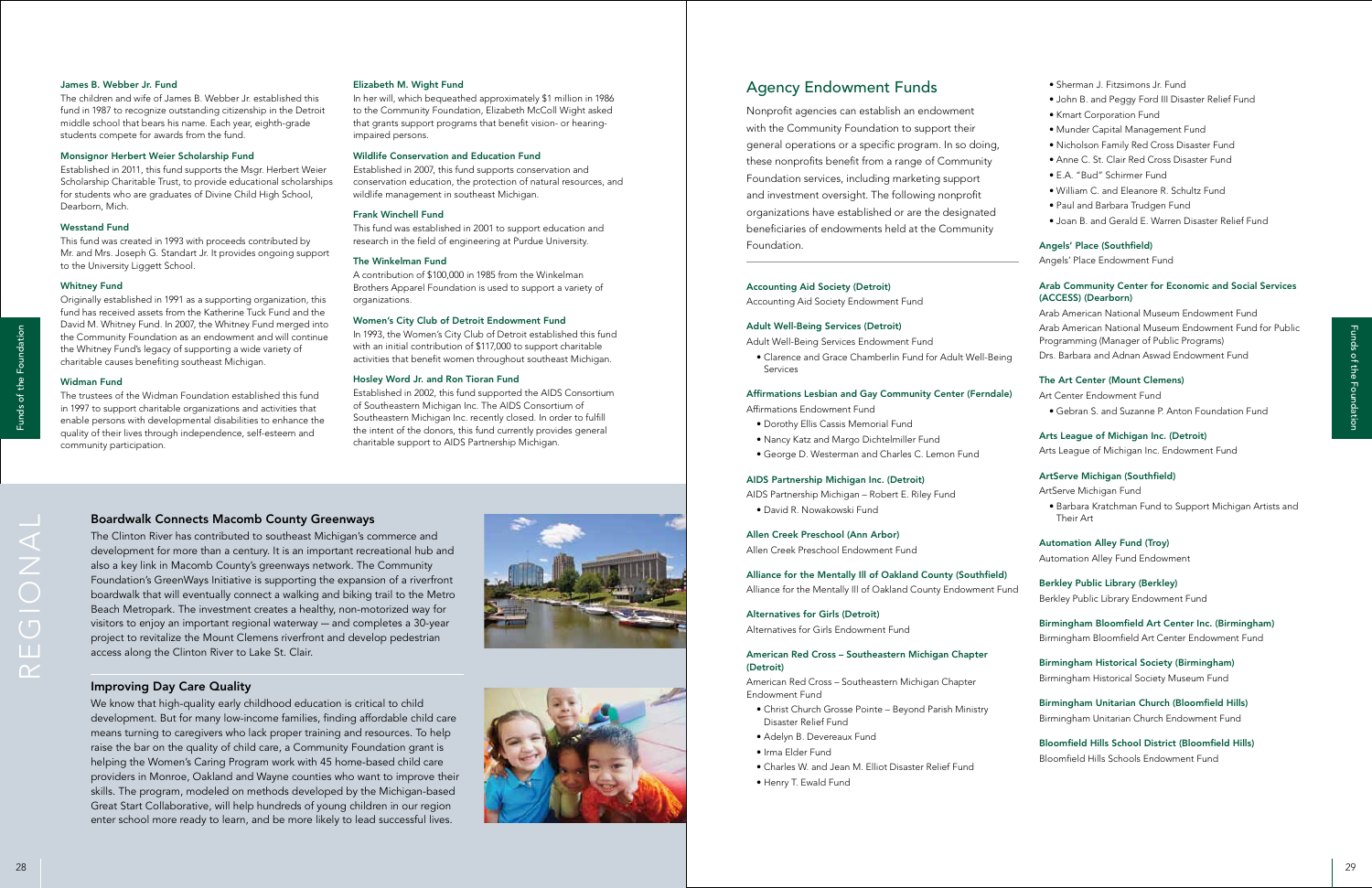### Detroit Waldorf School (Detroit)

Detroit Waldorf School Endowment Fund

### Detroit Zoological Society (Royal Oak)

Detroit Zoological Society Endowment Fund

• Clarence and Grace Chamberlin Fund for the Detroit Zoological Society

### Downtown Detroit Partnership Inc. (Detroit)

Roger S. Penske Detroit Fund

### Ecumenical Theological Seminary (Detroit)

Ecumenical Theological Seminary Endowment Fund

- John E. Biersdorf Fund
- Anneliese Sinnott O.P. Fund
- David W. Swink Fund

### Ehlers-Danlos National Foundation Inc. (McLean, Va.)

Ehlers-Danlos National Foundation Fund

Equality Michigan (Detroit) Equality Michigan Endowment Fund

Eta Phi Beta Sorority Foundation Inc. (Detroit) Eta Phi Beta Sorority Inc. Endowment Fund

Eton Academy (Birmingham) Eton Academy Endowment Fund

### FAR Conservatory of Therapeutic and Performing Arts (Birmingham)

Cindy Leonard Scholarship Endowment Fund for FAR Conservatory of Therapeutic and Performing Arts

### Farmington/Farmington Hills Foundation for Youth and Families (Farmington Hills)

Farmington/Farmington Hills Fund for Youth and Families • Grainger Fund

Ferndale Educational Foundation (Ferndale) Ferndale Educational Foundation Fund

### Focus: HOPE (Detroit)

Focus: HOPE Endowment Fund

- Clarence and Grace Chamberlin Fund for Focus: HOPE
- Ellen and Joseph Price Fund for Focus: HOPE

Forgotten Harvest Inc. (Oak Park) Forgotten Harvest Endowment Fund

<sup>30</sup> <sup>31</sup> Funds of the FoundationFunds of the Foundation Dequindre Cut Maintenance Endowment Fund Detroit RiverFront Conservancy Endowment Fund Peter Stroh Fund for the Detroit RiverFront Conservancy

Franklin-Wright Settlements Inc. (Detroit) Franklin-Wright Settlements Endowment Fund

### Detroit Historical Society (Detroit)

Detroit Historical Society Endowment Fund

• Lonyo Family Endowment Fund for the Detroit Historical Society

Detroit Institute of Arts (Detroit)

Detroit Institute of Arts Endowment Fund

Detroit Institute of Ophthalmology (Grosse Pointe Park) Detroit Institute of Ophthalmology Fund

### Detroit Regional Chamber Foundation Inc. (Detroit)

Van Dusen/Compact College Fund I

- Mayor Dennis W. Archer Compact Scholars Fund
- Awrey Bakeries Inc. Fund
- Curtis C. Carmichael Fund (Copper & Brass Sales Inc.)
- Casey Communications Management Inc. Fund
- Children First Fund (*Detroit Free Press*)
- The Chrysler Foundation Detroit Compact Scholarship Fund
- Great Lakes Gas Transmission Limited Partnership Fund
- Kmart Compact Scholarship Fund
- Ross Roy Communications Scholarship Fund
- Sinai Hospital of Greater Detroit Fund
- Frank E. Smith Scholars Fund
- Richard C. Van Dusen Fund (Dickinson Wright PLLC)
- Van Dusen/Compact College Fund II
- Weir, Manuel, Snyder & Ranke Inc. Scholarship Fund

### Detroit Regional Chamber Foundation Inc. for Leadership Detroit (Detroit)

Douglas E. Busbey Leadership Detroit Fund

### Detroit RiverFront Conservancy Inc. (Detroit)

### Detroit Science Center (Detroit)

Detroit Science Center Endowment Fund

• Clarence and Grace Chamberlin Fund for the Detroit Science Center

Detroit Section, Society of Plastics Engineers (Troy) SPE Fund

### Detroit Symphony Orchestra Inc. (Detroit)

Detroit Symphony Orchestra Endowment Fund

- Beverly Franzblau Baker Fund for the DSO
- Bauder Family Endowment Fund for the DSO
- Dr. Eli V. and Joanna Berger Fund for the DSO
- John B. and Mary H. Ford Detroit Symphony Orchestra Hall Fund
- Victor and Gale Girolami Endowment Fund

### Children's Leukemia Foundation of Michigan (Southfield)

Children's Leukemia Foundation of Michigan Endowment Fund

- ANR Pipeline Company Fund
- Patrick K. Egan Memorial Fund
- Uwe K. Faulhaber Memorial Fund
- Glen W. Fortinberry Endowment Fund
- Kathleen Damioli Hughes Memorial Fund
- Bobby L. Jones Memorial Fund
- Casey Ann MacKellar Memorial Fund
- Hugh A. Miller Fund
- Jill Marie Sienko Memorial Fund

### Christ Child Society of Detroit (Detroit)

Christ Child Society of Detroit Endowment Fund

### Church of the Messiah Housing Corp. (Detroit)

Church of the Messiah Housing Corporation Endowment Fund • George R. and Elise M. Fink Foundation Fund

Citizens Research Council of Michigan (Livonia)

Citizens Research Council Endowment Fund

Clinton River Watershed Council (Rochester) Clinton River Watershed Council Fund

Common Ground (Bloomfield Hills) Common Ground Endowment Fund

• Ellen and Joseph Price Fund for Common Ground Sanctuary

### The Community House (Birmingham)

Community House Endowment Fund • Helen and Barbara Van Dusen Endowment Fund

Community Living Centers Inc. (Farmington Hills) Community Living Centers Endowment Fund

Community Opportunity Center (Livonia) Community Opportunity Center Endowment Fund

### Crossroads of Michigan (Detroit)

Crossroads of Michigan Endowment Fund

• Clarence and Grace Chamberlin Fund for Crossroads of Michigan

Detroit Area Pre-College Engineering Program Inc. (Detroit) Detroit Area Pre-College Engineering Program Endowment Fund

Detroit Artists Market (Detroit) Detroit Artists Market Endowment Fund

Detroit Chamber Winds and Strings (Southfield)

Detroit Chamber Winds Fund

• Faye and Seymour Okun Innovative Projects Fund

### Bloomfield Township Public Library (Bloomfield Hills)

Bloomfield Township Public Library Endowment Fund

- Yvonne Y. Atkinson Fund
- Fair Radom Garden Endowment Fund
- Lawrence Smith and Isabel Francis Smith Challenge Grant Fund

### Brightmoor Christian Church for Franklin Road Christian School (Novi)

Franklin Road Endowment Fund

Brighton District Library (Brighton)

Brighton District Library Endowment Fund

Cass Community Social Services Inc. (Detroit) Cass Community Social Services Endowment Fund (Detroit)

Cathedral Church of St. Paul (Detroit) Cathedral Church of St. Paul Endowment Fund

Catholic Social Services of Washtenaw County (Ann Arbor) Catholic Social Services of Washtenaw County Endowment Fund

Chamber Music Society of Detroit (Farmington Hills) Chamber Music Society of Detroit Endowment Fund • David and Andrea Page Period Music Endowment Fund

Chelsea District Library (Chelsea) Chelsea District Library Endowment Fund

### Chelsea Education Foundation (Chelsea)

- Mary E. Merkel Endowment Fund
- Joseph K. Piasecki Endowment Fund
- Electa M. Wagner and Robert W. Wagner Family Endowment Fund

### Chelsea Senior Citizens Activities Center (Chelsea)

Chelsea Senior Center Endowment Fund

Child Abuse and Neglect Council of Oakland County (Pontiac)

Child Abuse and Neglect Council of Oakland County Fund

Child Care Coordinating Council of Detroit/Wayne County Inc. (Detroit)

Child Care Coordinating Council of Detroit/Wayne County Endowment Fund

### Children's Hospital of Michigan Foundation (Detroit)

Children's Hospital Endowment Fund

• Ingrid and Ashok Sarnaik Endowment Fund for Critical Care and Sickle Cell Support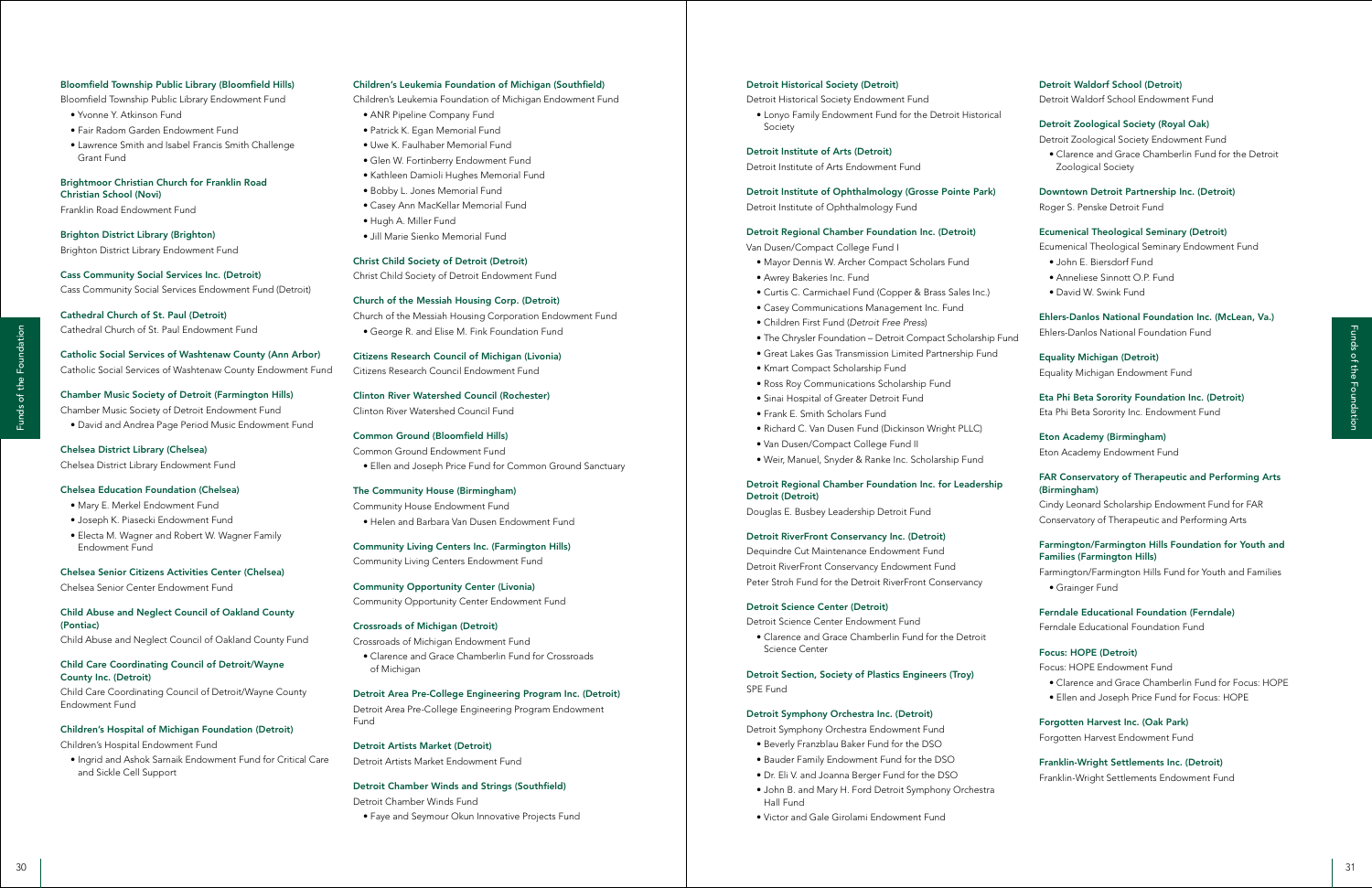### Life Challenge of Southeastern Michigan (Detroit) Life Challenge of Southeastern Michigan Endowment Fund

Lighthouse of Oakland County Inc. (Pontiac) Lighthouse of Oakland County Inc. Endowment Fund • Herbert N. and Nancy M. Weingarten Endowment Fund

Livingston Area Council Against Spouse Abuse (LACASA) (Howell) LACASA Endowment Fund

### Livingston County Catholic Charities (Howell)

Livingston County Catholic Charities Fund

• Rev. William J. Carolin Fund

Livingston County United Way (Brighton) Livingston County United Way Endowment Fund

Livingston Land Conservancy Inc. (Brighton) Livingston Land Conservancy Endowment Fund

<sup>32</sup> <sup>33</sup> Funds of the FoundationFunds of the Foundation Michigan Art Education Association Memorial Endowment Fund (Scholarships for Students) Michigan Art Education Association Professional Development Fund (Scholarships for Educators)

Loyola High School (Detroit) Loyola High School Foundation Fund

### Macomb County Historical Society (Mount Clemens)

Macomb County Historical Society – Crocker House Museum Fund

### Mariners' Church of Detroit (Detroit)

Answer Club Endowment Fund

### Michigan Aerospace Foundation Inc. (Ann Arbor)

Michigan Aerospace Foundation Endowment Fund for the Yankee Air Museum

Michigan AIDS Coalition (Ferndale) Michigan AIDS Coalition Endowment Fund

### Michigan Art Education Association (Gaylord)

### Michigan Conference Women's Missionary Society of the AME Church (Detroit)

Michigan Conference Women's Missionary Society of the AME Church Endowment Fund

Michigan Environmental Council (Lansing) Michigan Environmental Council Endowment Fund

Michigan Mountain Biking Association (Waterford) Michigan Mountain Biking Association Endowment Fund

### Huron Valley Educational Foundation (Milford) Huron Valley Educational Foundation Endowment Fund

International Institute of Metropolitan Detroit Inc. (Detroit) International Institute Endowment Fund

Japan-America Society of Greater Detroit and Windsor (Detroit) Japan-America Society Fund

### JARC (Farmington Hills)

Norman G. Wachler Endowment Fund for JARC

- Joyce Keller and Michael A. Walch Fund
- Charles and Florence Milan Foundation Fund for JARC

### Jewish Family Service of Metropolitan Detroit (West Bloomfield)

Jewish Family Service Endowment Fund Windows Endowment Fund (Family Violence Prevention)

- Amy and Dr. Mark H. Haimann Family Fund
- Judy and John Marx Fund
- Patti L. Nemer Fund

### Joy of Jesus Inc. (Detroit)

Joy of Jesus Inc. Endowment Fund

### Judson Center Inc. (Royal Oak)

Tina and George Milidrag Fund for Innovation

### JVS (Southfield)

- JVS JOIN Program Fund
- Jeanette and Oscar Cook Fund
- JVS Realizing Life's Potential Endowment Fund
- Hadas and Dennis Bernard Family Fund
- Elyse Goldin Essick & David Foltyn Family Fund
- Dr. Ron and Andrea Hurwitz Family Fund
- Barbara and Donald Nurenberg Family Fund
- Henry and Mary Piotrowski Fund (Adult Day and Work Activity Program)
- Linda and Jack Schechter Family Fund

### Kadima: Jewish Support Services for Adults with Mental Illness (Southfield)

Kadima Operational Endowment Fund

### Barbara Ann Karmanos Cancer Institute (Detroit)

Barbara Ann Karmanos Cancer Institute Endowment Fund

### Lawrence Technological University (Southfield)

Lawrence Technological University Endowment Fund (Scholarships)

• Clarence and Grace Chamberlin Fund for Lawrence Technological University (Scholarships)

### Great Lakes Lighthouse Keepers Association (Mackinaw City)

Great Lakes Lighthouse Keepers Association Endowment Fund

The Greening of Detroit (Detroit) E. Eleanor Marsh Maintenance Fund for The Greening of Detroit

Grosse Ile Historical Society (Grosse Ile) Grosse Ile Historical Society Lighthouse Fund

### Grosse Pointe Foundation for Public Education (Grosse Pointe)

Grosse Pointe Foundation for Public Education Endowment Fund

• Anne Hudson Endowment Fund for the Grosse Pointe Foundation for Public Education

### Grosse Pointe Public Library (Grosse Pointe Farms)

Grosse Pointe Public Library Endowment Fund

### Grosse Pointe War Memorial Association (Grosse Pointe Farms)

Grosse Pointe War Memorial Endowment Fund

- Alice Kales Hartwick Foundation Fund
- Frank J. Sladen Jr. Endowment Fund
- Mark R. Weber President's Fund

### The Guidance Center (Southgate)

The Guidance Center Endowment Fund

### HAVEN Inc. (Pontiac)

HAVEN Endowment Fund

• Locniskar Beck Fund for HAVEN

### High/Scope Educational Research Foundation (Ypsilanti)

High/Scope Endowment Fund

- Education Through Movement: Building the Foundation Fund
- Marilyn Thomas Fund
- Hubert J. and Catherine P. Weikart Memorial Scholarship Fund

### Historical Society for the United States District Court for the Eastern District of Michigan (Detroit)

Historical Society for the United States District Court for the Eastern District of Michigan Endowment Fund

### Hospice of Michigan Inc. (Detroit)

Hospice of Michigan Endowment Fund

### Humane Society of Livingston County (Howell)

Humane Society of Livingston County Endowment Fund

### Huron-Clinton Metroparks Foundation (Brighton)

Huron-Clinton Metroparks Foundation Fund

### Friends of the Wayne Public Library (Wayne) Friends of the Wayne Public Library Endowment Fund

Friends of the Wyandotte Museums (Wyandotte) Friends of the Wyandotte Museums Endowment Fund

Friends School in Detroit Inc. (Detroit) Wade McCree/Friends School in Detroit Endowment Fund

Furniture Resource Center (Pontiac) Margaret T. Pomeroy Tribute Fund

The Futures Foundation (Clinton Township) The Futures Foundation Fund

Garden Club of Michigan (Grosse Pointe Shores) Garden Club of Michigan Endowment Fund

Gateway Montessori School (Birmingham) Gateway Montessori School Endowment Fund

Girl Scouts Heart of Michigan (Kalamazoo) Girl Scouts Heart of Michigan – Barbara "Darbi" Stuber Memorial Fund

Girl Scouts of Southeastern Michigan (Detroit) Girl Scouts of Southeastern Michigan Endowment Fund

### Gleaners Community Food Bank of Southeastern Michigan (Detroit)

Gleaners Endowment Fund

- Fighting Hunger Together Fund
- Nate Gooden, Hand in Hand Foundation Fund for Gleaners
- Coleman and Shirley Mopper Fund for Children
- Taste of the NFL Fund for Gleaners
- Joan and Wayne Webber Fund

### Goodwill Industries of Greater Detroit (Detroit)

Goodwill Industries of Greater Detroit – Job Training Endowment

### Grandmont/Rosedale Development Corp. (Detroit)

GRDC Neighborhood Legacy Fund

• Janice Marshall Memorial Fund

### Great Lakes Chamber Music Festival (Southfield)

Great Lakes Chamber Music Festival Fund

- Ruth Laredo Fund
- Anthony M. Tocco Artistic Director Chair Fund

### Great Lakes Council Inc., Boy Scouts of America (Detroit)

Great Lakes Council Inc., Boy Scouts of America Endowment Fund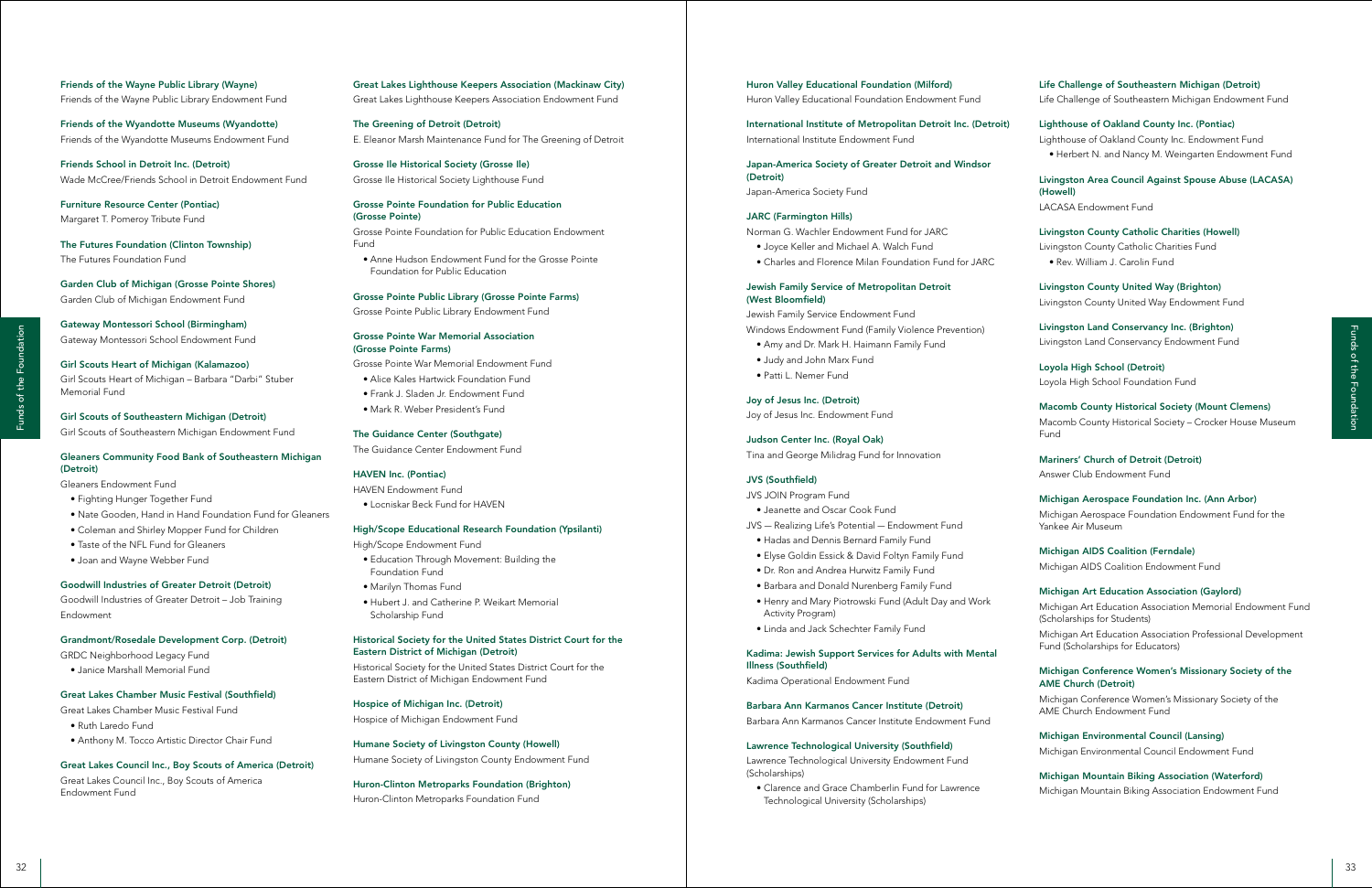### United Way for Southeastern Michigan (Detroit)

United Way for Southeastern Michigan Endowment Fund

• George W. Romney Fund for Volunteerism (Center for Volunteering)

University Liggett School (Grosse Pointe Woods) University Liggett School Endowment Fund

Vista Maria (Dearborn Heights) Vista Maria Endowment Fund

Volunteers in Prevention, Probation and Prisons Inc. (Detroit) VIP Endowment Fund

Warren/Conner Development Coalition (Detroit) Warren/Conner Development Coalition Endowment Fund

### Wayne State University/Merrill-Palmer Skillman Institute (Detroit)

<sup>34</sup> <sup>35</sup> Funds of the FoundationFunds of the Foundation YMCA of Metropolitan Detroit Endowment Fund YMCA of Metropolitan Detroit Fund for Children's Literacy and Cultural Programs

Wayne State University/Merrill-Palmer Skillman Institute Endowment Fund

World Medical Relief Inc. (Detroit) World Medical Relief Endowment Fund

### Charles H. Wright Museum of African American History (Detroit)

Museum of African American History Endowment Fund • William F. and Wilma Ray Bledsoe Endowment Fund

### The YES Foundation (Bingham Farms)

The YES Foundation Endowment Fund • Leroy C. Richie Fund for The YES Foundation

Yeshiva Beth Yehudah (Southfield)

Yeshiva Beth Yehudah Fund

### YMCA of Metropolitan Detroit (Detroit)

• James A. Tuck Fund for Children

### YWCA of Western Wayne County (Inkster)

YWCA of Western Wayne County Endowment Fund

Services for Older Citizens Inc. (Grosse Pointe) Services for Older Citizens Endowment Fund

Six Rivers Regional Land Conservancy (Rochester) Six Rivers Regional Land Conservancy Endowment Fund

South Oakland Shelter (Royal Oak) South Oakland Shelter Endowment Fund

Southeastern Michigan Health Association (Detroit) SEMHA Public Health Improvement Fund

Southwest Detroit Business Association Inc. (Detroit) Southwest Detroit Business Association Endowment Fund

Spaulding for Children (Southfield) Spaulding for Children Endowment Fund

Sphinx Organization (Detroit) Sphinx Organization Endowment Fund • Bauder Sphinx Fellow Fund • Bauder Sphinx Symphony Conductor's Chair Fund

St. Joseph Mercy Oakland (Pontiac) St. Joseph Mercy – Oakland Endowment Fund

St. Thomas More Academy (Burton) St. Thomas More Academy Endowment Fund

Starfish Family Services (Inkster) Starfish Family Services Endowment Fund

James Tatum Foundation for the Arts Inc. (Detroit) James Tatum Foundation for the Arts Fund

### Think Detroit PAL (Detroit)

Think Detroit PAL Endowment Fund • D. Duane Hurtt Memorial Fund for Think Detroit PAL

Travelers Aid Society of Metropolitan Detroit (Detroit) Travelers Aid Society of Metropolitan Detroit Endowment Fund

Tuesday Musicale of Detroit (Grosse Pointe Farms) Tuesday Musicale of Detroit Endowment Fund

United Methodist Retirement Communities Inc. (Chelsea) United Methodist Retirement Communities Endowment Fund

### United Negro College Fund Inc. (Detroit)

United Negro College Fund – Michigan Endowment Fund (Scholarships)

• Clarence and Grace Chamberlin Fund for United Negro College Fund – Michigan (General Operations)

Planned Parenthood Mid and South Michigan (Ann Arbor) Planned Parenthood Mid and South Michigan Endowment Fund

Plymouth District Library (Plymouth) Plymouth District Library Children's Fund Plymouth District Library Endowment Fund

Presbyterian Villages of Michigan (Southfield) Presbyterian Villages of Michigan Endowment Fund

Presbyterian Villages of Michigan Foundation (Southfield)

Chaplaincy Fund for Presbyterian Villages of Michigan Presbyterian Villages of Michigan Foundation Fund for Green Houses

Pro Musica of Detroit Inc. (Farmington Hills) Pro Musica Endowment Fund

Purple Rose Theatre Company (Chelsea) Purple Rose Theatre Company Endowment Fund

Recording for the Blind & Dyslexic (Princeton, N.J.) Recording for the Blind & Dyslexic Endowment Fund

Redford Township District Library (Redford Township) Frances Carpenter Endowment Fund for the Redford Township District Library

### Rochester College (Rochester Hills)

Rochester College Endowment Fund

- Dr. Royce L. Dickinson Jr. Memorial Fund
- Molly Lynn Fund
- Norplex Associates Warren M. Beevers Memorial Fund
- Rosalie Turner Endowment Fund

### Roeper School (Bloomfield Hills)

Roeper School Fund • Erin and Blayne Milbeck Fund

### Rose Hill Foundation (Holly)

Rose Hill Foundation Fund

- Don and Jeannine Gundle Family Fund
- John D. Kelly Fund
- Mitchell Scott Ross Memorial Fund
- Craig M. Vander Broek Memorial Fund

### Ruth Ellis Center Inc. (Highland Park)

Ruth Ellis Center Legacy Fund

### Sacred Heart Rehabilitation Center Inc. (Memphis)

Sacred Heart Rehabilitation Center Endowment Fund

• Clarence and Grace Chamberlin Fund for Sacred Heart Rehabilitation Center

Michigan Nature Association (Williamston) Michigan Nature Association Endowment Fund

Michigan Opera Theatre (Detroit) Michigan Opera Theatre Endowment Fund

Michigan Psychoanalytic Foundation (Farmington Hills) Michigan Psychoanalytic Foundation Endowment Fund

### Minerva Education and Development Foundation (Detroit)

Minerva Education and Development Foundation Fund

- Doris B. Corsey Arnold Fund
- James and Patricia Solomon Memorial Fund

National Kidney Foundation of Michigan Inc. (Ann Arbor) National Kidney Foundation of Michigan Endowment Fund

Neighborhood Club (Grosse Pointe) Neighborhood Club Endowment Fund • Mrs. Caroline W. Kuhn Fund

New Detroit Inc. (Detroit) New Detroit Race Relations Fund

Northville District Library (Northville) Northville District Library Endowment Fund

Oakland Family Services (Pontiac) Oakland Family Services Endowment Fund

Oakland Livingston Human Service Agency (Pontiac) Oakland Livingston Human Service Agency Fund

Oakwood Healthcare System Foundation (Dearborn) Oakwood Healthcare System Foundation Endowment Fund

Old Newsboys' Goodfellows Fund of Detroit (Detroit) Old Newsboys' Goodfellows Fund of Detroit Endowment Fund Old Newsboys' Goodfellows Fund of Detroit Memorial Fund

Opportunity Resource Fund (Lansing) Opportunity Resource Fund Endowment Fund

Orchards Children's Services (Southfield) Orchards Children's Services Endowment Fund

P.A.L.S. Inc. (Dearborn Heights) P.A.L.S. Inc. Endowment Fund

Rosa L. Parks Scholarship Foundation (Detroit) Rosa L. Parks Scholarship Foundation Fund

Pewabic Society Inc. (Detroit) Pewabic Pottery Fund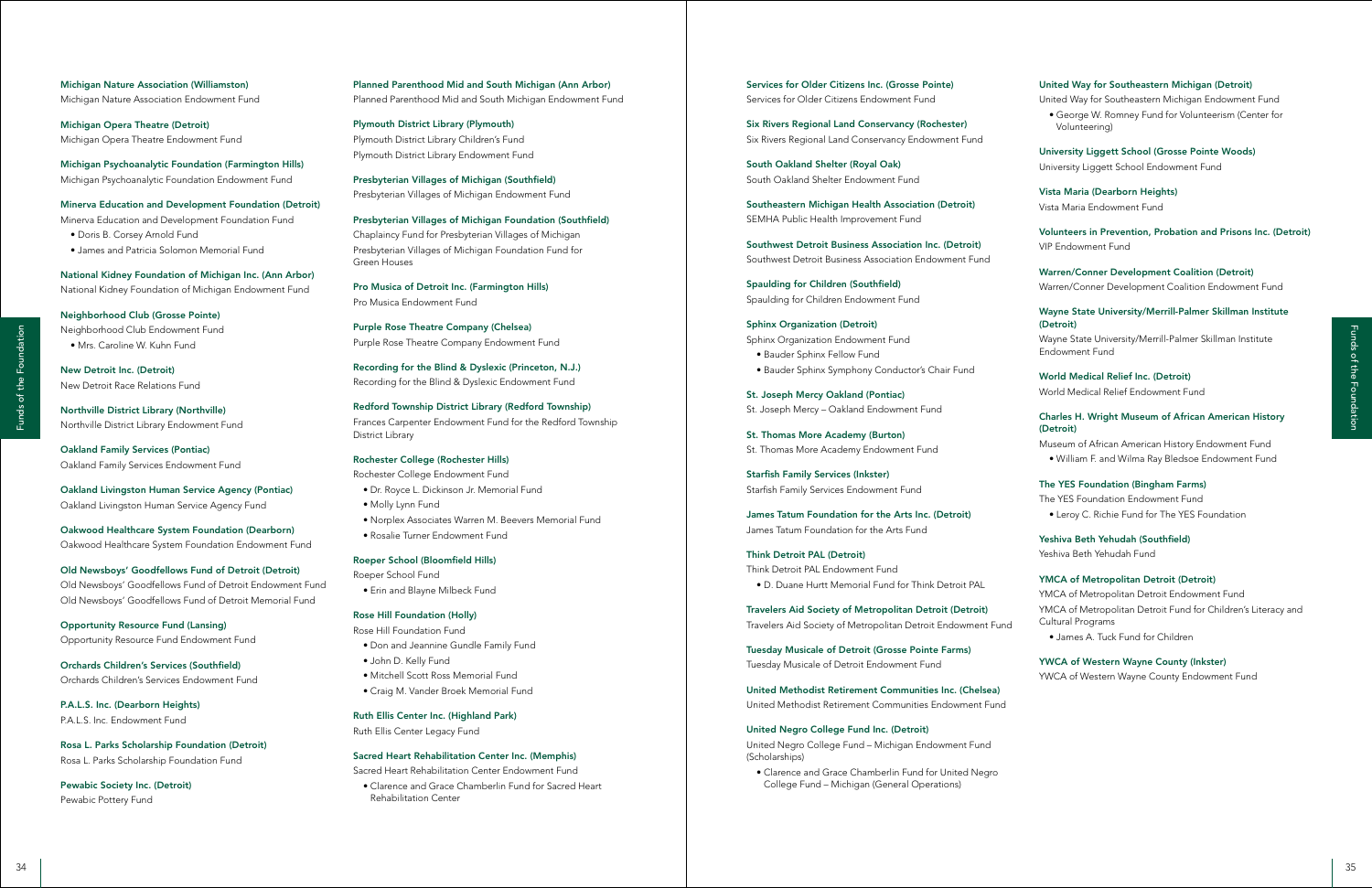

Frederick E. and Ladene Schoen Endowment Fund II Shelden Fund Bobette and Byron Siegel Family Fund Sims Family Fund Elizabeth Smith Charitable Fund Levi and Barbara Smith Family Fund William H. and Patricia M. Smith Family Fund William H. and Patricia M. Smith Fund Stebbins Family Endowment Fund Sullivan Gellman Endowment Fund Eddie J. Swain Educational Fund Swallow Family Endowment Fund Sara A. Sweeny Endowed Fund Richard C. and Barbara C. Van Dusen Family Fund Salome E. and Jonathan T. Walton Family Fund Wheeler Fund J. Ernest and Almena Gray Wilde Fund John and Elizabeth Williams Fund Matilda R. Wilson Endowment Fund Woiwode Family Fund Frank R. and Faye M. Zimmerman Family Fund

Ludwig Foundation Fund Frank W. Lynch and Roberta Jane Lynch Endowed Family Fund MacFarlane Family Fund Dr. Bill and Florine Mark-Ross Fund for A.L.S. Research The J.P. McCarthy Endowment Fund James F. and Frances McDonnell Fund Meyers Family Foundation Fund Sarah Moore and Woodside Fund Morda Family Fund David and Andrea Page Family Fund I David and Andrea Page Family Fund II Norman and Susan Pappas Fund Colleen O. and Gary C. Peters Family Endowment Fund Pomeroy-Stutz Family Fund Glenda Price Endowment Fund Chester Przyjemski Endowment Fund Rappleye Family Fund Ruth Rattner Endowment Fund Thomas R. and Priscilla A. Ricketts Memorial Fund for Community Development Sigmund and Sophie Rohlik Endowment Fund Bruce H. and Rosalie N. Rosen Family Endowment Fund Frederick E. and Ladene Schoen Endowment Fund

Cohen Family Endowment Fund Day Stroh Family Fund Ebeid Family Fund Marjorie S. Fisher Endowment Fund Fisher-Cummings Family Endowment Fund Fisher-Insley Fund Benson and Edith Ford Endowment Fund Daniel and Patricia Frank Family Fund William and Nancy Gard Endowment Fund Susan and Merrill Gordon Family Fund Gordy Endowment Fund Henry M. Grix and Howard W. Israel Endowment Fund Gualdoni Family Endowed Fund Bill and Sue Hermann Family Fund Gilbert Hudson Fund Jean Wright Hudson and Joseph L. Hudson Jr. Family Fund for Civic and Cultural Enrichment Betty Kahn Fund Bernard and Nina Kent Endowment Fund Kerr, Russell and Weber PLC Fund Kerr, Russell and Weber PLC II Fund Knudsen Family Fund Dana M. Locniskar and Christine A. Beck Family Fund

# Advised Endowment Funds

Advised endowments enable donors to leave a permanent legacy while actively participating in recommending grants to be made from the fund annually. We are grateful to the donors who have established the following advised endowments with the Community Foundation.

Ryanne Akins Fund Richard and Mona Alonzo Family Fund Anonymous Fund (1) Dr. Donald and Dale Austin Community Fund Baiardi Family Charitable Endowment Fund Barkett-Elder Foundation Fund Mary E. Bennick Endowment Fund Charles B. Bohn Fund Julie and John Bostick Family Fund Alexa J. Brown Memorial Endowment Fund Howard Camden Endowed Family Fund Roy D. Chapin Foundation Fund Eric Charles Designs Fund Cieszynski Family Charitable Fund

# Permanence

The Community Foundation is a permanent source of philanthropic capital for our region. This permanent capital gives us the ability to respond to immediate needs in the region and to take a long-term view of the best ways to build our communities. Particularly during periods of economic adversity, the Community Foundation can protect and strengthen the civic assets we treasure, and preserve them for future generations.

### Long-Term Impact with Permanent Endowment

In 1986, Elizabeth M. Wight's endowment bequest was the first estate gift ever received by the Community Foundation. Ms. Wight cared deeply about improving the quality of life of those with impaired hearing or sight. Over the past 25 years, hundreds of individuals have benefited from her generosity. Her endowment gift also demonstrates



the multiplier effect of prudent investing, having grown to nearly twice





its original size. At the same time, it has provided more than \$850,000 to help people with impaired hearing and sight, and will continue to do so in perpetuity.

Watch a short video about Elizabeth Wight and her gift.

### Supporting Agencies and Those They Serve

In 2011, Forgotten Harvest joined the more than 170 nonprofit agencies that have established permanent endowment funds with the Community Foundation. We help organizations build this permanent source of income by providing assistance in building endowment, including a full range of marketing and planned giving support. As a part of the Community Foundation, these endowment assets are pooled for investment, ensuring that all funds, no matter their size, receive outstanding investment performance with modest fees.

permanence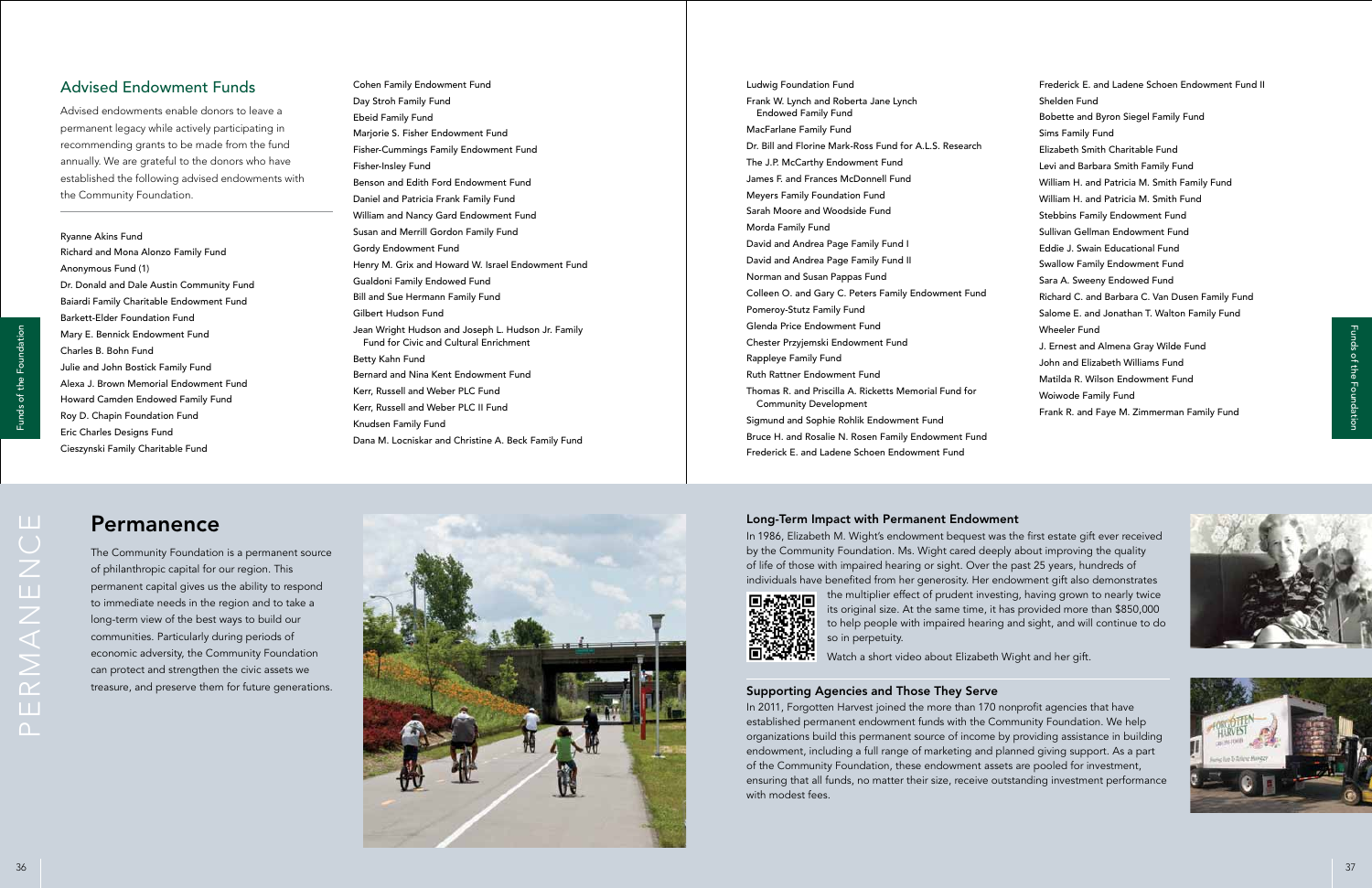### Transforming the Landscape Through Greenways

More than 100 miles of Community Foundation-supported greenways now connect more than 80 municipalities across the seven counties of southeast Michigan. Working with our public and private partners, the Community Foundation has transformed the region's landscape. These greenways are remarkably diverse, yet they all represent a lasting legacy and an investment in helping people lead more active, healthier lives. The Community Foundation's GreenWays Endowment also provides a permanent source of support to develop and maintain connected walking and biking pathways and open spaces across the region.

### Flexible Endowment for Community Needs

The regional focus of the Community Foundation, coupled with its permanent philanthropic capital, means that future generations will be able to draw upon our expertise and resources to address their most challenging problems and fulfill their most ambitious plans. Support for flexible endowment at the Community Foundation represents a vote of confidence in tomorrow's community leadership and a brighter future for southeast Michigan, come what may.





<sup>38</sup> <sup>39</sup> Funds of the FoundationFunds of the Foundation Fisher-Cummings Family Fund Karin W. Flint Fund William R. Flynn Memorial Fund Martha F. Ford Fund William Clay Ford Jr. and Lisa V. Ford Fund Ford Foundation Community Development Fund Drs. Merle L. and Peggy J. Foss Academic Enrichment Fund W. Frank and Sharma R. Fountain Fund Stuart M. and Lillian Maxine Frey Fund Martha and David Friedlander Fund Beulah Friedman Charitable Fund Jacob Friedman Charitable Fund Eugene and Mary Anne Gargaro Fund Roger and Joanna Garrett Fund Garvey Family Fund Elizabeth V. and Charles W. Gauss II Family Fund William B. and Margaret Giles Fund Allan D. Gilmour Fund Adele and Michael M. Glusac Fund David and Amy Goldman Family Fund Granholm Mulhern Family Fund Allo M. Greer Fund Edward and Alma Greer Fund Henry M. Grix and Howard W. Israel Fund Gualdoni Family Fund Sylvia and Edward Hagenlocker Fund Deborah F. Haller Fund Ivan and Katherine Harris Fund Mort and Brigitte Harris Fund Mary and David Hawkins Fund Mirvan Hayes Memorial Fund Gerald R. Heller and Mary C. Heller Fund David and Cynthia Hempstead Fund Carol A. and Frank M. Hennessey Fund Henry-Morris Foundation Fund Hermann Family Fund Ernie and Shirley Hodas Fund Frederick R. Holland Fund The Holley Foundation Fund Honigman Miller Schwartz and Cohn LLP Fund Howard & Howard Community Reinvestment Fund W.K. and Lorna C. Howenstein Fund Gilbert and Anne Hudson Fund Jean Wright and Joseph L. Hudson Jr. Fund Joseph L. Hudson Jr. Honorary Fund Ted and Mary Huebner Fund

James A. Courter Fund Craine Family Charitable Fund Crane Family Fund Elizabeth T. Crawford Charitable Fund Matthew and Karen Cullen Fund Eloise Culmer and Charles F. Whitten Foundation Walter and Virginia Czarnecki Family Fund Deborah and Stephen D'Arcy Fund Davenport Forté Pedestal Fund Lynn and Stanley R. Day Fund Bill Demmer Family Fund Detroit of Tomorrow Fund Dettloff Memorial Fund Detwiler Family Foundation Fund Marjorie and Henry DiLaura Fund Edward and Amalia DiLoreto Memorial Fund Doan Family Fund Doctoroff Family Fund Lenore and Stanley Dorfman Fund Robert and Mary Ann Dostal Fund Walter E. and Retha H. Douglas Fund Doyle Fund for Nonprofit Workforce Capacity Building Joe Dumars Fund Jack and Nancy Dunn Family Charitable Fund Earley Family Fund Edelman Strongwater Family Fund Education for a Brighter Future Fund George and Margaret Edwards Fund Wade and Aliza Edwards Fund Martha A. and Norman F. Ehlers Fund Marcia A. Elliott Charitable Fund Ellis Family Fund Helga K. and Stanley S. Ernst Fund Judith J. and Stephen H. Ernst Fund George C. and Anne K. Eshelman Fund Ethier Family Fund eTitle Community Fund Stephen E. and Jean C. Ewing Fund Louis P. Ferris Jr. Family Charitable Fund Margaret K. and Charles T. Fisher III Family Fund Marjorie M. Fisher Fund Marjorie S. Fisher Fund Max M. and Marjorie S. Fisher Foundation Executive Director Fund Phillip Wm. Fisher Fund Walter B. and Sandra B. Fisher Fund

Mr. and Mrs. Charles B. Begg Jr. Fund Bemis Family Charity Fund Dr. Eli V. and Joanna Berger Fund Jack and A. Elaine Biller Family Fund Dwight and Ann-Elisa Black Fund Elizabeth D. Black Fund Beverly E. Booker Fund Jane E. Bowman and Jon P. Dady Fund Neil and Denise Boyle Family Fund Donna and Bud Brian Fund Sara M. and Bryan J. Brieden Memorial Fund Bill and Betty Brooks Fund Steven C. and Janet Broughton Fund Durinda Purkiss Brownlee Fund Buell Family Fund Thomas C. and Lindsey F. Buhl Fund John D. Butler Family Fund Antonio Calderoni "Life in the Spirit" Charitable Fund Andrew L. and Gayle Shaw Camden Fund Charlton Family Foundation Adam D. Cheslin Family Fund Clark Hill – Detroit Enrichment Fund Lois Pincus Cohn Fund

# Donor Advised Funds

Donor advised funds that are not endowed also provide donors with a simple yet flexible way to connect to the causes they care about. The following donor advised funds were established by donors who want to retain the ability to recommend grants from their fund. The Community Foundation is pleased to support and assist donors to these funds in their current charitable giving.

Frederick and Cheryl Adams Fund Lisa Adderley Fund Mary Elizabeth Adderley Fund Terence E. Adderley Fund Richard and Diana Aginian Fund Mark E. Andrews Memorial Fund Andris Family Foundation Fund Anonymous Funds (16) Suzanne L. and Raymond Baber Jr. Fund Lucy M. Bates Fund Lillian and Donald J. Bauder Fund Bear Lake Fund Josephine S. Beardslee Fund

> Watch a video about the first 25 years of the Community Foundation.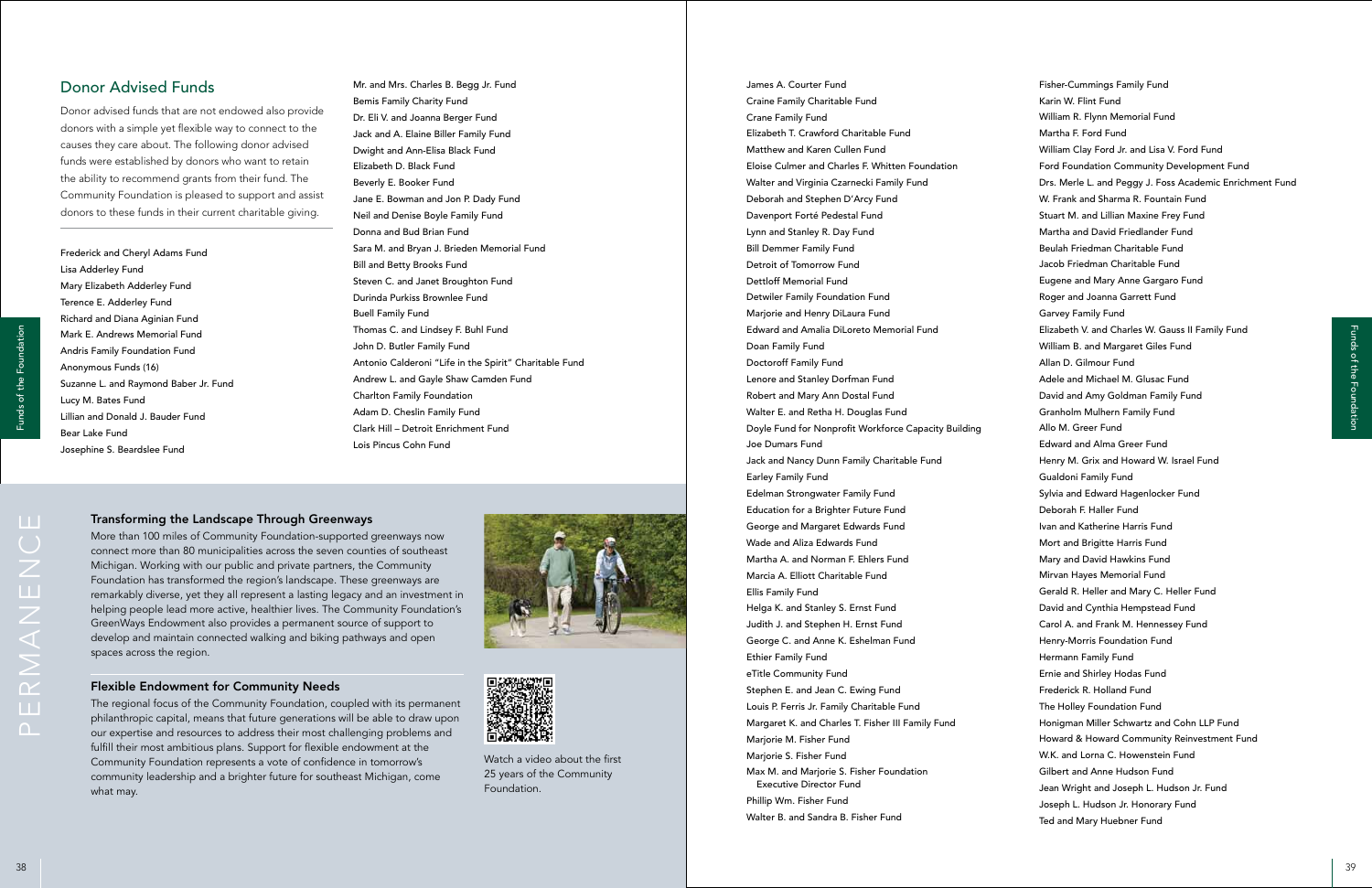William H. Smith Fund Cathy Spencer and Scott Harris Family Fund Stebbins Family Fund Stringer Family Fund W.E., Barbara and Jan Sturges Fund Blanche L. Sturkey Honorary Fund Robert and Mary Surdam Fund Swallow Family Fund Sara A. Sweeny Fund Martin and Anna Taylor Fund Jack Lee Thompson Charitable Fund Kurt and Beth Ann Thompson Charitable Fund Thompson Family Fund Thoms Music Fund Therese M. Henri Thorn Fund Peter and Ellen Thurber Fund TLG Fund Gary and Malke Torgow Fund Marianna F. and Robert H. Transou Fund James A. Tuck Memorial Fund Gail Tukel and Floyd S. Tukel, M.D., Charitable Fund Reginald and Marcia Turner Charitable Fund Valade Family Fund Carl L. Valdiserri Fund Barbara C. Van Dusen Family Fund Marie A. Vanerian Fund Doris and Norma Van Gorp Foundation Fund William P. and Susan H. Vititoe Charitable Fund Shirley Wagner Family Charitable Fund Gail and Lois Warden Fund Alfred and Jane Warren Fund Joan B. and Gerald E. Warren Family Fund Randi and Dale Watchowski Family Fund Walter and Harriet Watkins Fund William and Micheline Wentworth Fund George and Mary Wenzel Charitable Fund W. John Jr. and Jean M. Wickett Fund Amelia H. Wilhelm Fund Rudolf E. Wilhelm Fund Michael and Elizabeth Larson Willoughby Family Fund Winter Family Fund James and Patricia Zagelmeyer Fund Anne Marie Zawadzki Memorial Fund Martin and Nancy Zimmerman Family Fund

Bruce and Tamara Ranck Fund Elizabeth Endicott Rands Fund Charles G. Raphael Fund Aaron and Emily Rasmussen Donor Advised Fund Ann C. and William J. Rauwerdink Fund Ralph and Barbara Rays Fund Margaret and Robert Reilly Fund Remington Family Fund The Revival Fund Thomas R. and Priscilla A. Ricketts Memorial Fund Rivera Family Fund Roberts Family Fund Marian E. Robertson Fund Jack A. and Aviva Robinson Fund Walter B. and Lee D. Robinson Fund Richard and Ann Casey Rohr Fund Ronan Family Fund Rorick Fund Jean and Thomas Rosenthal Foundation Fund Carolyn L. Ross Fund Robert E. and Pamela S. Rossiter Fund Russell Family Fund Sachs Family Fund Samuel and Elizabeth Sachs Fund Sanders Family Fund M.C. Sanfield Family Charitable Fund Saperstein/Brown Family Fund A. Paul and Carol C. Schaap Fund Kathleen N. and Michael R. Schwartz Community Enrichment Fund Fred G. and Stephanie Secrest Fund Mark and Barbara Seski Charitable Fund Shapack Family Fund Rita and Stephan Sharf Fund Alfred and Heather Sherk Fund Shubow Foundation Fund Bradley M. Simmons Charitable Fund Craig and Cheryl Simon Fund Mahone/Sarah Simpson Fund Howard and Judith Sims Charitable Fund Skinner Haley Fund Isla V. Small Fund I Isla V. Small Fund II Smiles for Children Fund Joan FitzSimons Smith Fund Stanton Kinnie and Mary Beth Smith Fund

<sup>40</sup> <sup>41</sup> Funds of the FoundationFunds of the Foundation Mr. and Mrs. David N. McCammon Fund Alonzo L. McDonald Family Fund Marion R. and Henry E. McDonnell Family Fund McGregor President's Fund Robert and Annette McGruder Fund McIlnay-Rogers Family Fund David L. and Harriet W. McIntyre Family Fund Charlie McVey Fund Meador Family Fund Meadowbrook Insurance Group Charitable Fund M. Eleanor and Theodore H. Mecke Jr. Fund Kenneth Merrill Fund Migliazzo Family Fund Edward J. and Mary Ellen Miller Family Fund Eugene A. Miller and Lois A. Miller Fund J.M. Miller Family Fund James L. and Ruth J. Miller Family Fund MNOW Family Charitable Fund Michael and Colleen Monahan Fund Samuel and Virginia R. Moti Fund Charles and Mary Neff Fund Peter D. and Susan C. Neithercut Fund Nichols Family Fund Nicholson Family Fund Henry and Patricia Nickol Fund Mariam C. Noland and James A. Kelly Fund Mary M. Northcutt and Michael L. Goodell Fund John P. and Janet K. O'Brien Family Fund John L. O'Connor Fund Peter and Patricia Palmer Family Fund Joseph and Jennifer Hudson Parke Fund Alfred Paskey Fund Paula and John Paterson Fund Lisa A. Payne Family Fund Peck Family Fund BettyAnn and Peter J. Pestillo Fund Donald and Jo Anne Petersen Fund Donald L. Petersen Fund Peterson Family Foundation Fund Bruce and Kimberly Peterson Family Fund Sean M. Pettibone Memorial Fund Pickard Family Fund Pierce Family Fund Richard and Meryl Place Fund Derek and Patricia Plummer Foundation Fund Price Family Fund

Harriet H. Hull Fund Impact Foundation Fund John E. and Carolyn A. Jacobs Fund Douglas and Janet Jaskierny Fund Vera Jeffers Fund Frederick and Barbara Johns Charitable Fund George G. Johnson Fund Karoub Family Charitable Fund Sam Kassab Fund Keating Fund W.K. Kellogg Foundation Neighborhood Development Fund Richard and Mary Kelly Family Fund Kevane Fund Jean Marie King Fund David and Ellen Kirsch Fund Charles Kleiber Fund Elizabeth Koegel Fund Mr. and Mrs. Charles P. Kontulis Fund Koro Family Fund Robert O. and Judith Kramer Fund Kross Family Fund L&W Engineering Community Fund Barbara and John Ladendorf Foundation Susan and Brad Laffrey Fund William A. LaMarra Presidential Charitable Fund Eric and Katherine Larson Family Fund Kate Larson Family Fund Louis E. and Najla K. Lataif Fund Susan and Louis E. Lataif Jr. Fund Denise J. Lewis Fund Mike Lindberg Family Fund Gerald and Joyce Lindquist Fund Lis Family Fund John E. Lobbia Fund Dana M. Locniskar and Christine A. Beck Fund Helen P. Lownie Fund LWA Prop Fund Ben and Barb Maibach Fund Helen and Joseph Malus Fund Michael and Maggie Marcantonio Fund Margherio Family Fund Mark/Lis Family Fund John E. Marshall III Fund Oscar B. Marx III Fund Bill and Peggy Matthews Family Fund Mark McAlpine and Cathy Catallo Fund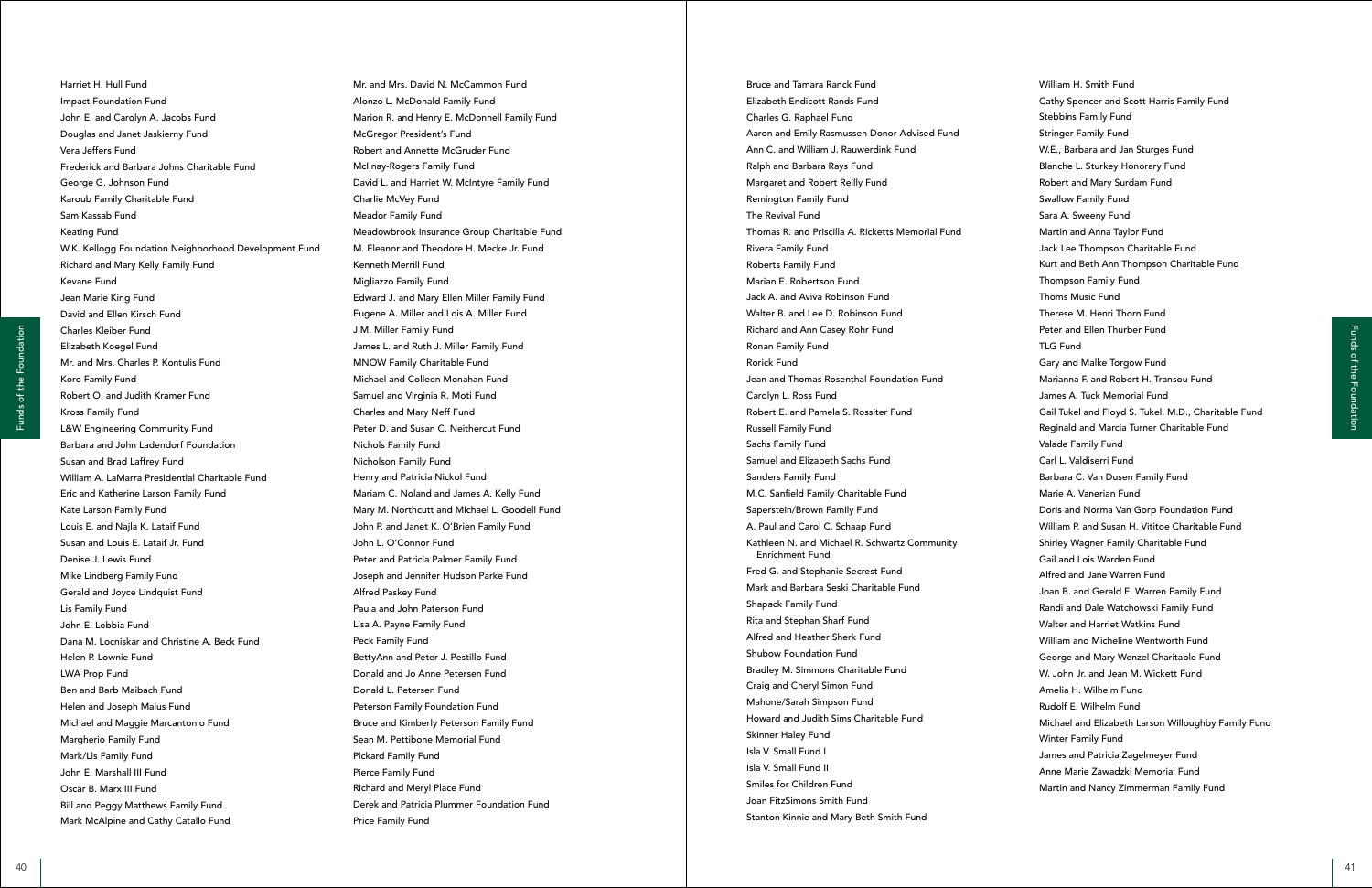### Advisory Committee

*Chair*

*Vice Chair* Peter M. Feeney Robert L. Daniels Arthur E. Dils Dennis D. Doan

### Chelsea Community Foundation Fund

This is the general endowment for the Chelsea Community Foundation. Established in 1995, the fund supports and promotes educational, scientific, literary, cultural and charitable purposes, primarily in and for the residents of the Chelsea community.

### Chelsea State Bank Community Enrichment Fund

Created in 1997 by Chelsea State Bank, this fund supports charitable organizations and activities that benefit the residents of the Chelsea community.

# Regional Affiliates

### Partners Enhancing Arts and Culture in the Community

The Purple Rose Theatre Company has earned local and national awards and is a special place in the regional arts community. The Chelsea District Library was named "The Best Small Library in America" in 2008 for its excellence in meeting the lifelong cultural and informational needs in the community. A grant from the Chelsea Community Foundation supports a partnership between these two important community organizations to commission new plays by Midwestern playwrights, and to inspire community and youth involvement through staged readings and workshops. The theater's 2012 production "White Buffalo" was commissioned through this program.

View photos from the "White Buffalo" world premiere.





### Dental Clinic Treats Livingston County Residents

VINA Community Dental Center provides essential preventive care and treatment — ranging from cleanings and oral cancer screenings to fillings and extractions — for low-income Livingston County residents who would otherwise seek treatment in urgent care facilities when dental problems arise. A grant from the Community Foundation for Livingston County allowed VINA to expand its clinical area, meaning that staff and volunteer dentists, along with dental students from the University of Michigan, can treat up to three times as many people at its location in Brighton.

Warren J. Widmayer Daphne J. Hodder Willard H. Johnson Anne Merkel Robert Riemenschneider John Rutherford Paul G. Schaible



# Affiliated Foundations

The following affiliated foundations are administered as part of the Community Foundation. Each affiliate is dedicated to building charitable resources for a particular geographic area within southeast Michigan, and to investing those resources in programs and organizations working to enhance the quality of life in that area.

The Chelsea Community Foundation assists caring people and organizations in the Chelsea area that want to give back to their community. The Chelsea Community Foundation was formed by the Foundation for Community Care and the Civic Foundation of Chelsea, and became affiliated with the Community Foundation for Southeast Michigan in 1995. The funds below were established through gifts and bequests to benefit the Chelsea Community Foundation.<br> **Community Foundation for Livingston County** 

Each is led by an advisory committee of civic leaders and is supported by many local individuals, families, businesses and nonprofit organizations committed to building a strong and vibrant community. Community Foundation staff assists each affiliate in making effective investments in local nonprofits and helping its donors fulfill their charitable interests.

### Jeff and Kathleen Daniels Fund

This fund was established in 1997 to provide ongoing support to charitable organizations and activities that benefit the residents of the Chelsea community.

### Robert and Marjorie Daniels Fund

This fund, established by Robert and Marjorie Daniels in 1999, supports and promotes educational, scientific, literary, cultural and charitable activities, primarily in and for the residents of Chelsea. Mr. Daniels is a founding member of the Chelsea Community Foundation Advisory Committee.

### Doan Family Fund for Chelsea

Mr. and Mrs. Dennis D. Doan established this fund in 2007 to support educational, scientific, literary, cultural and charitable organizations and activities benefiting the residents of Chelsea.

### Michael and Ann Feeney Fund

Michael and Ann Feeney established this fund in 1998 to support charitable needs in the Chelsea community.

### Dudley K. and Dawn C. Holmes Jr. Fund

Established in 1997, this fund supports charitable organizations and activities that benefit the residents of Chelsea.

### Mary Beth Koeze Fund

Ms. Koeze converted her donor advised fund to a permanent endowment that promotes educational, scientific, literary, cultural and charitable endeavors benefiting Chelsea-area residents.

### M.P.S. Fund

Shirley A. and Paul G. Schaible established this fund in 1996 to support charitable organizations and activities throughout the Chelsea community.

### George L. Palmer Scholarship Fund

Founded by Donna A. Adams in 2008, this memorial fund provides scholarships to graduates of Chelsea High School who are entering programs for trade or vocational studies, or pursuing associate's degrees.

### Brewster E. and Emily C. Peabody Fund

Founded in 1997 by the estate of Emily C. Peabody, this fund provides scholarships, known as the Brewster Earl Peabody Scholarship Awards, to graduating seniors of Chelsea High School.

### Weiser Family Fund for Children

This fund was established in 2005 by Ronald and Eileen Weiser to support and promote educational, scientific, literary, cultural and charitable pursuits benefiting the Chelsea community.

### Chelsea Community Foundation

In 1991, a group of civic leaders sought a way to support and improve the public well-being and quality of life in Livingston County now and into the future. They established the Community Foundation for Livingston County as an affiliate of the Community Foundation for Southeast Michigan. The following funds were established through gifts and bequests to the Community Foundation for Livingston County. These funds support charitable organizations and programs that benefit Livingston County residents.

### Advisory Committee

*Chair* Doris C. Ostrander *Vice Chair* Becky E. Best

### The Beta Sigma Phi Iota Chapter Fund

Established in 1993, this fund provides scholarships to graduating seniors of Howell High School who are entering medical-related programs at accredited educational institutions. The awards are known as the Anna C. Guttrich Scholarships.

Bell-Borek Library Fund This fund supports libraries that serve the residents of Livingston County. The Colone family established this fund in 1992 to provide continuing assistance for charitable organizations and activities that serve Livingston County.

### Citizens Insurance Company of America Fund

A \$10,000 initial contribution from Citizens Insurance Company of America established this fund in 1993 to perpetuate the company's commitment to the long-term well-being of Livingston County.

### John and Anne Colone Fund

### Elizabeth and John Colone Endowment Fund for the Pinckney Community Public Library

This fund, established in 2002 from the Elizabeth M. Colone Trust, supports the general charitable purposes of the Pinckney Community Public Library.

Nicholas S. Deychakiwsky Robert W. Herbst Frank J. Mancuso Jr. Michael Morley William B. Scofield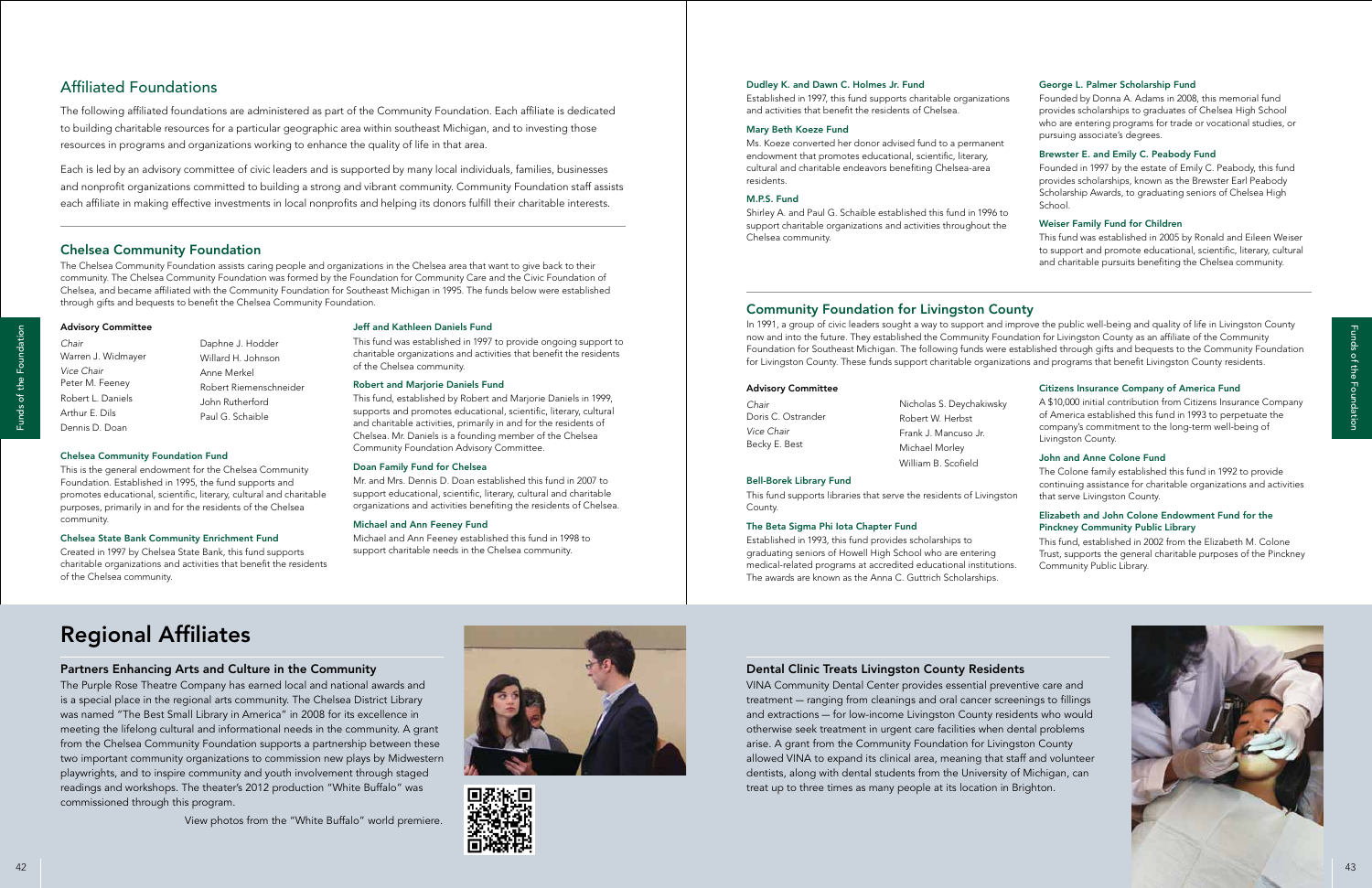### The Gilmour-Jirgens Fund

Allan D. Gilmour, former vice chairman of Ford Motor Co., established this affiliated foundation in 1995 to support charitable organizations and activities of interest to him and Eric C. Jirgens. Grants from The Gilmour-Jirgens Fund are selected by the fund's five-member governing board.

### Robert H. Tannahill Foundation

Robert Hudson Tannahill, a philanthropist and avid patron of the arts, created the Robert H. Tannahill Foundation in 1961. The foundation affiliated with the Community Foundation in 2001. At that time, it was valued at approximately \$54 million. Today, the foundation continues to support the eight nonprofit organizations selected by the late Mr. Tannahill.

### Community Foundation for Livingston County Fund

This is the general endowment for the Community Foundation for Livingston County. Established in 1991, this endowment supports charitable activities in Livingston County.

### Detroit Edison Foundation Fund for Livingston County

This fund was established in 1992 with a \$15,000 contribution from the Detroit Edison Foundation.

### E.D. Ewing Family Fund

Family members of E.D. Ewing established this fund in 1992 to support broad charitable activities that serve the residents of Livingston County.

### Francu/Ostrander Fund

This fund, established in 2000, supports educational, scientific, literary, cultural and charitable purposes primarily in and for residents of Livingston County.

### Bernie Gibbons Memorial Scholarship Fund

Created in 1998 by William and Jane Gibbons, this fund provides scholarships to graduating seniors of Howell High School who are pursuing postsecondary education. The awards are known as the Bernie Gibbons Humanitarian Scholarship Award and the Paul Bennett/Bernie Gibbons Athletic Award.

### Robert W. and Elizabeth "Betsy" Herbst Fund for Livingston County

Bob and Betsy Herbst established this fund to provide permanent support for educational, scientific, literary, cultural and charitable activities that enhance the quality of life for residents of Livingston County.

### Imelda "Mel" and Ralph LeMar Scholarship Fund

Established in 2000, this fund provides scholarships to students graduating from Fowlerville High School who plan to study chemistry, physics, mathematics, or electrical or mechanical engineering.

### Harry Malynowsky Fund

This fund was created in 1993 by Mr. Malynowsky to support nonprofit educational programs that serve the residents of Livingston County.

### Parke Family Fund

Founded in 1993 by John Parke Jr., this fund provides support in perpetuity for charitable activities that improve the well-being of the Livingston County community.

### John P. and Janet V. Rex Family Fund for Livingston County

The John P. and Janet V. Rex Family Fund for Livingston County, established in 1997, supports charitable organizations and activities throughout Livingston County.

### Patricia Joann Riley Memorial Fund

This fund was established in 2002 by Clyde Riley in memory of his wife, to support and promote educational, scientific, literary, cultural and charitable purposes, primarily in and for the residents of Livingston County.

### H.W. Sr. and Pearl S. Scofield Fund

<sup>44</sup> <sup>45</sup> Funds of the Foundation 2011 Donors AAA Michigan/The Auto Club Group Mr. and Mrs. William C. Abanatha Mr. and Mrs. John W. Abbott Mr. and Mrs. Donald Abrams Mr. and Mrs. Ronald Acho Mr. and Mrs. Alex Adah Ms. Elizabeth A. Adair Dr. David Adamany Mr. and Mrs. Frederick M. Adams Jr. Ms. Judy L. Adams Mr. and Mrs. Lanny Adams Ms. Mary L. Adams Mr. and Mrs. Thomas C. Adamson Jr. Mr. Terence E. Adderley Mr. James C. Addy Mr. and Mrs. J. Richard Adelsbach Mr. and Mrs. George C. Aitken Mr. and Mrs. James M. Aitken Mr. and Mrs. Michael Alandt Mr. and Mrs. James Alanoly Mr. Gary B. Alexander Mr. and Mrs. Clinton J. Allen Jr. Mr. and Mrs. Richard E. Allen Ms. Fawne Allossery Mr. John W. Almstadt Mr. and Mrs. Daniel Alpert Mr. Cesante Alrey Mr. and Mrs. John D. Altstetter Mr. and Mrs. Phanu Amatyakul Mr. Robert J. Ambrose Mr. Dean W. Amburn Barbara L. Amundson Revocable Trust G. Rolf Amundson Trust Mr. and Mrs. Thomas J. Anan Mr. Arun Anand Mr. and Mrs. Gary Andersen

The generations of the Scofield family established this fund in 1991 in honor of their parents and grandparents, H.W. Sr. and Pearl S. Scofield. The fund supports and promotes a broad range of charitable activities that directly benefit the residents of the city of Howell and the surrounding townships of Howell, Genoa, Marion and Oceola.

### Dr. Roscoe V. and Barbara D. Stuber Fund

Dr. and Mrs. Roscoe V. Stuber created this fund in 1996 to support charitable organizations and activities throughout Livingston County.

### Westran Scholarship Endowment Fund

Named in honor of Roy A. Westran, retired president of Citizens Insurance Company of America, this fund was established in 1993 to provide scholarships for students planning to pursue careers in the insurance industry.

### Supporting Organizations

A supporting organization is a separate corporation managed by the Community Foundation. Supporting organizations offer donors significant advantages – favorable tax status, and full participation in grantmaking and investment activities — while avoiding the financial and management burdens private foundations often encounter. Supporting organizations also take advantage of the professional support of Community Foundation staff to assist in the administration of their funds. Donors may establish new supporting organizations or terminate existing private foundations into the Community Foundation.

Mr. and Mrs. R. Soren Andersen Mr. and Mrs. Carl R. Anderson Mr. and Mrs. David L. Anderson Mr. and Mrs. James Anderson Mr. and Mrs. John A. Anderson Ms. Judy Anderson and Ms. Kathy Sasinowski Mr. and Mrs. Karl O. Anderson Mr. Gustaf R. Andreasen Ms. Laura J. Andres Ms. Grace M. Andrews Ken K. Andrews, M.D. Mr. and Mrs. Paul E. Andrews Mr. Christopher S. Andrzejak Mr. and Mrs. Andrew G. Angel Mrs. Nancy J. Angott Anonymous Donor Mr. and Mrs. Raymond Anteau Mr. and Mrs. Robert L. Anthony IV Mr. Gebran S. Anton Mr. and Mrs. Steven E. Anton Mr. and Mrs. Perry Apelbaum Ms. Rachel L. Apgar Mr. and Mrs. Kwabena Appiah Arab Community Center for Economic and Social Services (ACCESS) Dennis W. Archer Foundation Arcus Foundation Mr. and Mrs. Stephen P. Armbruster Mr. and Mrs. William R. Aro Mr. Edward Arthur Asset Consulting Group Inc. Astrein's Fine Jewelry Inc. Dr. Adnan and Dr. Barbara Aswad Mr. and Mrs. Kevin Atkinson Ayco Company LP Mr. and Mrs. Russell J. Ayers Mrs. Barbara T. Aylward

### A

### B

Mr. and Mrs. Brian Bachynski Mr. and Mrs. Herman Baergen Mr. Jess A. Bahs Mr. James E. Bailey Mr. and Mrs. Paul Bairley Mr. and Mrs. Bert E. Baker Ms. Felecia J. Baker Dr. and Mrs. John D. Baker Ms. Rosemary R. Baker Mr. Jim Balgooyen and Ms. Carol Strayer Mr. and Mrs. William L. Ball Dr. David S. Balle Mr. Gerald G. Banister and Mr. Scott D. Douglass Bank of America Charitable Foundation Mr. and Mrs. Jason W. Bank Mr. and Mrs. Gary S. Banker Mr. and Mrs. James D. Barber Mr. Joseph W. Barber Mr. and Mrs. Edward F. Barlage Jr. Mr. and Mrs. Raymond A. Barnas Mr. Lawrence A. Barnes Mr. N. Tom Barnes Mr. and Mrs. Richard Barr Mr. and Mrs. Joshua Barron Ms. Sandra L. Barry Mr. Joseph P. Barzotti Mr. and Mrs. Jeffrey S. Basista Mr. and Mrs. Charles E. Bates Bath Family Foudation Mr. Fred W. Batten Dr. Lillian Bauder and Mr. Donald J. Bauder Mr. Mikell F. Baughn Mr. and Mrs. Martin S. Baum Mr. and Mrs. Gerald M. Baut

Mr. and Mrs. Robert C. Bazzell Mr. and Mrs. Wallace E. Beaber Mr. and Mrs. Paul C. Beal Josephine Beardslee Charitable Lead Trust Mr. David A. Beatty Mr. Robert C. Beck Ms. Joan K. Becker Miss Virginia Becker Mr. and Mrs. Timothy A. Beckett The Rev. and Mrs. Eldon F. Beery Mr. and Mrs. William Donald Beger Mr. and Mrs. Charles B. Begg Jr. Mr. and Mrs. Thomas Bejin Mr. and Mrs. Thomas E. Bejin Mr. and Mrs. Richard H. Bejnar Mr. and Mrs. Clark D. Bell Mr. Steven Bemis Mr. Redha Bendali-Amor Mr. and Mrs. Tom Bender Mr. Scott C. Benedict Mr. and Mrs. Lawrence M. Bennett Ms. Katherine J. Benoit Mr. Donald A. Benyas BER Investments Ltd. Mr. Gregg L. Berendt Ms. Bonnie Beresford and Ms. Lee Haymon Mr. Edward Berger and Ms. Sarah Miller Dr. and Mrs. Eli V. Berger Mr. and Mrs. Thomas H. Bergh Ms. Dana Berman Mr. and Mrs. Frank J. Bernacki Mr. Albert M. Berriz Mr. Harold Berry Mr. and Mrs. James L. Berry Mr. John C. Berry Mr. and Mrs. Sterling P. Berry

We extend our deepest gratitude to our donors who, in 2011, entrusted more than \$32 million in gifts to the Community Foundation. The list that follows includes those who made gifts to meet the changing needs of the region and to build the endowments of more than 170 charitable organizations.

Since 1984, thousands of individuals, organizations, families, businesses and other foundations have worked with the Community Foundation to fulfill their charitable interests. We want to thank everyone who entrusted their charitable wishes to us 27 years ago, as well as those who are investing with us — in the region and in institutions — today.

# Donors to the Foundation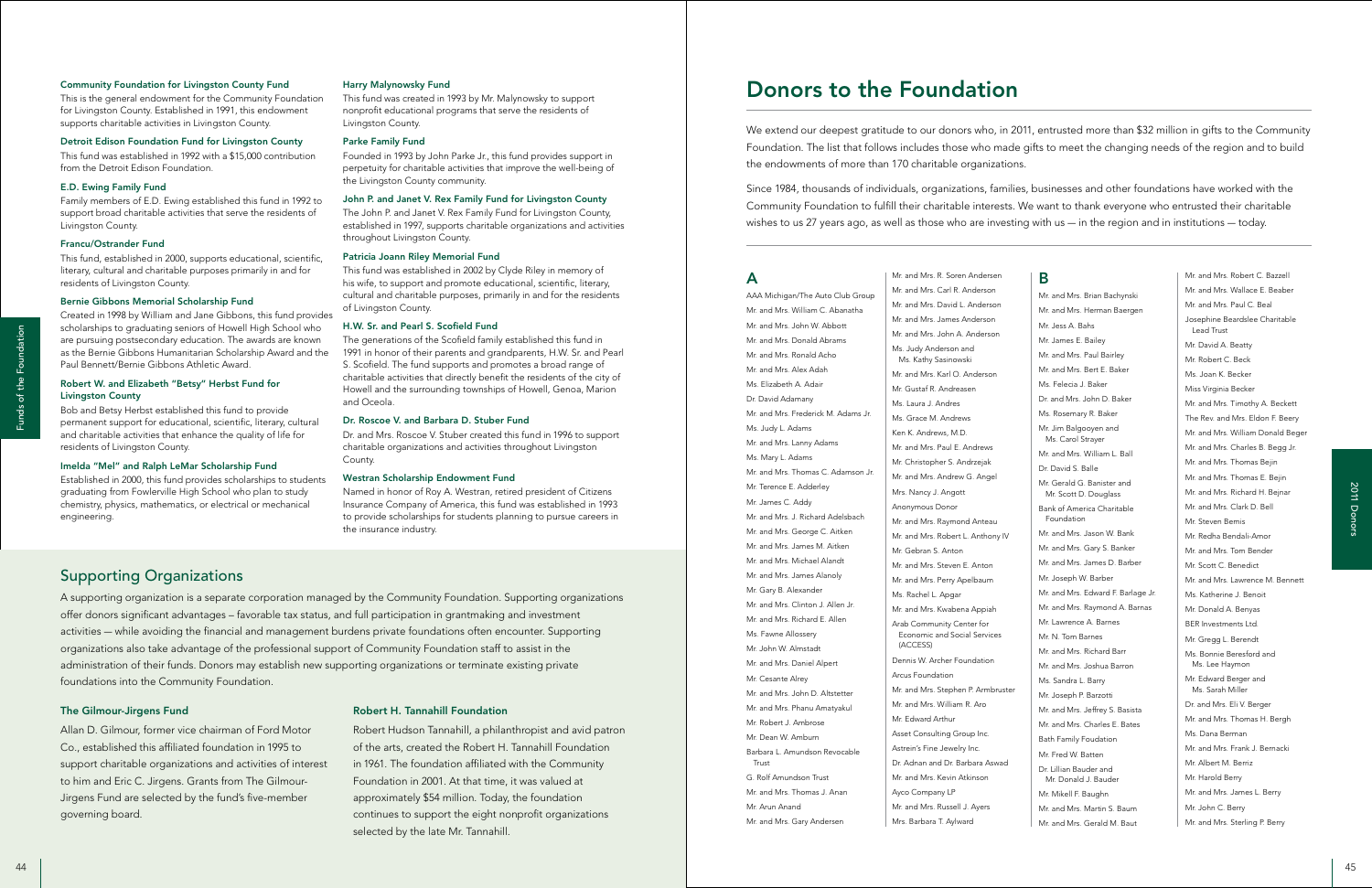Mr. and Mrs. Charles J. Bongiorno Ms. B. Jeanne Bonner Mrs. Sheila R. Book Mr. and Mrs. Thomas L. Booth Mr. and Mrs. Henry C. Borchardt Ms. Lois C. Born Mr. and Mrs. Ronald B. Borngesser Mr. and Mrs. Andrew R. Boschma Mr. and Mrs. Charles Botorowicz Ms. Jeanne M. Boucher Mr. Edward T. Boutrous Mr. Daniel H. Boyce Mr. and Mrs. Robin Boyle Ms. Mary E. Bradish Ms. Diane J. Brandon Mr. and Mrs. Norman P. Brault Mr. Robert J. Brenner Jr. Mr. and Mrs. William D. Bresser Mr. and Mrs. Gerald D. Brice Ms. Mary D. Brissette Mr. and Mrs. Gerald F. Brisson Mr. and Mrs. Kenneth R. Brock Ms. Barbara M. Brocksmith Ms. Deborah M. Broderick Ms. Patricia K. Brouillet Mr. and Mrs. Glenn R. Brown Ms. Karen C. Brown Mr. Keith A. Brown Ms. Mary L. Brown Ms. Michelle R. Brown Mr. and Mrs. Milton T. Brown Ms. Patricia A. Brown Mr. and Mrs. Richard H. Brown Jr. Susan T. Brown Charitable Fund Ms. Nancy B. Brumm Mr. John M. Brus Mr. Ronald J. Buckanovich Jr. and Ms. Ann-Marie Rosland Mr. and Mrs. David R. Buckley Mr. Timothy S. Buckley Mr. Robert F. Buczek and Mr. David Skoczylas Ms. Delores A. Budd Mrs. Kathryn L. Buehrig Mr. and Mrs. Thomas C. Buhl Mr. and Mrs. Paul Buiten Mr. and Mrs. William D. Bunten Ms. Carolyn Burdi and Mr. Kevin H. Byrnes Mr. William A. Burgess and Mrs. Vera Haynes-Burgess

 $\begin{minipage}[t]{.}\hline \\[-0.0cm]\hline \\[-0.0cm]\hline \\[-0.0cm]\hline \\[-0.0cm]\hline \\[-0.0cm]\hline \\[-0.0cm]\hline \\[-0.0cm]\hline \\[-0.0cm]\hline \\[-0.0cm]\hline \\[-0.0cm]\hline \\[-0.0cm]\hline \\[-0.0cm]\hline \\[-0.0cm]\hline \\[-0.0cm]\hline \\[-0.0cm]\hline \\[-0.0cm]\hline \\[-0.0cm]\hline \\[-0.0cm]\hline \\[-0.0cm]\hline \\[-0.0cm]\hline \\[-0.0cm]\hline \\[-0.0cm]\hline \\[-0.0cm]\hline$ Mr. and Mrs. William D. Berry Mr. and Mrs. James F. Berschback Mr. and Mrs. Richard D. Berschback Mr. and Mrs. Robert J. Berschback Mr. and Mrs. Thomas Berschback Mr. and Mrs. Jerry Betke Mr. and Mrs. Daniel Beyer Mr. William J. Bialkowski The Rev. Mary Biedron Mr. and Mrs. James H. Bierbusse Mr. Fred T. Bigelow and Mr. Joseph A. Hejl Ms. Joan M. Bingel Mr. Matthew Binkowski Mr. and Mrs. Mark N. Birchmeier Mr. and Mrs. Neil J. Birchmeier Mr. and Mrs. Bruce D. Birgbauer Birmingham Chiropractic Clinic PC Birmingham Historical Society Ms. Susan Bisio Mr. James Bizer and Ms. Mary Jo Larson Mrs. Betty J. Blair Mr. and Mrs. Douglas D. Blake Mr. Mark D. Blanke and Mr. Michael G. Perkins Ms. Frances P. Blatnik Mrs. Wilma H. Ray Bledsoe Blender Consulting Group Mr. Timothy P. Bliss Mr. and Mrs. Paul J. Blizman Mr. and Mrs. Kevin Block Mr. and Mrs. John D. Blohm Mr. and Mrs. Patrick Blohm Mr. G. Peter Blom Dr. and Mrs. Marshall J. Blondy Bloomfield Township Public Library, Staff Organization Mr. Gregg R. Bloomfield Ms. Eileen K. Blough Mr. and Mrs. Robert Blumenfeld Harold & Penny B. Blumenstein Foundation Corp. Mr. and Mrs. David H. Boerger Mr. Mark A. Bogdanowicz Mr. and Mrs. John W. Bohlender Mr. Michael B. Boisvenu Ms. Julie Boland Mrs. Jane A. Bolender Mr. and Mrs. Michael L. Bolt Mr. and Mrs. Michael C. Bolton Mr. and Mrs. Jerome M. Bondy

Mr. Matthew W. Burke and Ms. Victoria A. Sistek Mr. and Mrs. Jack D. Burket Ms. Miriam L. Burkland Ms. Lakeisha L. Burnett Mr. and Mrs. Robert A. Bury Mr. and Mrs. John Busch Business Leaders for Michigan Foundation Mr. and Mrs. Richard C. Buslepp Dr. and Mrs. Fred M. Busse Mr. and Mrs. Ryan J. Bussone Mr. Thomas R. Butkovich and Mrs. Kathleen Reddy-Butkovich Mr. and Mrs. Paul W. Butler Ms. Cheryl L. Bynum

# C

Mr. and Mrs. Eugene J. Cabadas Ms. Charlene A. Cach Ms. Kathryn Caffrey Mr. and Mrs. Louis P. Caira Mr. and Mrs. Antonio S. Calayag Ms. Penelope Calcaterra Mr. Antonio Calderoni Ms. Bonnie L. Camburn Mr. and Mrs. Andrew L. Camden Ms. Byna Camden Mr. John P. Cameron Mr. and Mrs. C. David Campbell Mr. Donald S. Campbell Mr. Garry F. Campbell Mr. and Mrs. James N. Candler Jr. Mr. John Canzano and Ms. Rebecca Dudash Mr. Gaetano Cappelletti Mr. Victor J. Cardona and Mr. Philip A. Smith Mr. and Mrs. Sean Carleton Mr. and Mrs. Philip N. Carlson Mr. and Mrs. Robert M. Carlson Ms. Alison A. Carothers Ms. Tiffany L. Carpenter Mr. and Mrs. Michael D. Carroll Mr. William E. Carroll Mr. and Mrs. Steven J. Carryer Ms. Faire D. Carter Mr. and Mrs. Timothy R. Cash Cass Community Social Services Inc. Cathedral Church of St. Paul Center for Reproductive Medicine

and Surgery PC CEOs for Cities

Mr. Jeffrey P. Chalmers

Ms. Carol C. Champagne Mr. and Mrs. Daryl L. Champagne Mr. Dan W. Chandler Mr. and Mrs. Robert Charles III Christopher T. Charlton Charitable Lead Annuity Trust Mr. and Mrs. Todd E. Chase Mr. Ahmad Chebbani Mr. and Mrs. Terry D. Chenault Mr. Ronald H. Cherry Children's Leukemia Foundation of Michigan Mr. and Mrs. Donald M. Chisholm Mr. and Mrs. Thomas E. Chisholm Mr. Allen A. Cholger Mr. and Mrs. William A. Chope Mrs. Lois M. Christeller Dr. and Mrs. Raymond C. Christensen Mr. Howard S. Christie Ms. Mary P. Christopher Ms. Dana B. Church Mr. Gary L. Ciampa Mr. and Mrs. Salvatore A. Ciaramitaro Dr. Sue E. Cichowski City Mission Mr. and Mrs. James J. Claffey Mr. Mike S. Clawson and Mr. John April Mr. and Mrs. Robert B. Clement Mr. and Mrs. Joseph N. Cleveland Mr. and Mrs. Kevin Clifford Mr. and Mrs. Gregory R. Clites Ms. Marjorie H. Clough Mr. and Mrs. Edward S. Coe Mrs. Margo Cohen-Feinberg Cohn Family Philanthropic Fund The Hon. Avern L. Cohn Mr. Mark Cohoon Mr. John G. Coleman Mr. and Mrs. John Colina Collins & Aikman Foundation Mr. and Mrs. Edward J. Comeau Comerica Charitable Foundation Ms. Catherine L. Compton Compuware Corp. Mrs. RoseAnn B. Comstock Mr. and Mrs. Charles C. Conklin Mr. and Mrs. Guy Conti Mr. and Mrs. David C. Contorer Ms. Jennie Cook Mr. and Mrs. Roger K. Cook

Ms. Inta H. Davis

Mr. and Mrs. Mark A. Davis

Ms. Patricia Jean Davis Mr. and Mrs. Thomas E. Davis Mr. Thomas W. Davis Mr. and Mrs. Dennis Dawson Dr. and Mrs. Francis T. Day 1998 Irrevocable Trust of Lynn W. Day Lynn W. Day Charitable Unitrust Stanley R. Day Charitable Unitrust Mr. and Mrs. Peter J. De Steiger Mr. and Mrs. David H. Deal Ms. Kristen E. Dean Mr. and Mrs. Walter K. Dean Mr. and Mrs. Herold M. Deason Ms. Brianne R. DeBruler Mr. and Mrs. Duane C. DeFer Ms. Drieka G. Degraff Ms. Anne Marie DeGrazia Mr. Gregory D. DeGrazia Mr. and Mrs. John A. Delmastro Mr. and Mrs. John E. Demmer Ms. Margaret C. Demmer Mr. William J. Demmer Ms. Cristina Denison Mr. and Mrs. David D. Dereczyk Mrs. Lorraine A. Derisley Mr. and Mrs. Curtis J. DeRoo Ms. Beverly J. DeRouchie Dr. Linda A. Derum and Mr. Daniel R. Peters Mr. James M. DeSimpelare Mr. and Mrs. Terence B. Desmond Detroit Auto Dealers Association Mr. and Mrs. Daniel C. Devine Mr. Joseph J. DeVito Mr. and Mrs. Robert A. DeVol Mr. Nicholas S. Deychakiwsky and Ms. Oksana D. Pronych Mr. and Mrs. Anthony Dickerson Mr. Thornton Dickinson Mr. and Mrs. Clark B. Dickson Mr. John F. Diebel Ms. Patricia A. Diefenbacher Ms. Nancy J. Diehl Mr. and Mrs. Robert J. Diehl Jr. Mr. Raymond L. Diehr Mr. and Mrs. Joseph DiFranco Jr. Mr. and Mrs. Henry DiLaura Mr. Gerald DiLoreto Mr. and Mrs. Paul R. Dimond

Mr. and Mrs. Kim D. Cooke Ms. Molly Ann Cooke Mr. Bryan P. Cooley Ms. Ann M. Cooper Dr. Larry C. Coppard and Ms. Susan M. Ager Mr. Charles Cornwall Corrigan Oil Co., No. II Ms. Mary A. Corrigan Dr. John F. Corvino and Mr. Mark D. Lock Ms. Judith D. Costigan Mr. and Mrs. Jerry Cotter Ms. Lindsay A. Cotter Mr. James A. Courter and Mr. Mark J. Hodgson Ms. Martha M. Covell Mrs. Marga S. Coverdill Ms. Deborah M. Cox Mr. and Mrs. C. Howard Crane II Mr. and Mrs. Rainey J. Crawford Mr. and Mrs. Chris H. Cross Mr. and Mrs. Matthew P. Cullen Mr. Gerry S. Culpepper Mr. and Mrs. Peter D. Cummings Dr. and Mrs. John E. Cunning Mr. Joseph C. Cunningham Mrs. June Curlew Mr. and Mrs. Kevin S. Curtis Ms. Beverly Curtiss Mr. and Mrs. Frederick J. Curto Mr. Edward C. Cutlip Jr. Mr. Richard Czapski Mr. and Mrs. Walter P. Czarnecki D Mr. and Mrs. Kenneth S. Dady Mr. and Mrs. Ghassan M. Daher Mr. and Mrs. Daniel C. Dailey Dr. Martin Daitch Mr. John Dale

> Ms. Christine M. D'Alleva Mr. Eric J. Dalton Mr. and Mrs. John Daly Ron Daly Designs LLC Mr. and Mrs. Fritz R. Damm Mr. and Mrs. Stephen R. D'Arcy

Dr. Alan P. Darr and Ms. Mollie Fletcher Nancy Davidson Trust

Dr. and Mrs. J. Desmond Davies

Mrs. Carol A. Davis

Mr. and Mrs. Fredrick J. Dindoffer The Hon. and Mrs. John D. Dingell Ms. Mary C. Dirkes Mr. and Mrs. David D. Dismondy Dr. and Mrs. Donald M. Ditmars Jr. Ms. Marilyn A. Dixon Ms. Susan M. Dixon Dobrusin Thennisch Mrs. Jan C. Dolan Mr. John R. Donaldson and Mrs. Teresa L. Strong-Donaldson Mr. and Mrs. D. Scott Donegan Mr. Charles Doniver Jr. Ms. Lois Doniver Ms. Ellen Donnelly Mr. and Mrs. William Dorenbusch Mr. Lionel B. Doyle Mr. and Mrs. Robert W. Doyle Mr. and Mrs. Thomas J. Doyle Mr. Sean Drate Mr. and Mrs. Frank J. Drew Mr. and Mrs. Kenneth A. Drew DTE Energy Employee Disaster Relief Fund Donors DTE Energy Foundation Mr. Conan D. Duda Ms. Nancy H. Duffy Ms. Patricia H. Duguid Mrs. Marie L. Duhaime and Family Mr. and Mrs. Paul A. Duker Mr. and Mrs. John P. DuLong DuMouchelles Art Galleries Co. Ms. Laura Dunbar Ms. Mary Lou Duncan Ms. Barbara J. Dunn Mr. and Mrs. John B. Dunn Mr. and Mrs. John W. Dunn Ms. Lisa J. Dunn Mr. and Mrs. Paul H. Dunn Mr. Stephen P. Dunn Mr. Christopher J. Dunsky and Ms. Constance Boris Mr. and Mrs. John D. Dupes Mr. Dennis M. Dupre and Mr. Thomas Jacobs Mr. Neb Duric and Ms. Marcia S. Mahood Dusing Security & Surveillance Mr. and Mrs. Chandan Dutta Mr. Robert l. Duty Ms. Harriet A. Duus Mr. James N. Dwight and Ms. Pamela Weinstein

Dykema Gossett PLLC Mr. and Mrs. DeWitt S. Dykes Ms. Mary L. Dykstra

### E

Mr. and Mrs. Michael S. Earl Mr. and Mrs. Anthony F. Earley Jr. Mr. Frederick Eaton Mr. Gregory Eaton Mr. Darrell D. Ebbing Ms. Mary Jo Ebert Mr. and Mrs. Stephen H. Ebert Mr. and Mrs. Brian D. Ebner Mr. James M. Edwards Mr. and Mrs. Wade R. Edwards Mr. and Mrs. Norman F. Ehlers Mr. and Mrs. George R. Ehlert Ms. Margaret M. Ehrbar Mr. and Mrs. Kenneth J. Eichhorn Mr. Walter J. Eichhorn Mr. and Mrs. William Eisenbeiser Dr. and Mrs. Irwin Eisenfeld Mr. Theodore L. Eissfeldt Mr. and Mrs. Andrew A. Ekis Ms. Irma B. Elder Ms. Nuzmeya Elder Elder Ford Mr. Ronald S. Elkus Mr. Ryan A. Ellis Mr. and Mrs. David A. Elsila Mr. and Mrs. John J. Emig Jr. Mr. Howard O. Emorey Mr. and Mrs. John R. Endahl Ms. Karen A. Endres Mr. Paul T. Engel Mr. Trent K. English Mr. Keith Ensroth and Mrs. Mary Gawel-Ensroth The Fred A. and Barbara M. Erb Family Foundation Mr. and Mrs. John M. Erb Ms. Suzanne Esper Mr. Gene J. Esshaki and Mrs. Cynthia E. Merry Mr. Brian K. Esterberg and Ms. Patti T. Roman Mr. and Mrs. Thomas A. Ethier Mr. and Mrs. James M. Ethridge Dr. Janelle C. Ettema and Mr. Roger Ettema Mr. and Mrs. Douglas A. Evans Excelda Manufacturing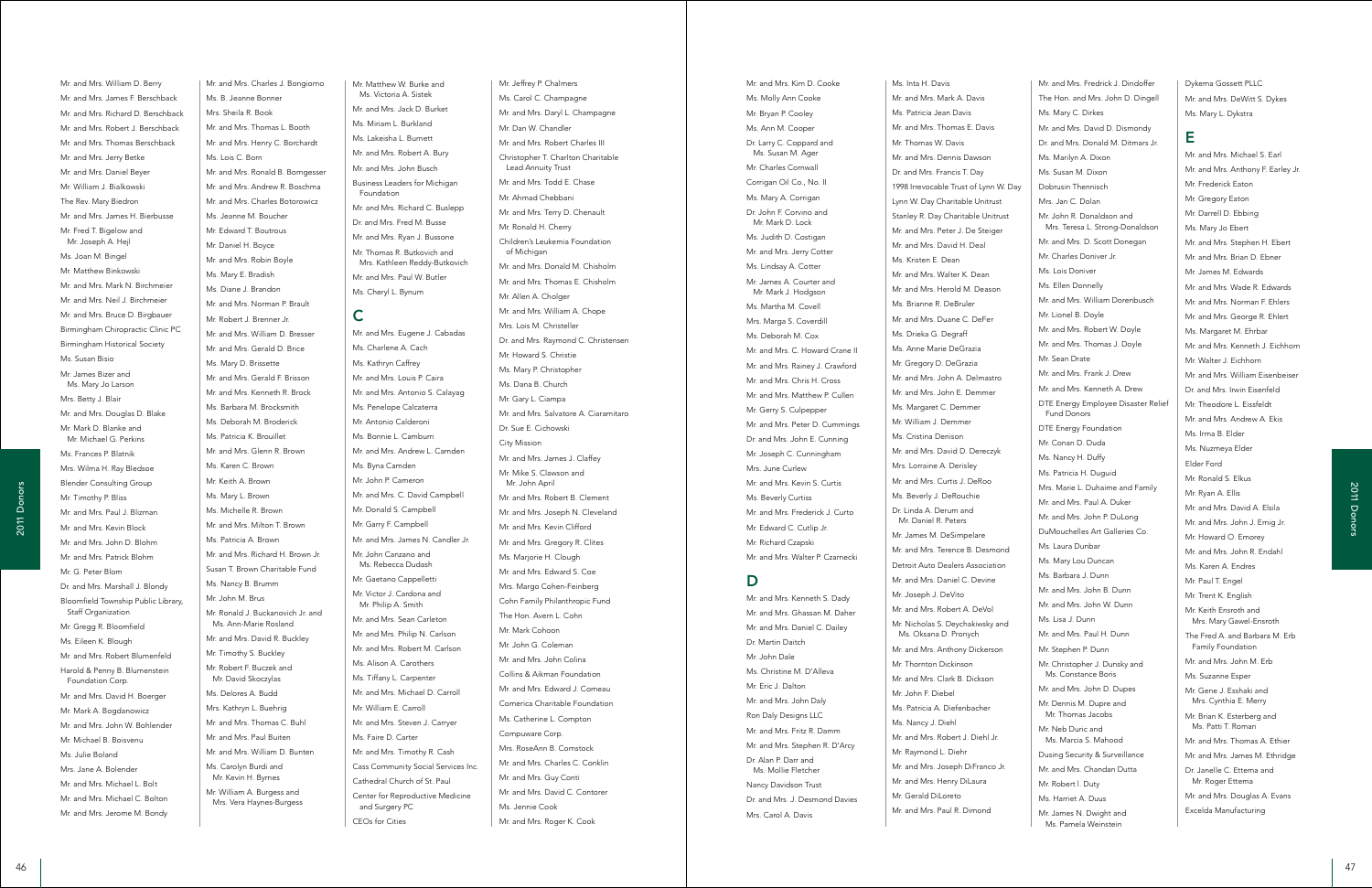Ms. Patricia A. Flinn Mr. and Mrs. William Flom Ms. Alice M. Fogarty Ms. Sylvia F. Foley Mr. Timothy W. Foley Mr. and Mrs. Robert E. Forbes Mr. and Mrs. Jack E. Ford Mr. and Mrs. John B. Ford III Ford Foundation Ford Motor Co. Ford Motor Minority Dealers Association William & Lisa Ford Foundation Mr. and Mrs. Paul Fordree Mr. Michael D. Foreman and Ms. Christine Herter Forgotten Harvest Inc. Mr. Peter Forsythe Mr. Christopher A. Forte Mr. William A. Foss and Mrs. Molly J. Maurer Ms. Cynthia M. Foster Ms. Maria L. Foster Mr. and Mrs. W. Frank Fountain Jr. Ms. Florence M. Fowler Mr. William D. Fox and Ms. Kimery Anne Campbell Mr. Christopher M. Francis Ms. Joan M. Frank Mr. and Mrs. John L. Frank Mr. Sam Frank Mrs. Sonja J. Frank Mr. and Mrs. Matthew J. Franzen Mr. and Mrs. Warner E. Frazer Ms. Melanie T. Frazier Mr. Frank Frederick and Ms. Kathleen Alessandro Mr. Ronald N. Fredrick Mr. Lawrence S. Freedman Mr. and Mrs. Bill M. Freij Mr. and Mrs. Roy R. Freij Mr. and Mrs. William F. Frey Mr. and Mrs. Mordechay Friedler Beulah Friedman Charitable Lead Annuity Trust Dr. and Mrs. Howard Friedman The Irving and Honey Friedman Family Fund Jacob Friedman Charitable Lead Annuity Trust Mr. Gilbert M. Frimet Mr. John Frischkorn Mr. and Mrs. Michael R. Fritsch

# F

Mr. David Fabbri and Ms. Sara Gleicher Mrs. Ruth Fain Mr. Hani Fakhouri and Ms. Aleya Rouchdy Mr. and Mrs. Mohammed Fakhoury Mr. and Mrs. Alan C. Fant Mr. and Mrs. Michael V. Farrell Ms. Marcia E. Fast Ms. Brigitte Fawaz-Anouti Dr. Marianne Whowell Fayos Mr. and Mrs. Steven M. Fecht Mr. and Mrs. Douglas L. Federau Mrs. Victoria J. Feeley Mr. and Mrs. J. Michael Feeney Mr. and Mrs. Oscar H. Feldman Ms. Gladys O. Ferguson Mr. and Mrs. John Fernandez Mr. and Mrs. Dale D. Ferriby Mr. and Mrs. Robin D. Ferriby Mr. and Mrs. Wayne S. Ferriby Mr. and Mrs. Mason Ferry Mr. and Mrs. Charles Fick Mr. Thomas M. Fiedler and Mr. Thomas C. Taylor Mr. and Mrs. Stephen I. Field The Fieldstone Foundation Mr. and Mrs. John H. Fildew Mr. and Mrs. Ron Finch Ms. Chrissie T. Fink Mr. and Mrs. Terry Fiscus Fischer Family Fund Mr. and Mrs. Gerald F. Fischer Ms. Barbara Fisher Mr. and Mrs. James A. Fisher Ms. Linda A. Fisher Max M. and Marjorie S. Fisher Foundation Inc. Max M. and Marjorie S. Fisher Support Foundation Mr. and Mrs. Michael E. Fisher Dr. and Mrs. Richard W. Fisher Mr. Roger H. Fitch Mr. Craig Fitzgerald and Ms. Gwen Vor Broker Mr. and Mrs. J. Patrick Fitzgerald Ms. Kelly M. Fitzgerald Ms. Sharon L. Fitzgerald Ms. Jean L. Flack Mr. and Mrs. David W. Fleming

Mr. and Mrs. Ronald N. Flies

Mr. and Mrs. Joseph L. Fromm Mr. Scott C. Frost Mr. and Mrs. John E. Fuhrman Mr. and Mrs. Gil Fujioka Mrs. Carole Ann Fulgenzi Ms. Julie M. Funke Mr. and Mrs. Eric J. Furlotte

# G

Mr. and Mrs. Joe Gadon Ms. Jane Galantowicz Mr. and Mrs. Anthony J. Galasso Jr. Mr. Joseph P. Galasso Jr. Galasso PC Ms. Kay A. Gallagher Ms. Teresa A. Gallotti Mr. Thomas C. Gamalski Mr. Paul J. Gambka Mr. and Mrs. George J. Gamboa Gannett Foundation Matching Gift Center Mr. and Mrs. Marvin Gans Ms. Molly Gapp Mr. William Y. Gard Mr. and Mrs. George A. Gardella Jr. Garden Mill LLC Mr. Anton Gardner Mr. and Mrs. Eugene A. Gargaro Jr. Ms. Alice Garlock Mr. Roger Garrett Mr. and Mrs. Michael P. Garrity Mr. and Mrs. Roger M. Garzel Mr. and Mrs. Jeffrey T. Gaynor Ms. Joan S. Gehrke Geisinger + Dial PLC Dr. Steven D. Gellman and Ms. Elizabeth C. Sullivan Mr. and Mrs. Edwin S. Geisinger Jr. Mr. and Mrs. Steven Genden Mr. and Mrs. Robert J. George Ms. Stephanie T. George Mrs. Sally Gerak Mrs. Philip G. Gerlach Jr. Mr. Michael Gerstenberger Mr. Stephen Gervasi Mr. Thomas M. Gervasi Mr. and Mrs. William F. Gibbons Mr. and Mrs. Michael D. Gibson Mr. and Mrs. Robert K. Gibson Mr. and Mrs. Scott M. Gieske Mr. Michael D. Gifford

Ms. Marsha Gilman

Allan D. Gilmour Fund

The Gilmour-Jirgens Fund Mr. Darren S. Ginter Mr. and Mrs. Ernest L. Giordano The Hon. William J. Giovan Mr. and Mrs. Dana Gire The Glancy Foundation Inc. Mrs. Ruth R. Glancy Mr. John A. Glassgow Gleaners Community Food Bank of Southeastern Michigan Mr. and Mrs. Albert L. Glover Goad Foundation Mr. Wade B. Gochnour Mr. Thomas S. Goddeeris and Ms. Mary E. Madigan Ms. Donna M. Goelz Goerlich Family Foundation Inc. Ms. Karen C. Goldbaum Dr. Bradley D. Goldberg and The Hon. Marla E. Park Mr. and Mrs. David H. Goldman Mr. and Mrs. Stephen Goldstein Mr. Robert L. Good and Mr. Robert B. MacKay Ms. Cynthia R. Goodaker Mr. Michael L. Goodell and Ms. Mary M. Northcutt Mr. Jesse F. Goodwin Mr. Wade Gora and Ms. Karen Saxton Ms. Barbara Gordon Mr. and Mrs. Joseph Gordon Mr. Sheldon W. Gordon Mr. and Mrs. W. Douglas Gordon Mr. and Mrs. John V. Gorton III Mr. David Goryca Mr. and Mrs. Waleed Gosaynie Mr. William Gourlay Mr. and Mrs. Anthony Grabarek Mr. and Mrs. Lawrence Grady Ms. Jean M. Gramlich The Hon. Jennifer M. Granholm and Mr. Daniel G. Mulhern Mr. and Mrs. Robert M. Grant Mr. and Mrs. Bruce Grathwohl Mr. Robert E. Graziani Mr. and Mrs. James R. Greaney Jr. Mr. and Mrs. David S. Green Greener Still Inc. Ms. Karen J. Greenfield Ms. Patricia E. Greenwood Mr. and Mrs. David E. Greer Ms. Gina N. Gregory

 $\begin{pmatrix} 0 & 0 & 0 \\ 0 & 0 & 0 \\ 0 & 0 & 0 \\ 0 & 0 & 0 \\ 0 & 0 & 0 \\ 0 & 0 & 0 \\ 0 & 0 & 0 \\ 0 & 0 & 0 \\ 0 & 0 & 0 \\ 0 & 0 & 0 \\ 0 & 0 & 0 \\ 0 & 0 & 0 \\ 0 & 0 & 0 \\ 0 & 0 & 0 \\ 0 & 0 & 0 \\ 0 & 0 & 0 \\ 0 & 0 & 0 \\ 0 & 0 & 0 \\ 0 & 0 & 0 \\ 0 & 0 & 0 \\ 0 & 0 & 0 \\ 0 & 0 & 0 \\ 0 & 0 & 0 \\ 0 & 0 &$ Mr. and Mrs. Stephen E. Heidenthal Mr. and Mrs. Rolland C. Heim Mr. and Mrs. Robert P. Heinrich Mr. Robert A. Heins Mr. and Mrs. Kent E. Helfrich Ms. Barbara G. Heller Mr. and Mrs. Earl Heller Mr. Joseph B. Hemker Mr. and Mrs. David M. Hempstead Ms. Janet F. Henning Mr. and Mrs. Richard M. Henningsen Ms. Marie G. Herbert Mr. and Mrs. Robert W. Herbst Mr. and Mrs. William M. Hermann Ms. Doris C. Hermes Mr. and Mrs. Frederick Z. Herr Mr. Brian D. Herrington Mr. and Mrs. Fred K. Herrmann Ms. Kimberlee M. Hersch Mr. and Mrs. Ryan Hertz Herzog & Associate Inc. Mr. and Mrs. Douglas M. Hess Mr. and Mrs. James L. Hicks Ms. Priscilla A. Hildum Mr. Bryan D. Hill and Mr. Brian W. Taylor Mr. and Mrs. David L. Hiller Mr. William G. Hinaris Mr. Richard A. Hines Hinkle Qualified Domestic Trust Mrs. Christine M. Hinkle Mr. Michael E. Hinsky and Mr. Tyrus N. Curtis Mr. and Mrs. Arnold S. Hirsch Mr. Thomas D. Hitchman and Mr. Keith A. Hewitt Mr. and Mrs. Neil Hitz Mr. Sebastian Hoang and Ms. Xiaoyu Gu Mr. and Mrs. Dale J. Hobbs Mr. and Mrs. Ernie Hodas Mr. Charles F. Hodge Mr. Ned H. Hoff and Mrs. September Leigh-Hoff Mr. and Mrs. Thomas D. Hoffman Mr. and Mrs. William S. Hoffman Ms. Leslie A. Hohman and Ms. Susan K. Dorman Mr. and Mrs. Charles W. Holcomb Mr. Robert M. Holland Mr. and Mrs. Todd Holleman The Holley Foundation

Dr. Adnan Hammad and Dr. Raja Rabah-Hammad Mr. and Mrs. John C. Hammer Mr. Allen A. Hamood Mr. and Mrs. Steven K. Hamp Hamzavi Foundation Ms. Angela Han Ms. Catherine Hancox Mr. and Mrs. Robert J. Handley Ms. Katherine Hanley Mr. and Mrs. Edward C. Hanpeter Ms. Jean M. Hansen Mr. Jon T. Hansen Mr. and Mrs. Keith M. Hansen Mr. and Mrs. George Harabadian Mr. and Mrs. Alan Harajli Ms. Sonia M. Harb Mr. and Mrs. James L. Hargett Mr. and Mrs. Winfred D. Harless Ms. Anne Harlow Mr. and Mrs. Thomas E. Harms Mr. and Mrs. Jack R. Harned Mr. and Mrs. John E. Harnish Mr. and Mrs. Edward L. Haroutunian Mr. and Mrs. Stephen G. Harper Ms. Elaine F. Harris Ms. Heather K. Harris Mr. Scott Harris and Ms. Cathy Spencer Mr. and Mrs. Jason P. Hart Mr. Jonathan Hart Mr. Lee V. Hart and Mr. Charles L. Dunlap Ms. Marcia Hart Alice Kales Hartwick Foundation Mr. and Mrs. Eugene L. Hartwig Mr. David J. Harville Ms. Karen Hasenstab Dr. Jacqueline Haskin and Mr. Dale D. Haskin Haslock & Sons Excavating Mr. Ibraham Hassoun Mr. Stephen G. Hastings Ms. Susan O'Rourke Hastings Mr. and Mrs. Frederick R. Hatch Mr. and Mrs. Douglas L. Hayes Mr. Herberth E. Head III Ms. Jennifer C. Heatwole Mr. Thomas M. Heatwole Mr. and Mrs. Paul B. Hebert Mr. and Mrs. Anthony J. Heckemeyer Mr. and Mrs. Francis E. Heffner

Dr. Karl D. Gregory Mr. and Mrs. Nathaniel Gregory Ms. Diana M. Greig Mr. and Mrs. Dale W. Greiner Mr. and Mrs. Steven Gretchko Mr. and Mrs. Henry F. Grezlik Mr. and Mrs. William F. Grier Jr. Ms. Elizabeth Hudson Griffith Mr. and Mrs. Thomas N. Griffith Mr. and Mrs. E. Hubbs Grimm III Mr. Henry M. Grix and Mr. Howard W. Israel Mr. and Mrs. Steven E. Grob Mr. and Mrs. Mark A. Groeneweg Dr. and Mrs. Frederick J. Grose Ms. Karin A. Gross Mr. Neal C. Gross Mr. and Mrs. Paul Gross Mr. and Mrs. Richard K. Gross Grosse Pointe Foundation for Public Education Grosse Pointe War Memorial Association Mr. and Mrs. M. Thomas Groszko Peter and Patricia Gruber Foundation Guardian Industries Corp. Mr. and Mrs. David M. Gubow Mr. and Mrs. Gary Guetschow Mr. and Mrs. David A. Gugala Ms. Susan J. Gumpper Mr. and Mrs. John F. Gustafson Mr. and Mrs. Stephen L. Gutman Mr. and Mrs. Ronald R. Gutowski H Mr. Michael Haak and Ms. Vicki Chan Ms. Lynne Hackathorn Ms. Helena Haddad Mr. and Mrs. Patrick J. Haddad Mr. Michael S. Hadden Mr. Jonathan R. Hague Mr. Samuel J. Haidle Mr. B.J. Haire and Mr. Roger Salo

> Mr. and Mrs. Henry Hajdas Ms. Martha E. Hale Mr. and Mrs. Kurt P. Haller Halpin & Associates Inc. Mr. and Mrs. Robert J. Halso Mr. and Mrs. James L. Hamilton Mr. and Mrs. Jeffrey E. Hamlin Ms. Stephanie Hamlin

Mr. and Mrs. Richard N. Holloway Mr. and Mrs. John W. Holmes Ms. Katherine Holmes Ms. Annie Mae Holt Mr. and Mrs. Christopher R. Holton Mr. and Mrs. David Homyak Mr. and Mrs. Joseph C. Honet Mr. Mike Honner and Ms. Tara Tuomaala Mr. James W. Hoogstra and Mr. Clark E. Heath Mr. and Mrs. James A. Hooker Mr. Jeffrey A. Hoover Mr. John M. Hopfner Ms. Mary Louise Horner Mr. and Mrs. Robert J. Horstman Mr. and Mrs. Jason Horton Mr. Max B. Horton Jr. Mr. Tory Horton Howard & Howard Attorneys PLLC Mr. Thomas E. Howard Mr. Timothy J. Howard Ms. Arlene B. Howe Mr. James P. Howe Mr. and Mrs. Douglas R. Howell Ms. Elizabeth A. Howell Ms. Gretchen Howell Dr. Shea Howell and Ms. Lee Brackney Mr. and Mrs. William K. Howenstein Ms. Mary M. Howrey Ms. Jacqueline A. Hoyt Mr. and Mrs. John W. Huber Ms. Barbara D. Hudgins Mr. Arthur B. Hudson Mr. Gilbert Hudson Mr. and Mrs. Joseph L. Hudson Jr. Hudson-Webber Foundation Ms. Brenda J. Hughes Ms. Renee K. Hughes Mr. and Mrs. Tom D. Huling Mrs. Harriet H. Hull Mr. Kristopher K. Hulliberger Ms. Cheryl G. Hunt Mr. and Mrs. William Hunter Ms. Pamela D. Hurtt Mr. and Mrs. Donald E. Husted Mr. and Mrs. John Hutchison Mr. and Mrs. Augustus W. Hutting Ms. Suzanne Huyser Ms. Melanie A. Hwalek Mr. Robert Hyden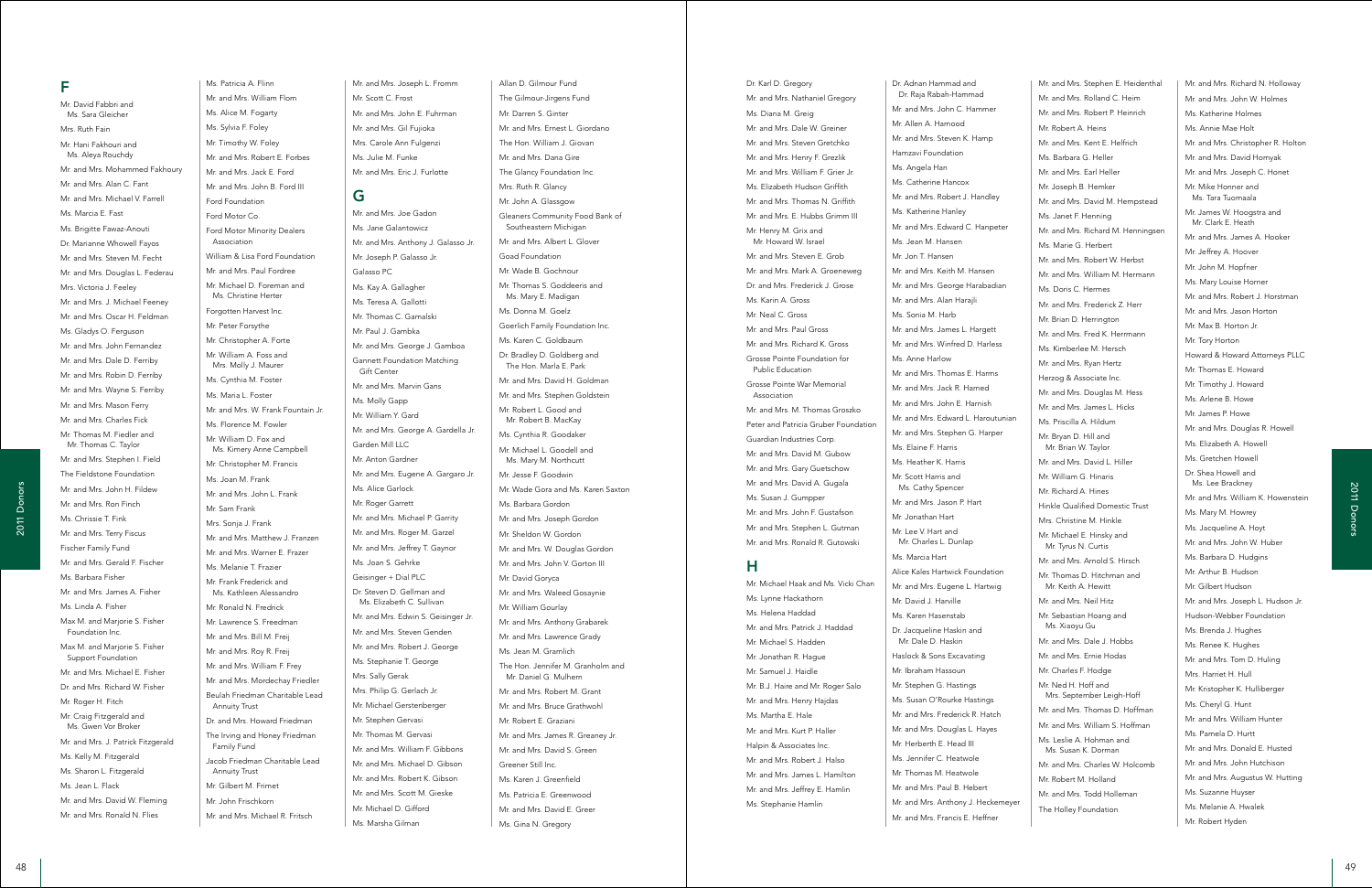Ms. Constance Johnston Mr. Robert B. Johnston Dr. Phyllis J. Jonas Mr. Donald E. Jones and Ms. Carol F. Breitmeyer Mr. and Mrs. Jeffrey R. Jones Ms. Kristi Jones Ms. Kristina M. Jones Mrs. Nancy A. Jones Mr. and Mrs. Thomas Jones Mr. Thomas B. Jones Mr. Thomas G. Jordan and Mr. Carl V. Gatto Ms. Paula Jorne Mr. and Mrs. James M. Jourdan Mr. and Mrs. Mark Judkins Mr. James J. Juergens Mr. and Mrs. Douglas C. Julius Mr. Robert L. Jungwirth

# K

Mr. Frank W. Ierulli Ilitch Holdings Inc. Mr. and Mrs. David A. Imesch Ms. Elizabeth Johnson Ingraham Mr. and Mrs. Wayne C. Inman Mr. and Mrs. Mohammed Islam Mr. Wyatt J. Istvan-Mitchell ITC Holdings Corp.

> Ms. Ruth E. Kahn Ms. Shirley A. Kaigler Mr. and Mrs. Jay G. Kaiser Mr. Steven R. Kalt and Mr. Robert D. Heeren Mr. and Mrs. Amit Kapoor Ms. Julie A. Kapp Mr. Zoltan L. Karassy Mr. Michael Karesh and Ms. Gayla Bassham Mr. Leon J. Deneweth and Ms. Mary M. Karshner Mr. and Mrs. Donald A. Kasler Mr. and Mrs. Robert E. Kass Mr. and Mrs. Raymond Kassab Ms. Kristen Kaszeta Mr. and Mrs. John R. Katers Katz Family Foundation Mr. and Mrs. Norman R. Keane Mr. and Mrs. Michael V. Kell Norb and Carole Keller W.K. Kellogg Foundation Mr. James A. Kelly and Ms. Mariam C. Noland Ms. Marilyn Jean Kelly Ms. Mary R. Kelly Mr. and Mrs. Richard J. Kelly Mr. and Mrs. Sidney Kelly William R. Kelly Charitable Lead Trust Mr. and Mrs. Bernard S. Kent Mr. and Mrs. David Keosaian Kerr, Russell and Weber PLC

Mr. and Mrs. Robert K. Hyden Mr. and Mrs. George Hyma Mr. and Mrs. Norman Hyman

### I

### J

J.B. Financial Services

Mr. Hassan K. Jaber Mr. and Mrs. Harris A. Jackson Mr. and Mrs. Robert E. Jacob Mr. James B. Jacobs Mr. and Mrs. John E. Jacobs Ms. Mary K. Jacobs Ms. Karla Jaeger Mr. Monte D. Jahnke Mr. Patrick R. Jakeway and Dr. Lawrence T. Wentworth Ms. Phyllis F. Jaskolowski Mr. Scott E. Jaynes Mr. Terry D. Jeffrey Mr. and Mrs. I. John Jekabson Mr. George Jenkins Mr. and Mrs. Steve Jerant Jerome Forster Apartments LLC Mr. and Mrs. David E. Jerome Mr. William T. Jetchick Dr. and Mrs. William H. Jevons Jr. Mr. Terrence Jinks Ms. Patricia Jochim Ms. Dianne Johnson Mr. and Mrs. Donald G. Johnson Mr. and Mrs. Eugene C. Johnson Mr. and Mrs. Gary E. Johnson Mr. George G. Johnson George Johnson & Co. Ms. Josephine F. Johnson Mr. and Mrs. Kjell Johnson Mr. and Mrs. Lawrence R. Johnson Robert Wood Johnson Foundation Mr. S. Bud Johnson Mr. S. Lee Johnson and Ms. Elizabeth A. Newhart Mr. Willard H. Johnson

Mr. and Mrs. John K. Kerr Mr. Rodger A. Kershner Ms. Kathleen L. Kerwin The Rev. and Mrs. James W. Kesler Mr. Gerd H. Keuffel Mr. and Mrs. Howard Keys Ms. Sarah C. Keys Mr. Michael Khoury Mr. Robert Kidd Mr. Eugene J. Kiel Ms. Diane L. Kieliszewski Mr. and Mrs. David K. Killips Mr. and Mrs. Daniel N. King Ms. Jean M. King Ms. Mary Ellen King Ms. Victoria J. King Mr. and Mrs. Robert L. Kiple Ms. Sharon M. Kirchner Mr. and Mrs. Charles C. Kirkpatrick Mr. and Mrs. Donald P. Kirkwood David and Ellen Kirsch Foundation Fund Dr. and Mrs. Edward L. Klarman Mr. Carl R. Klein Ms. Donna M. Klein Mr. and Mrs. Martin J. Klein Dr. and Mrs. Michael D. Klein Dr. and Mrs. Kevin E. Klimek Klimist, McKnight, Sale, McClow & Canzano PC Mr. and Mrs. Gregory M. Knapp Mr. and Mrs. Daniel F. Kneller Mr. Bradley J. Knickerbocker Ms. Elaine M. Knickerbocker John S. and James L. Knight Foundation Mr. and Mrs. John E. Knisely Mr. Mario J. Kocaj and Mr. Robert G. Jones Ms. Madeline S. Kochen Mr. Paul Koenig and Mr. Uwe Grosse Mr. James A. Kohl Dr. James Kohlenberg Ms. Sally B. Kohlenberg Mr. and Mrs. Robert L. Kollen Mr. and Mrs. Jerome Konchel Mr. and Mrs. Winston Koo Mr. and Mrs. Ronald L. Koos Dr. and Mrs. Mark Kopel Mr. and Mrs. Eugene J. Kornmeier Ms. Marilyn S. Kornmesser Mr. and Mrs. Phillip A. Koro

50 State of the Contract of Contract of Contract of Contract of Contract of Contract of Contract of Contract of Contract of Contract of Contract of Contract of Contract of Contract of Contract of Contract of Contract of Mr. William M. LaMarra Mr. and Mrs. Patrick E. Lamberti Mr. and Mrs. Richard W. Lambrecht Jr. Mr. and Mrs. James Lamerato Mr. and Mrs. Charles Lamoreaux Mr. Henry J. LaMotte Mr. Claude O. Lanciano III Ms. Kathy J. Land Mr. Robert P. Landgraf Mr. and Mrs. Kristopher E. Langa-Spencer Mr. and Mrs. Michael Langenburg Mr. and Mrs. James J. Langer Mr. and Mrs. Donald M. Lansky Mr. and Mrs. Dante J. Lanzetta Jr. Mr. and Mrs. Ronald LaPorte Mr. David M. LaPrairie Mr. and Mrs. Ricardo Lara Mr. and Mrs. Eric I. Lark Mr. Lawrence N. Larson John Lascoe PC Mr. and Mrs. Larry L. Last Dr. and Mrs. Louis E. Lataif Jr. Mr. and Mrs. C. Scott Lauer Mrs. Mary L. Lauwers Dolores & Paul Lavins Foundation Lawrence Technological University Mr. Robert Lawrence and Ms. Julie A. Fream Mr. James Lawson Ms. Patricia F. Lawson Judy Fertel Layne and Michael A. Layne Mr. and Mrs. Alfredo Lazo Mr. and Mrs. Earl H. Le Tissier Dr. Hal E. Learman and Mr. Charles A. Pokriefka Jr. Ms. Carol L. Lee Mr. and Mrs. Hei-Wai Lee Linda and Henry P. Lee Mr. and Mrs. Robert H. Lees Legacy Ford Inc. Mr. and Mrs. David Leighton Mr. and Mrs. Corey A. Leon Mr. Allan S. Leonard Mr. H. Bayard Leonard Ms. Ann K. Lesesne Mr. Gorman Leung Mr. Richard H. Levey Mr. Scott M. Levin Mr. and Mrs. Richard R. Levitan Ms. Susan M. Lewandowski

Mr. James C. Kors Mr. and Mrs. Arthur Koscinski Mr. and Mrs. Edward R. Koss Mr. Glenn F. Kossick Mr. Dmitry Koublitsky and Ms. Maureen Francis Mr. Walter I. Kozar Mr. and Mrs. Gregory A. Kozlowski Mr. Timothy E. Kraepel Mr. and Mrs. Lawrence H. Kraft Mr. and Mrs. William B. Krag Mr. John J. Krall Mr. and Mrs. Gordon A. Kramer Mr. and Mrs. Robert O. Kramer Mr. and Mrs. John E. Kraus Me. Nottie Kravitz Mr. Robert J. Kravutske Mr. and Mrs. Paul D. Krebsbach Mr. and Mrs. Richard Kreinbring Mr. Robert J. Krenzel Mr. Bruce A. Kresge The Kresge Foundation Mr. and Mrs. John J. Kresnak Mr. and Mrs. Thomas W. Kressbach Mr. Jon D. Kreucher Mr. and Mrs. Rhein Krigner Ms. Laura E. Krueger Robert and Jeri Krueger Ms. Thomasine J. Krueger Dr. James Kruer Jr. Mr. Kurt Kruschinska Mr. and Mrs. George H. Kruszewski Mr. Mark P. Krysinski and Ms. Susan Learman Mr. and Mrs. Lawrence J. Krywko Ms. Siham Kubba Mr. and Mrs. Kenneth E. Kubek Mr. and Mrs. Vincent C. Kuebler Mr. Paul J. Kulesa and Mrs. Bernadette Ciciora-Kulesa Mr. and Mrs. Thomas A. Kunkler Mr. and Mrs. John W. Kunz Mr. and Mrs. Michael M. Kurpinski Mr. Chris M. Kurzweil L Dr. and Mrs. Myron LaBan Mr. Ken W. Laderoute and Mrs. Natalia Maxwell-Laderoute

Mr. Phillip F. LaDuke Mr. and Mrs. John B. Lake Mr. and Mrs. Thomas A. Lakocy Ms. Julie Laliberte

Mr. David Baker Lewis Ms. Denise J. Lewis Mr. and Mrs. John D. Lewis Mr. Paul Lewis Mr. Ronald F. Lewis Mr. James Leyerle Ms. Linda Lhota Mr. and Mrs. James K. Libbey Mr. Edward R. Liddy and Ms. Khaya S. Davidson Mr. David J. Lieberman Mr. Michael R. Lied Ms. Shirley R.M. Lightle Dr. Henry W. and Dr. Mamie W. Lim Mr. and Mrs. Arthur Lindauer Mr. and Mrs. Rock D. Lindsay Mr. Peter N. Link Mr. James E. Linn and Mrs. Kathryn Linn Ossian Mrs. Cori Linnell Mr. Gregory J. Liposky Mr. Curtis A. Lipscomb and Mr. Willie Jew Jeffrey I. Lipton, D.M.D., PC Ms. Tracy C. Litzinger Dr. and Mrs. Henry Y. Liu Mr. and Mrs. Larry C. Lizzet Mr. and Mrs. John N. Lloyd Mr. and Mrs. Larry R. Lloyd Mr. and Mrs. Stephen E. Lloyd Mrs. Miranda F. Lockhart Mr. and Mrs. Sidney A. Lockhart Mr. Dana M. Locniskar and Mrs. Christine A. Beck Mr. and Mrs. Michael A. Locricchio The Lofts at Garfield Mr. John D. Logan Mr. and Mrs. Ronald G. Loiselle Mr. Anthony J. Long Mr. Andrew Lonyo Ms. Phyllis Peters Look Mr. and Mrs. James M. Loree Ms. Susan Lott Mr. John C. Louisell Ms. Roslyn C. Love Mr. William W. Love Lowry Computer Products Inc. Mr. and Mrs. Steven R. Lowry Mr. and Mrs. Jeffrey O. Lubeski Mr. and Mrs. Richard B. Lundy Mr. and Mrs. John W. Luther Lynda & Co LLC

### M

Mr. and Mrs. John E. MacDonald Mr. and Mrs. J. Thomas MacFarlane Mr. and Mrs. Kevin D. Macfarlane Mr. Miles T. Macik Mrs. Gwendolyn Macklin Mr. and Mrs. Patrick J. MacLean Mr. and Mrs. Peter N. MacLean Mrs. Nicole L. MacMillan Mr. and Mrs. Norman MacRitchie Mr. and Mrs. Jayson Macyda Mr. and Mrs. Timothy J. Madden Mr. Ronald S. Majka Maj's Services Inc. Mr. Earl R. Maki Mr. Joseph Malburg Mrs. Mitchell Malicki Mr. Ward R. Malisch Mr. and Mrs. Joseph R. Malloure Malloure Family Foundation Mr. and Mrs. Cesare B. Mangiapane Mr. Theodore Manheim Ms. Celestina Manire Mr. and Mrs. Keith R. Mannisto Mr. and Mrs. Michael R. Mansfield Mr. and Mrs. Patrick J. Mansfield Marathon Petroleum Co. LP Mr. Lawrence Marco Mrs. Rita L. Margherio Mrs. Patricia N. Marion Marix Specialty Welding Co. Ms. Florine Mark Mr. Gerald F. Marker Mr. and Mrs. Francis Markey Mr. Harold A. Marks Mr. Franklin L. Markus and Mr. Michael A. Smith Mr. Christopher Marold Mr. David W. Marold Margaret and Stephen Marsh Mr. and Mrs. Richard A. Marsh Mr. and Mrs. Jack B. Marshall Mr. and Mrs. John E. Marshall III Mr. and Mrs. Gregory Martin Dr. Bettye V. Arrington-Martin and Mr. Jack Martin John & Judy Marx Philanthropic Fund Mr. and Mrs. Timothy W. Mast Ms. Graciela Mata Ms. Patricia Flanigan Matejeik Mr. and Mrs. Gerald Mato

Ms. Julie Ann Matthews Mr. and Mrs. William L. Matthews Mr. Tony Mavrinac and Ms. Yvette M. VanRiper Ms. Amy S. May Mr. Hal May and Ms. Sally E. Foster Mr. and Mrs. Michael A. Mayer Mr. Leonard Mazerov Ms. Karen Mazo Mr. and Mrs. Eric J. McAllister Mr. Michael A. McBride Ms. Patricia A. McCaffrey-Green Dr. Peter M. McCann and Ms. Kathleen L. McKee Mr. Patrick M. McCarthy Mr. and Mrs. Donald J. McCarty Ms. Rita D. McCaskill Ms. Mary Ann McCay Mrs. Edith P. McClew Mr. Edward C. McClew Jr. Mr. and Mrs. Douglas T. McClure Mr. and Mrs. Walter F. McCoskey Mr. Richard McCulloch Mr. and Mrs. Thomas M. McCullough Ms. Rosalind R. McDavid Mr. Richard E. McDevitt Mr. and Mrs. Alonzo L. McDonald Mr. Brian W. McDonald and Ms. Lesley K. Argiri Mr. and Mrs. Thomas C. McDonald Ms. Marion R. McDonnell Lynn and Tom McGann Mr. and Mrs. Michael J. McGowan Mr. Daniel B. McGrath Mr. and Mrs. Stephen D. McGraw McGregor Fund Mrs. Annette McGruder Mr. and Mrs. David V. McGuire Mr. Michael G. McGuire Mr. and Mrs. Mark W. McInerney Mr. and Mrs. Leo McIntyre Ms. Alice J. McKeage Mr. and Mrs. Preston McKee McKinley Associates Inc. Mr. and Mrs. Daniel B. McLellan Ms. Ardis McLeod Ms. Mary E. McLeod Ms. Mary I. McLeod Mr. and Mrs. Michael T. McNamara Ms. Robin McNeil Dr. and Mrs. Roger F. McNeill Mr. and Mrs. Paul H. McVey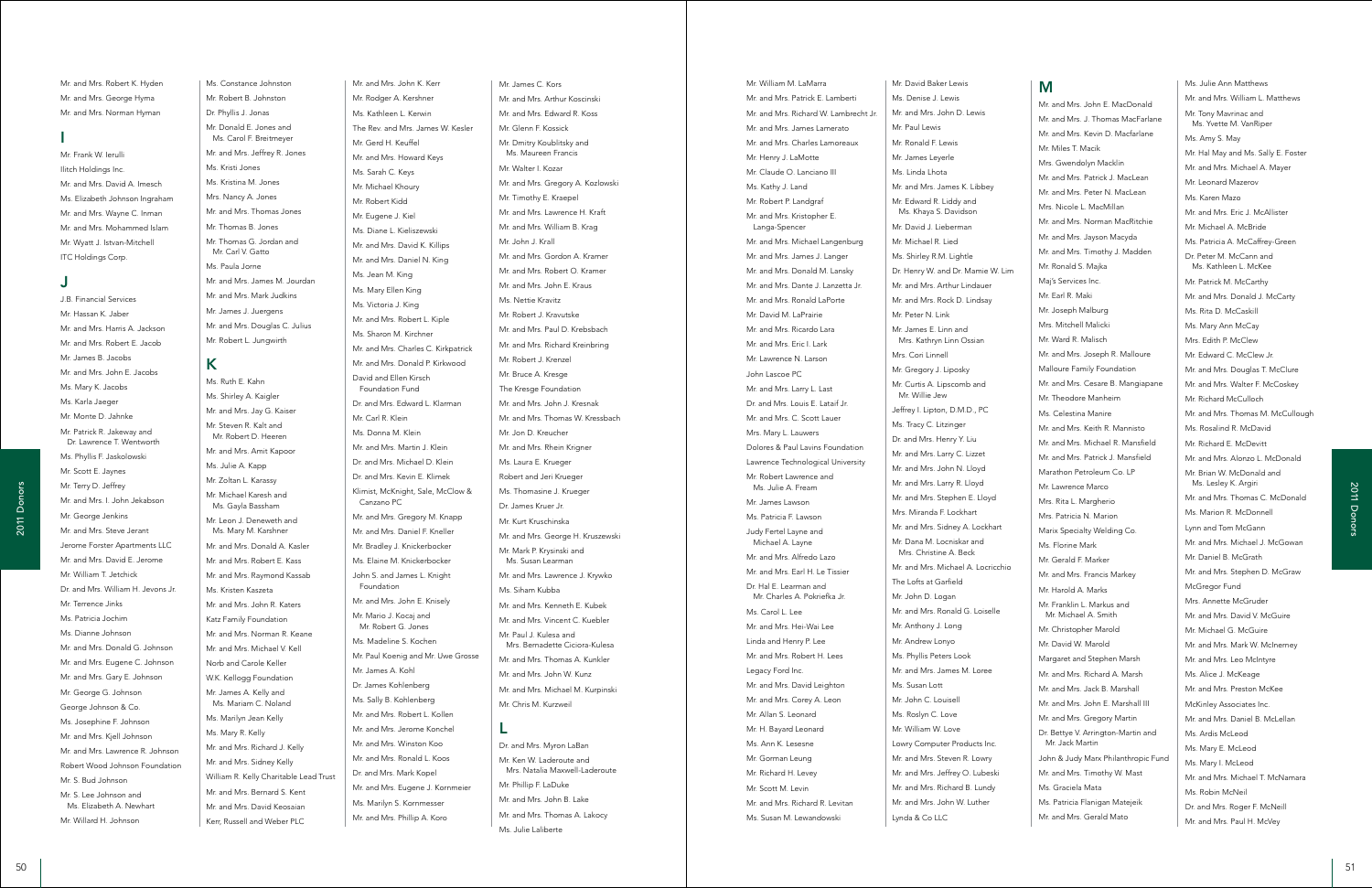Mr. and Mrs. James A. Mitchell Mr. and Mrs. John W. Mitchell Sr. Mr. Robert A. Mitchell and Ms. Diane M. Sasaki Mr. and Mrs. Steven M. Mitchell Mr. and Mrs. Donald S. Mittler Mr. and Mrs. Jerome J. Mittman Mr. Jeffrey D. Modell Mr. and Mrs. Richard L. Moehl Mr. and Mrs. Robert W. Moenart Mr. Kenneth M. Mogill Ms. Saleha Mohamedulla Mr. Michael C. Mok and Mr. Paul R. Murphy Mr. and Mrs. L. William Moll Mrs. Marion E. Monaghan Mr. and Mrs. Michael J. Monahan Mr. and Mrs. Michael T. Monahan Mr. Ronald L. Monahan Mr. and Mrs. John R. Monnich Sr. Ms. Patricia E. Mooradian Mr. and Mrs. James M. Moore Ms. Marsha J. Moore Mr. and Mrs. Quentin Moore Mrs. Barbara R. Moorhouse Dr. Arianna T. Morales and Ms. Stacey E. Cassis Mr. and Mrs. William L. Morandini Ms. Agatha S. Morgan Mr. James N. Morgan Mr. Matthew P. Morin Mr. and Mrs. Michael Morley Morley Foundation Ms. Janet A. Morosco Ms. Barbara Moroski-Browne Mr. John S. Moroun Mr. and Mrs. Gregory Morris Mr. and Mrs. John P. Morris Mr. and Mrs. John J. Morrow Jr. Ms. Celia B. Morse Moscone Family Foundation Mr. Richard G. Mosteller Charles Stewart Mott Foundation Ms. Anne Mount Dr. Kerry Moustakas Mr. William A. Moylan Jr. Mr. and Mrs. Walter K. Muench Mr. and Mrs. Dennis Muhn Mr. and Mrs. Kenneth J. Mulder Mr. Stanley Mulka Mr. and Mrs. Noel Mullett Ms. Gwen Rutar Mullins

Mr. and Mrs. John L. McWilliams Mr. and Mrs. Hudson Mead Ms. Glenda L.M. Meads Mehta Family Charitable Fund Mr. and Mrs. Madhu Mehta Mr. Wayne R. Melchior Mr. Todd J. Mercer and Ms. Cara A. McDonagh Mr. and Mrs. Paul E. Merchant Mr. Bryan K. Merillat Mr. and Mrs. John W. Merkel Ms. Casmira Merritt Ms. Karen E. Merritt Dr. and Mrs. Michael S. Mersol-Barg Dr. Henry D. Messer and Mr. Carl A. House Metro Health Foundation Mr. and Mrs. Theodore A. Metry Mr. and Mrs. Anthony Meyer Mr. George H. Meyer Mr. Marc Meyer Ms. Patricia E. Meyers Mrs. Joanne B. Mezger MGM Resorts Foundation Mr. and Mrs. Jeff Micallef Michigan 2010 Foundation Michigan Art Education Association Microsoft Club Bing Team Mr. Richard M. Miettinen Mr. and Mrs. Frank Migliazzo Mr. and Mrs. Carlton A. Milbrandt Ms. Mary G. Millar Ms. Bonnie J. Miller Mr. and Mrs. Edward J. Miller Mr. and Mrs. Eugene A. Miller Mr. Glenn D. Miller Mr. Martin C. Miller and Mrs. Karen Leppanen Miller Mr. Paul J. Miller Mr. and Mrs. Randall Miller Dr. and Mrs. Richard E. Miller Ms. Sharon E. Miller Ms. Stephanie R. Miller Mr. and Mrs. Stephen J. Miller Ms. Melinda Milos-Dale Mr. Harry S. Mingle Mr. and Mrs. Paul Mingo Ms. Elisabeth Mirer Mr. and Mrs. Jeffrey Miro Mr. Michael J. Mirto and Mr. David B. Hollister Dr. Charles Mitchell Jr.

Mr. and Mrs. Gary W. Munce Munk Works Mr. Harry F. Murawka Mr. and Mrs. Charles R. Murdock Mr. and Mrs. David J. Murdock Ms. Dolores M. Murphy Ms. Kathleen M. Murphy Mr. and Mrs. Michael J. Murphy Ms. Sheila Murphy Murray and Associates PC Ms. Barbara A. Murray Catherine and Michael Murray Mr. and Mrs. Dale E. Murrish Mrs. Audrey H. Murtland Mr. and Mrs. Gregory H. Murtland Mr. and Mrs. Andrew I. Mutch Ms. Maryann Myers Mr. and Mrs. Roger L. Myers Sue and Ronald Myers Charitable Fund Mr. and Mrs. Robert E. Myrtle Mr. and Mrs. Donald P. Mys

# N

<sup>52</sup> <sup>53</sup> 2011 Donors2011 Donors Ms. Laura A. Marshall Mr. Ramon C. Pearson and Mr. John McMaster Mr. Lynn M. Pease Mr. Randall J. Peck Mr. Subramaniam Pennathur Mr. and Mrs. Robert H. Pennock III Mr. and Mrs. William M. Perkins Ms. Carolyn Pernar Mr. and Mrs. C. Kenneth Perry Jr. Mr. Michael J. Perusich Ms. Barbara Peters Dr. and Mrs. Frederick J. Peters III Ms. Kaaren L. Peters Ms. Michelle B. Peters Mr. and Mrs. Donald E. Petersen Mr. and Mrs. Bruce D. Peterson Mr. and Mrs. Edward L. Peterson Peterson Family Foundation Ms. Kathy Petri Ms. Shannon E. Petroff Mr. and Mrs. James P. Petrone Dr. Bob Pettapiece Mr. Mark W. Peyser Ms. Martha Pfaff Pfizer Foundation Matching Gifts Program Ms. Patricia A. Phelps Mr. and Mrs. Dennis J. Pheney Ms. Christine Phillips Ms. Elizabeth M. Phillips Mr. John M. Phillips Ms. Lois Phillips Mr. and Mrs. Carl Philpott Mr. Gregory C. Piazza Mr. and Mrs. Thomas J. Pierce Mr. and Mrs. William T. Pierce Ms. Kellie D. Piet Mr. and Mrs. Frank J. Pignanelli Mr. and Mrs. Charles J. Pinto Ms. Venise J. Pittman Plante & Moran PLLC Planterra Corp. Ms. Karen K. Plants Mr. John Plasterer Mr. and Mrs. Richard B. Platt Mr. and Mrs. Joseph Plawecki

Mr. and Mrs. Thomas A. Naab Mr. and Mrs. Michael J. Nagle Mr. and Mrs. David Nagy Ms. Jacquetta Napolitan Ms. Lisa J. Napolitan Mr. Joseph A. Naporano and Ms. Elizabeth A. Eselius Ms. Janet A. Napp Ms. Mary Louise Nebel Ms. Margaret A. Nelson Estate of Christopher Nern Mr. and Mrs. Jeffrey S. Nesmith Ms. Margot H. Ness Mr. and Mrs. Mark A. Nestor Mr. Roman T. Nestorowicz and Mr. Paul Battle Col. and Mrs. Donald D. Newlin Mr. Lawrence Newman Mr. Richard H. Newman Mr. and Mrs. Brian Nicholl Mr. and Mrs. Gary A. Nichols Mr. Larry Nichols Mr. and Mrs. Larry R. Nichols Mr. and Mrs. Raymond A. Nichols Mr. and Mrs. George A. Nicholson III Mr. and Mrs. James B. Nicholson Mr. Henry A. Nickol Mr. and Mrs. Charles H. Nida

Ms. Bonnie W. Nielsen Ms. Deborah Niemer Ms. Barbara B. Niman Mr. and Mrs. Robert R. Nix II Mr. John F. Nizio Ms. Camilla M. Noah Mr. and Mrs. William T. Nolan Non-Profit Personnel Network Inc. Ms. Cindy J. Norlin and Ms. Leslie Ann Thompson Mr. Terry M. North Northern Repairs Inc. Northern Trust Bank Northwest Health Foundation Fund II Mr. Gregory E. Norwell Mr. Steven L. Novinson and Ms. Joyce S. Kornbluh Mr. and Mrs. Robert Nowak Mr. and Mrs. John J. Nowicki Mr. and Mrs. Alphonse J. Nowik Mr. Michael P. Nowlan and Ms. Lolita Dimovski Mrs. Jane K. Nugent Dr. Helen M. Nutting Mr. and Mrs. Joseph G. Nuyen Jr. NWH Corp. Mr. and Mrs. Bruce E. Nyberg

Mr. and Mrs. Gerald Nyland

# O

Oakland Livingston Human Service Agency Mr. and Mrs. Jon M. Oatley Mr. and Mrs. Eugene G. O'Brien Mr. and Mrs. John M. O'Brien Mr. and Mrs. Mark O'Brien Ms. Norah M. O'Brien Mr. and Mrs. Donald O. Obrigkeit The O'Connors Mr. John L. O'Connor Ogssian Holdings LTD Ms. Leeanne O'Hara Mr. and Mrs. Robert L. Okray Mr. Maury Okun and Ms. Tina Topalian Ms. Ruthanne Okun Mr. Kazimierz J. Olejarczyk Mr. and Mrs. David W. Olgren Mr. Frank V. Olivero and Ms. Adele O. Tomaino Ms. Stephanie N. Olsen Mr. and Mrs. David Olshefsky Ms. F. Patricia Olson

Ms. Catherine M. Payne Mr. Jeffery P. Payne Ms. Lisa A. Payne

Mr. and Mrs. Rodney P. Payne Mr. Upton Pearce and

Mr. Paul Olson Ms. C.A. Ontko Mr. and Mrs. Onusko and Wedding Guests Ms. Linda Orlans Mr. Robert V. Orosey Mr. Paul D. Orr Mr. and Mrs. Michael G. Osterfeld Mr. and Mrs. Robert P. Ostrander Mr. and Mrs. John Ostrowski Dr. Jeffrey L. Reider and Mr. Charles F. Otis OTR Philanthropic Society Mr. and Mrs. Allen M. Owen Mr. and Mrs. Brian K. Owen Mr. and Mrs. Robert P. Ozias Ms. Gundega Ozols P

Mr. and Mrs. Robert Packard Mr. and Mrs. John M. Packer Mr. James J. Packman and Mr. Andrew R. Cohen Mr. and Mrs. David K. Page Mr. and Mrs. Dominic Palazzolo Ms. Margaret A. Palmer Mrs. Patricia A. Palmer Mr. and Mrs. Robert M. Palmer Mr. and Mrs. Thomas R. Palmer Mrs. Jennifer L. Palmieri Mr. and Mrs. J. Mark Panetta Lawrence Papcun, D.D.S. Mr. and Mrs. Michael Pape Mr. Jeffrey Paquette and Mrs. Mary Paquette-Abt Mr. and Mrs. William L. Paquette Mr. and Mrs. Ronald Paradowicz

Ms. Marguerite Pardi Mr. and Mrs. Daniel L. Parrish

Mr. Mark Parthum Mr. Thomas Partykula Mr. and Mrs. Dennis J. Paruch Mr. Joseph A. Pasek Jr. and Ms. Julie A. Stahl Ms. Diane J. Pasma

Mr. and Mrs. Douglas R. Passon

Ms. Rita G. Patel Mrs. Paula F. Paterson Mr. and Mrs. Prabhakar B. Patil Mr. Leonard C. Paul Jr. Mr. and Mrs. Kenneth Paulson

Ms. Judith A. Pavitt Mr. and Mrs. Gregory Pawlik Mr. Shane Pliska Dr. and Mrs. Francis E. Plonka Plymouth District Library PMV Technologies LLC Mr. and Mrs. Eugene Polan Mr. and Mrs. Harold A. Poling Polk and Associates PLC Mr. John M. Pollock Mr. and Mrs. John Pomerville Mr. and Mrs. Steven W. Popyk Mr. and Mrs. Frank H. Porth POS Systems Group Inc. Mr. M. John Posner Mr. and Mrs. Richard T. Potchynok Potential Unlimited Inc. Mr. and Mrs. Michael L. Potter Mr. and Mrs. Lawrence G. Poupard Mr. Adam Powell Mr. Michael J. Powers Ms. Elaine A. Poznanski Ms. Lorraine F. Pregenzer Mr. and Mrs. Alfred Preis Mr. Robert R. Presby Dr. Glenda D. Price Mrs. Rita Pridgen Ms. Dorothy C. Prier Mr. and Mrs. John M. Priestley Mrs. Lorraine H. Primeau Ms. Betty J. Priskorn Ms. Linda K. Pritchard and Ms. Mary Osborne Mr. and Mrs. James A. Prokes Ms. Antoinette L. Przytula Peggy and Vic Ptasznik Ms. Janet E. Pushies PVS Chemicals Inc.

### $\Omega$

Mr. and Mrs. Muhammad Qasem Mr. William E. Quarterman The Questers–Heirloom Chapter #145 Mr. and Mrs. Thomas R. Quilter III Mr. Frank P. Quinn

# R

Mr. and Mrs. James J. Raftery Mr. and Mrs. Arthur L. Raglin Mr. and Mrs. Robert S. Rahaim Mr. and Mrs. Swarn G. Rajpal Luellen Ramey, Ph.D. Mr. Thomas J. Ramsdell

Ramser-Morgan Foundation Mr. and Mrs. Bruce Ranck Mr. and Mrs. James R. Randolph Mr. and Mrs. William C. Rands III Mr. and Mrs. Richard K. Rappleye Mr. and Mrs. Rodney B. Rask Mr. and Mrs. Arthur Rathke Ms. Kristine Rathke Mr. and Mrs. Stuart S. Ratner Mr. and Mrs. Robert L. Ratze Ms. Ellen Raugust Mr. and Mrs. Christopher A. Raupp III Mr. John S. Raven Mel Ravitz Revocable Trust Mr. James D. Rawlings Mr. and Mrs. Donald J. Ray Mr. Brad A. Rayle Mr. Thomas C. Rayner Mr. and Mrs. Douglas P. Rearick Mr. and Mrs. Richard L. Rearick Redford Township Friends of the Library Ms. Shanna Reed Mr. and Mrs. Shane L. Reeside Ms. Shirley Reeve Mr. John A. Regenhardt and Mr. Jan F. Modzelewski Mr. and Mrs. Alan A. Reidinger Mrs. Joseph B. Reilly Reinert and Co. Mr. and Mrs. James E. Reinert Mr. and Mrs. Christian A. Remus Mr. and Mrs. Brian Rener Mr. Edward G. Repka Mr. and Mrs. Lawrence Reuben Mr. Ronald W. Rice Dr. Boyd F. Richards and Mr. Joshua Ronnebaum Ms. Joyce M. Richards Mr. and Mrs. Paul C. Richardson Richmond Masonry Co. Ms. Joyce K. Richmond Richner & Richner LLC Mr. and Mrs. David Richter Rickert Family Foundation Mr. and Mrs. Robert Ridgway Mr. Keith C. Ridler and Mr. Gregory A. Randall Ms. Elsie E. Righter Ms. Dolorais Riklin Mr. Robert G. Riney and Mrs. Sandra Bowman-Riney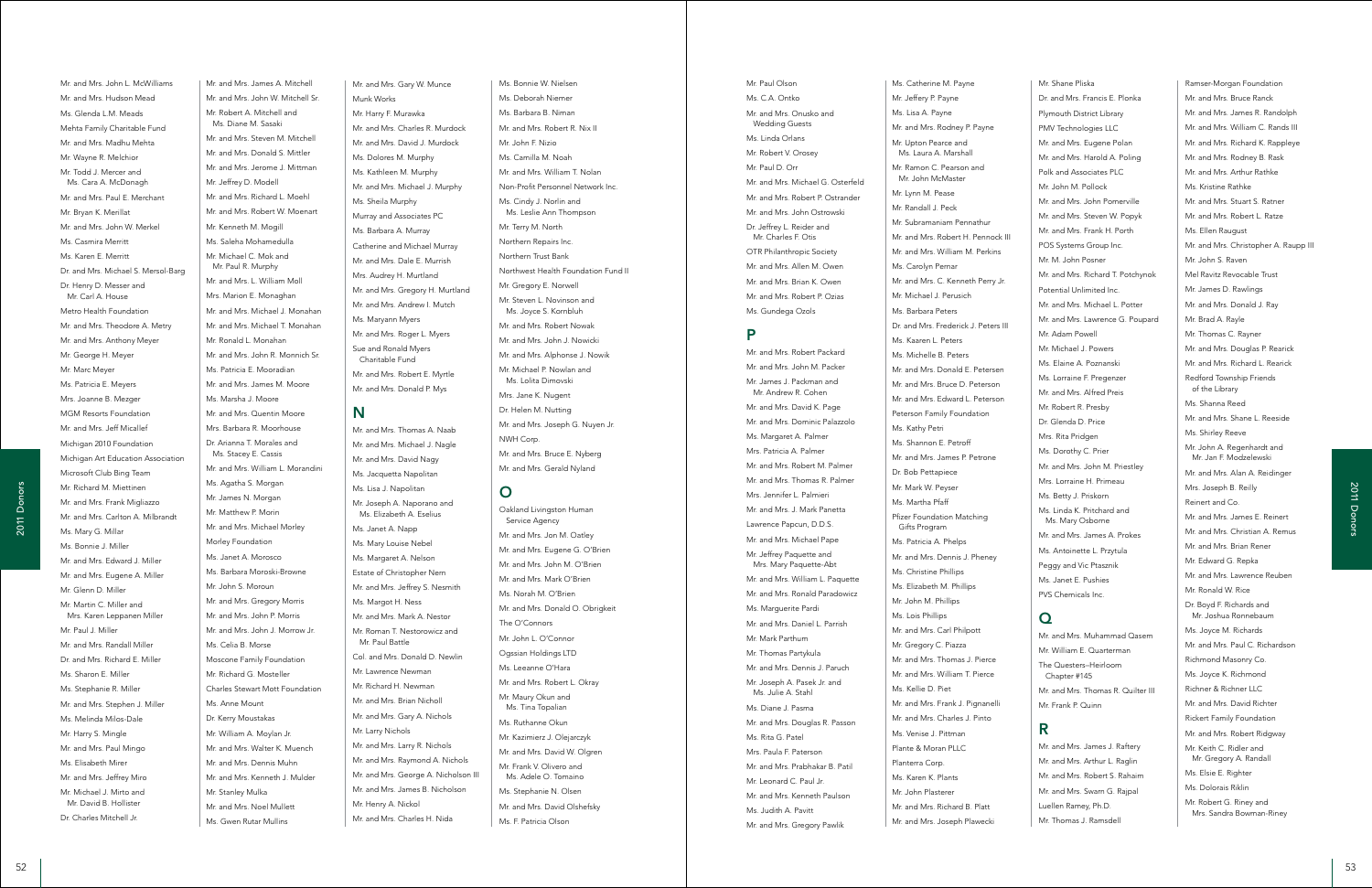Mr. and Mrs. Rick Ruffner Mr. and Mrs. Charles L. Ruifrok Ms. Evelyn L. Ruiz Dr. Emilio Rusciano Mr. and Mrs. Kenneth Russell Pat Russo Mr. and Mrs. Edward A. Ruthinowski Mr. Grant Rutila and Me Glanna Washburn Mr. and Mrs. Christopher J. Rutkowski Mr. and Mrs. Grant C. Ruttinger Ms. Susan Ruvido

# S

Mr. Leonard W. Sachs Mr. and Mrs. Leonard A. Sackett Mr. Jeffrey A. Sadowski Mr. and Mrs. Ralph R. Safford John B. Samuels Mr. Arturo M. Sanchez Mr. and Mrs. C.W. Sanders Mr. Michael C. Sanfield Mr. and Mrs. William A. Sankbeil Mr. and Mrs. Alvin Saperstein Mr. and Mrs. Matthew C. Sardelli and Family Dr. and Mrs. Edward G. Sarkisian Mr. Lee A. Sartori Mr. Miguel A. Satut Mr. and Mrs. Ilmars Saulitis Mr. and Mrs. Godfrey E. Sauve Mr. and Mrs. Anthony P. Sayers Mr. and Mrs. Dan J. Scanlan Jr. Dr. and Mrs. A. Paul Schaap Mrs. Johanne M. Schaefer Ms. Merle Helen Scheibner Ms. Patricia C. Schemm Ms. Anne Schenk Mr. and Mrs. Karl H. Schenk Mr. Norman S. Scherer Mr. Don A. Schiemann Ms. Nancy M. Schlichting and Ms. Pamela Theisen Mr. and Mrs. Gerald H. Schluckbier Mr. and Mrs. Edward F. Schmid Mr. Michael T. Schmidt and Ms. Theresa L. Fraley Ms. Rose Marie Schmidt Mr. and Mrs. Daniel P. Schneider Mr. Donald L. Schneider Mr. and Mrs. Steven L. Schneider Mr. and Mrs. Frederick E. Schoen

Mr. Dwight C. Rinke

Mr. Robert G. Rudnick

Wm. C. Shenefelt Fund Mr. and Mrs. James L. Shettel Mr. James R. Shinar Mr. and Mrs. John P. Shirkey Mr. Francis R. Shor and Ms. Barbara J. Logan Mr. and Mrs. A. Clay Shouse Mr. and Mrs. Robert Shrosbree Mr. Wayne A. Shuey Mr. Maher Sidrak Mr. and Mrs. Russell J. Sieron Dr. Boris Silberberg Mr. Norman H. Silk and Mr. Dale R. Morgan Mr. Bradley M. Simmons Mr. and Mrs. Timothy Simmons Elwood S. Simon Esq. Mr. and Mrs. Philip A. Simon Mr. and Mrs. John W. Simpson Mr. and Mrs. Howard F. Sims Ms. Brenda J. Sinacola Mr. and Mrs. Michael J. Sinelli Mr. George M. Sinko Mr. Mark Sinkoff and Me Ruth Larman Dr. Kenson J. Siver and Mr. Zaid Ismail Mr. and Mrs. Michael C. Skaff The Skillman Foundation Mr. and Mrs. Jeffrey Skrzypek Mr. and Mrs. Robert J. Skubic Skyline Electrical Contracting Co. Mr. Samuel G. Slaughter and Ms. Anne E. Lehker Mr. and Mrs. Thomas C. Sliney Mr. Gary Slizewski Mr. Samuel A. Smalley and Mrs. Carrie Loya-Smalley Estate of Myrna E. Smeltzer Miss Carolyn J. Smith Ms. Cynthia J. Smith Mr. and Mrs. David K. Smith Mr. and Mrs. Dean R. Smith Mr. and Mrs. Dwight M. Smith Mr. and Mrs. George B. Smith Ms. Joan M. Smith Mr. Michael D. Smith Mr. Raymond L. Smith Mr. and Mrs. Stanton K. Smith Jr. Mr. and Mrs. Stewart G. Smith Mr. Dean W. Smitterberg Mr. and Mrs. James L. Smitterberg Mr. Nicholas V. Smylnycky

Mr. and Mrs. Clayton E. Scholz Mr. and Mrs. Matthew J. Schomer Mr. Steven Y. Schondorf Mrs. Frances L. Schonenberg Mr. and Mrs. Richard Schreck Dr. Karl F. and Dr. Kathryn K. Schroeder Mr. Matthew Schroeder Dr. and Mrs. Richard J. Schubatis Dr. Faye Schuett and Ms. Linda S. Burnett Mr. and Mrs. Stephen S. Schultz Mr. and Mrs. Frank W. Schupra Mr. and Mrs. Alan E. Schwartz Mr. George P. Schwartz Mr. and Mrs. Howard B. Schwartz Mr. and Mrs. Mark Schwartz Dr. Lawrence Schweinhart Mr. and Mrs. William G. Schwesinger Dr. and Mrs. Richard C. Schwing Ms. Leah R. Sciabarrasi Dr. and Mrs. Gary Sclabassi Ms. Judith l. Scranton Ms. Nettie H. Seabrooks Mr. and Mrs. Kingsley Sears Mr. and Mrs. Alexander T. Sebastian Jr. Mr. and Mrs. Sonny Sebastian Mr. Joseph Secore Mr. and Mrs. Fred G. Secrest Mr. Fred R. Secrest Mr. and Mrs. Stephen F. Secrest Mr. and Mrs. David D. Segesta Mr. and Mrs. Benjamin Seguin Mr. and Mrs. Geoffrey K. Seidel Mr. W. Michael Seidel Sellers Buick Pontiac GMC Mr. Craig W. Selover and Mr. Michael Schindler Mr. Charles A. Semmelhack Ms. Paula M. Sepich Ms. Sylvia Sesostris Mr. Todd P. Sexton and Mrs. Pamela Jones-Sexton Mrs. Anne Marie Shaheen Mr. Robert D. Shannon Mr. and Mrs. Emanuel M. Sharpe Jr. Mr. and Mrs. Edward Sharples Mr. and Mrs. Timothy C. Shaw Ms. Lillian Davis Shaye Mr. and Mrs. William W. Shelden Jr. The Elizabeth, Allan and Warren Shelden Fund

<sup>54</sup> <sup>55</sup> 2011 Donors2011 Donors Mr. Edward F. Snella Mr. and Mrs. Michael A. Sneyd Ms. Betty L. Snow Ms. Kevan Snyder Ms. Louise Snyder Mr. Paul D. Snyder Mr. Eugene D. Sobeck Mr. Richard A. Soble and Ms. Barbara Kessler Ms. Carol Soborowski Ms. Jeane J. Solsbury Mr. Jeffrey G. Sorenson Mr. and Mrs. Richard Soulen Source One Distribution Services Inc. Ms. Robin H. Sowell Dr. Craig C. Spangler and Ms. Teresa R. Honnold Mr. and Mrs. Elson B. Spangler Ms. Linda Spannaus Mr. and Mrs. Herbert G. Sparrow III Special Risks Mr. Steven Sperling Mr. and Mrs. Alexander Spiro Jr. Mr. and Mrs. Sheridan W. Springer Mr. Merrill D. Squiers St. David's Episcopal Church Mr. and Mrs. James A. St. Louis Mr. and Mrs. Gregory Stachura Mr. and Mrs. Michael P. Stafford Mr. and Mrs. Kevin C. Stahl Ms. Karen E. Stankye Mr. and Mrs. Brian T. Stanley Dr. and Mrs. James B. Stanton Mr. Brian T. Stark and Mr. David Cooke Mr. and Mrs. Mark J. Stasa State Bar of Michigan State Farm Insurance Companies Mr. and Mrs. Donald J. Stauffer Mr. and Mrs. Robert V. Stavenik Stebbins Charitable Lead Trust Stefanski Wealth Management LLC Mr. and Mrs. Jan Stegemann Mrs. Phyllis A. Stein Dr. and Mrs. Bruce W. Steinhauer Mr. and Mrs. Art Steitz Mr. and Mrs. Kenneth J. Steketee Mr. and Mrs. Dante A. Stella Mr. Fred Stemmler Jr. Mrs. Patricia A. Stempel Dr. Gregory E. Stephens Ms. Julie Lichtenberg Stern

Mr. and Mrs. Lee A. Stevens Mr. Robert W. Stevens Mr. and Mrs. Thomas W. Stimmell III Ms. Cynthia L. Stockamp and Ms. Joy Stockamp Mr. John D. Stoddard and Ms. Louise A. Kirk Ms. Donna Stohl Mr. and Mrs. John E. Stoll Mr. and Mrs. John W. Stoll Mr. and Mrs. Chad H. Stone Mr. and Mrs. Matthew Stoney Ms. Janet A. Stortz Mr. J. Fred Straky Strategic Staffing Solutions Inc. Mr. Douglas G. Stratton Ms. Helen L.P. Straus Mr. and Mrs. Joseph E. Strauss Ms. Kathryn Strobel Mrs. Vivian Day Stroh Mr. Jay Strongwater and Ms. Elizabeth A. Edelman Ms. Ellen Stross Mr. and Mrs. Craig W. Stroup Mr. and Mrs. Michael D. Stuart Mr. and Mrs. Robert M. Stulberg Mr. and Mrs. Matthew Sturm Mr. and Mrs. Lavlesh Sud Mr. and Mrs. John B. Suder Mr. and Mrs. John G. Sulewski Father Anthony P. Sulkowski Jr. Mr. and Mrs. Michael J. Sullivan Dr. and Mrs. Paul J. Sullivan Mr. Bryan A. Sunisloe Mr. James M. Surowiec Ms. Tamar Y. Susskind Mr. and Mrs. Charles W. Sutherland Mr. and Mrs. Thomas W. Sutherland Mr. and Mrs. Steven R. Swaggerty Peter T. Swallow Charitable Lead Annuity Trust Mr. Robert E. Swaney Jr. and Ms. Mary B. Stephenson Mr. Gregory Swanson Swathirajan Family Fund Ms. Sheila M. Sweeny Mr. and Mrs. David A. Swider Mr. and Mrs. John J. Swienckowski Dr. and Mrs. David W. Swink Mr. and Mrs. David C. Sykes The Hon. Henry J. Szymanski and Ms. Nancy A. Hannan

T

Ms. Patricia Tabbert Ms. Agnes A. Tai Mr. and Mrs. John P. Talbot Talmer Bank and Trust Mr. and Mrs. Lawrence S. Talon Mr. Manuel E. Tancer and Ms. Claire Stroker Mr. and Mrs. Lewis H. Tann Robert H. Tannahill Foundation Ms. Mary Ryan Taras Target Corp. Mr. and Mrs. Duane L. Tarnacki Mr. and Mrs. Bruce L. Tarquino Ms. Inger Tavi Doreen Wessel Taylor Family Trust Ms. Marjorie A. Taylor TCF Foundation Mr. and Mrs. Raymond R. Tchou Mr. and Mrs. Ronald S. Teachworth Mr. Jason P. Tejani Ms. Mary Louise Temple Temple Shir Shalom Testing Engineers & Consultants Inc. Mr. and Mrs. Robert J. Tetrault Mr. and Mrs. Paul B. Thacker Mr. and Mrs. Daniel Thelen Mr. and Mrs. Charles C. Thomas Mr. and Mrs. Gene S. Thomas Mr. Mark A. Thomas Ms. Nancy L. Thomas Mr. and Mrs. Brian J. Thompson Dr. and Mrs. D. Eugene Thompson Ms. Lynne E. Thompson Mr. and Mrs. Paul A. Thompson Mr. William D. Thompson and Ms. Amanda M. Girth Dr. Susan S. Thoms and Mr. David M. Thoms Ms. Kathleen K. Thomson 333 LP LLC Mrs. Ann K. Throop Mr. and Mrs. Peter P. Thurber Ms. Ellen M. Tickner and Ms. Mary Jane Faso Mr. Robert G. Tighe and Mr. William J. Korte Mr. and Mrs. C. Bradley Tips The Rev. Roger F. Titeca and The Rev. Mary J. Titeca Mr. L. Judson Todhunter Mr. Michael J. Tomkins and Ms. Linda M. Martineau

Mr. and Mrs. Jason Torrez

Ms. Jennifer Toth Mrs. Shirley E. Toussaint Mr. and Mrs. Steven M. Tracy Dr. Jeffrey Tranchida and Mr. Noel Baril Tri-Community Coalition of Berkley, Huntington Woods & Oak Park Ms. Elsie M. Trinka Ms. Patricia Trinkle Mr. Roger M. Triplett and Mr. Patrick H. O'Neil Mr. and Mrs. Richard C. Tripp Mr. and Mrs. James S. Trouba Mr. Edward D. Trowbridge Jr. Mrs. Constance Tucker Mr. and Mrs. Mark Tuey Ms. Peggi S. Tuggle Ms. Ann P. Tully Mr. Chub Turkowski and Ms. Patricia K. Cooper Mr. and Mrs. Reginald M. Turner Ms. Theresa Turner Mr. Christopher S. Turowski and Ms. Cynthia L. Hanson TYJ LLC

### U

UBS Wealth Management Employee Giving Programs Letitia N. Uduma, Ph.D. Ms. Thelma J. Ullrich Ms. Sandra E. Ulsh Mr. Henry J. Underwood United Methodist Women of Beverly Hills United Methodist Church University Liggett School The University of Michigan–Dearborn Ms. Trina Unzicker Mr. and Mrs. Rob Upton Mr. and Mrs. Joseph J. Urbanski Ms. Charlene M. Uresy V

Mr. and Mrs. Mark R. Valade Mr. Victor S. Valenti and Mrs. Rosa Bava-Valenti Ms. Kim R. Valentine Dr. Phyllis A. Vallee Ms. Margaret H. Van Alstyne Mr. and Mrs. George B. Van Antwerp Mrs. Jane M. Van Dragt Barbara C. Van Dusen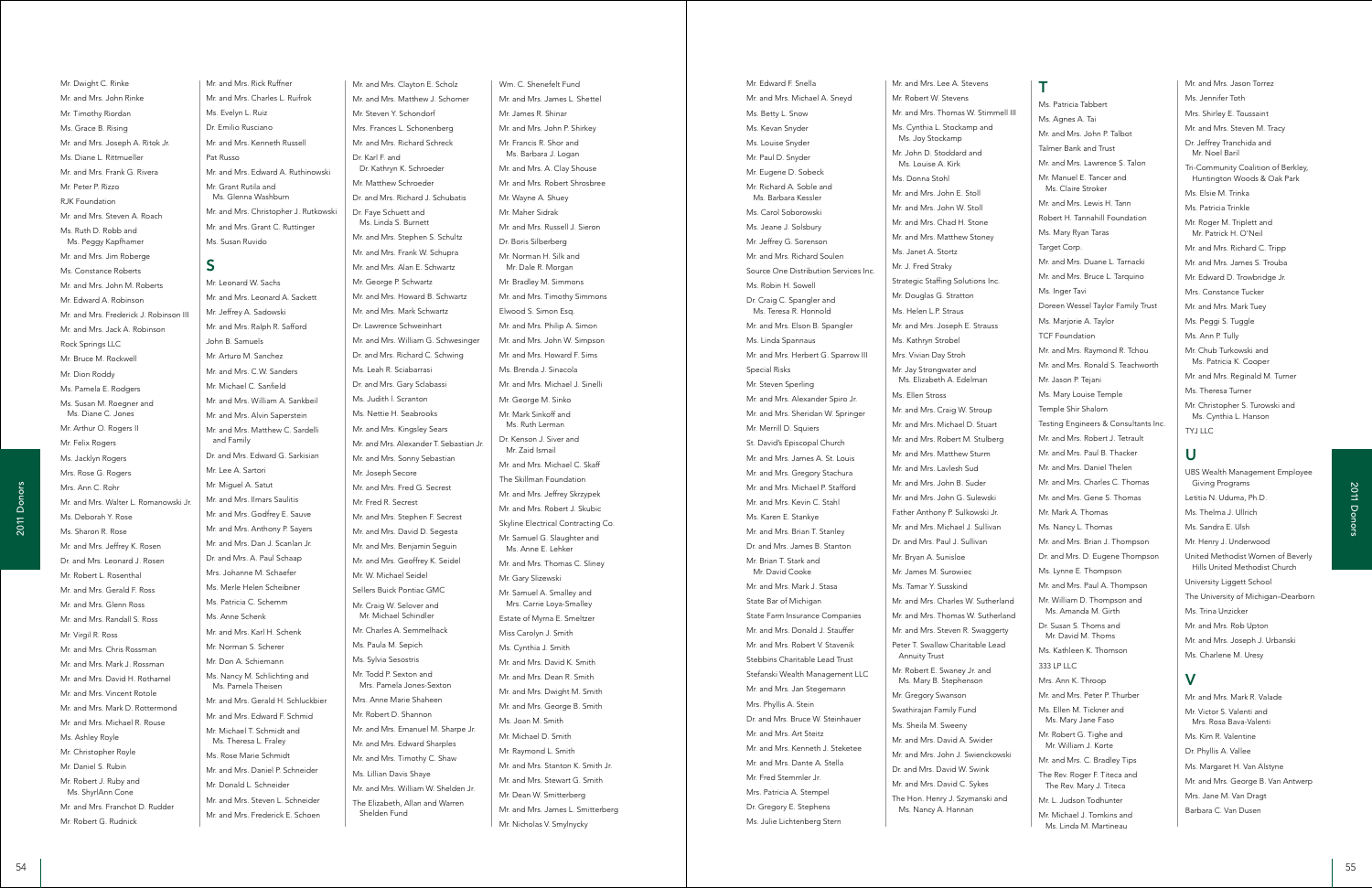<sup>56</sup> <sup>57</sup> 2011 Donors Mr. and Mrs. Jonathan T. Walton Ms. Susan Waltz Mr. and Mrs. Hugh M. Wanty Mr. and Mrs. Robert M. Ward Mr. and Mrs. Gail L. Warden Mr. and Mrs. Kris Warmann Mr. Glen R. Warn and Ms. Beverly Loudon Mr. and Mrs. Gerald E. Warren Mr. and Mrs. John C. Wartian Sr. Mr. and Mrs. Edward J. Warzyniec Jr. Mr. and Mrs. Harold S. Wasner Mr. and Mrs. Walter C. Watkins Jr. Mr. George C. Watson and Mr. John E. Fitzpatrick Mr. Norfleet T. Watson Mr. and Mrs. Stephen M. Watt Mr. Sanford Waxer Mr. James G. Weaks Mr. and Mrs. Michael R. Weaver Dr. and Mrs. Mark R. Weber Mr. and Mrs. Norman H. Weber Jr. Ms. Marilyn H. Webster Mr. and Mrs. Ted C. Wedepohl Monsignor Herbert Weier Scholarship Charitable Trust Mr. John L. Weigel Mr. Jason P. Weiland Ms. Sheryl A. Weinan-Yee Mr. Arnold J. Weiner Ms. Donna L. Weinle Mr. Daniel Weiser Mr. and Mrs. Marc Weiser Ambassador and Mrs. Ronald Weiser Wells Fargo Advisors LLC Mr. and Mrs. Joseph W. Wentrack Mr. Jeffrey Wesolowski Mr. Brad M. Westlake William F. Whelan Irrevocable Trust Mr. and Mrs. Kenneth Whipple Mr. and Mrs. Richard E. Whipple Ms. Katherine P. White Mr. and Mrs. James F. Whitehead III Ms. Nancy Whitelaw and Jan Benson Mr. and Mrs. Gale Whitford Mrs. Sylvia P. Whitmer Tim Whitney Group Mr. and Mrs. Allan P. Whittemore III Michael and Gail Whitty Fund Ms. Mary Lou Wholihan Mr. and Mrs. James M. Wicksall Mr. and Mrs. Warren J. Widmayer

Barbara Van Dusen Charitable

Lead Unitrust Mr. David C. Van Dyke Doris and Norma Van Gorp

Foundation

Mr. and Mrs. William C. Van Horn

Mrs. Marie H. Van Marter Ms. Linda B. Van Meer Mr. and Mrs. Paul J. Van Tiem The Hon. and Mrs. Thomas A. Van Tiem Mr. and Mrs. Richard Van Valkenburg Ms. Barbara E. VanAmberg and Ms. Diana L. VanAmberg-Clouse Mr. and Mrs. Thomas C. Vandegrift Mrs. Carol S. Vandenameele Ms. Shamra M. VanWagoner Mr. and Mrs. Gerald B. Varani Ms. Jean M. Vargas Mr. and Mrs. Thomas A. Vargo Mr. and Mrs. Kurt V. Vatalaro Mr. and Mrs. Frank W. Vaughn Jr. Mr. and Mrs. Michael Vecchio Stephen and Nancy Vella Mr. and Mrs. Gerard E. Vier The Viking Fund Mr. and Mrs. Robert Vilcheck Mr. Kurt R. Vilders and Ms. Judie R. Goodman Mr. and Mrs. Joseph Vindici Mr. and Mrs. David E. Vlasak Ms. Nina Volis Ms. Joyce von Drehle Mr. Kenneth von Kluck Dr. and Mrs. Paul T. von Oeyen Mr. and Mrs. Marc M. Vreede W Ms. Sue H. Wabeke Mr. and Mrs. Michael E. Wagner Mr. Daniel M. Wagnitz Mr. John D. Wagster Mr. and Mrs. Randy C. Walainis Mr. and Mrs. Lenny Waldman Mr. and Mrs. Jon A. Walgren Mrs. Barbara A. Walker Mr. and Mrs. Bennie E. Walker Mr. and Mrs. Eugene H. Walker Mr. and Mrs. Kari D. Walker Ms. Phyllis Wallbaum Mr. and Mrs. William C. Walls Ms. Michelle M. Walters and Ms. Suzanne K. Wait

Mr. Thomas P. Wilczak and Mr. Steven R. Quinkert Ms. Amelia H. Wilhelm Ms. Dian Wilkins and Alzheimer's Association Staff Dr. E'lon-Eloni Wilks Ms. Perlet Wilks Ms. Frances J. Williams Mr. Gordon K. Williams and Ms. Ana Quiroz Dr. and Mrs. John H. Williams Mr. and Mrs. Richard Williams Mr. Donald G. Williamson and Mr. Jeffrey J. Minor Dr. and Mrs. Malcolm E. Williamson Mr. and Mrs. Timothy J. Wilseck Mr. André A. Wilson and P. Silverschanz Mr. and Mrs. Charles C. Wilson Mr. and Mrs. Brian R. Wimmer Mr. and Mrs. Paul C. Wingert Mr. and Mrs. Chris Winn Ms. Anne W. Winter The Hon. Charlotte L. Wirth Mr. and Mrs. John A. Wise Mr. and Mrs. Richard L. Wiseman Mr. Lawrence Wisniewski Mr. and Mrs. John Witherell Mr. Timothy M. Wittebort Mr. and Mrs. Edward Wloszek Mr. and Mrs. Thomas M. Woiwode Mr. and Mrs. Eugene Wolbers Mr. and Mrs. Elliott M. Wolf Mr. John R. Wolfe and Ms. Sherri M. Silvian Women of Finance Ms. Margaret A. Woodhouse Mr. and Mrs. Steven L. Woodrow Ms. Barbara M. Woolf Mr. and Mrs. Douglas E. Wright Ms. Joan M. Wright Mr. and Mrs. Keith G. Wright Mr. Richard T. Wright Ms. Karen A. Wyatt The Rev. Christine E. Wyatt and Mr. Robert Wyatt

# X

Mrs. Zong Ping Xiang

### Y

Ms. Margaret Yahrmatter Ms. Kim Yamasaki

Mr. Robert J. Yanal and Mr. Larry L. Spencer Mr. and Mrs. Peter Yanchyshyn Mr. and Mrs. Rodney L. Yantz Ms. Lorraine Yates Mr. James R. Yee Mr. Michael J. Yocum and Ms. Jeanne Dolson Ms. Sheila York Mr. and Mrs. Eddie Young Mr. and Mrs. John F. Youngblood Ms. Linda J. Yugovich Z Mr. Andrew M. Zack Mr. and Mrs. Gerald Zahler Mr. and Mrs. Giacomo R. Zambon Mr. Jack A. Zaratzian and Ms. Wilma J. Shea Mr. Jack Zatirka Ms. Smilka Zdravkovska Mr. Neil R. Zechman Mr. and Mrs. Michael J. Zeller Mr. Gary F. Zenz Ms. Eileen D. Zielesch Mrs. Stephanie Ziff

Mr. and Mrs. Frank R. Zimmerman Zinn Family Charitable Gift Fund Mr. and Mrs. Paul Zitzewitz

### • We help you with strategic philanthropy and personalized grantmaking.

What is your vision for the future? How would you like to make a difference? Either through personal, one-onone conversations, or by working with your professional adviser, we help you create giving solutions that reflect your personal values, motivations and goals. Our staff can even tell you about grant opportunities that meet your charitable objectives, and provide you with information regarding research on or educational opportunities in areas of interest to you.

### • We work with gifts of any size and donors at every level of giving.

What does it take to become a donor? Getting started is easy, and there is no reason to wait. The Community Foundation can help every donor find the right charitable-giving tools to match their stage of life and their preferred level of giving. As a result, everyone can experience the satisfaction of making a difference in the community — and every gift matters.

• We multiply the impact of your gift dollars by pooling them with other gifts and grants.

How can your donation, no matter how large or small, make an even greater impact on the causes you care about? It's simple: Because the Community Foundation

# What Do You Care About?

accepts gifts from hundreds of individuals and organizations each year, we are able to pool gifts from donors who share common interests. In this way, we can increase the dollars available to invest in a particular cause. This is the power of collective, community philanthropy.

• We help any gift have both an immediate and a long-term impact.

How can you support your favorite cause both now and in the future? If you make a gift to endowment, it becomes part of a permanent pool of assets that, each year, generates funds to support charitable causes. Over time, as the endowment grows, it produces more charitable dollars that go back into the community. This means that your gift today keeps on giving forever!

• We honor your charitable intent forever.

How do you know that your gift will continue to support the causes you care about long after you are gone? By partnering with the Community Foundation, you are assured that the charitable dollars you entrust to us will always serve the purpose you intended. The Community Foundation's Board of Trustees oversees all grantmaking and carefully stewards the charitable assets our donors have contributed over the years.



For more than 27 years, the Community Foundation has been helping donors fulfill their philanthropic goals. Here are some of the ways the Community Foundation can help you make the most of your charitable dollars:

For more information, please contact a member of the philanthropic services team at 313.961.6675, or visit *www.cfsem.org/make-gift.*



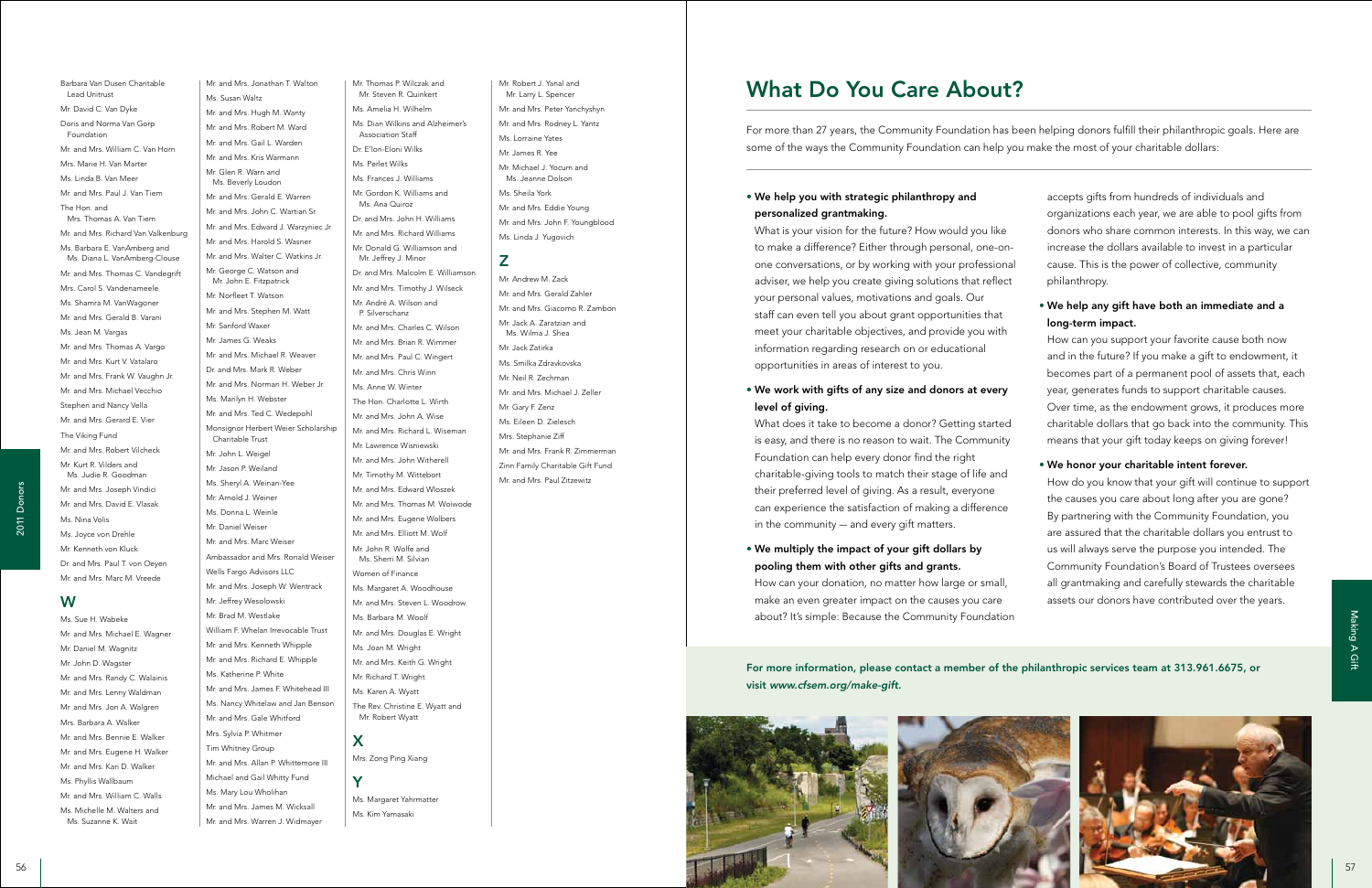### Comerica Bank Community Economic Development Fund

James S. Bernacki Charles H. Brown David K. Page

### Detroit Auto Dealers Association Charitable Foundation Fund

Rod L. Alberts Hon. Trudy DunCombe Archer Douglass Fox Carl F. Galeana Alfred R. Glancy III Scott LaRiche William Perkins James Seavitt Robert Shuman

### HOPE Fund

Allan D. Gilmour, *Co-Chair* Patrick R. Jakeway, *Co-Chair* Kofi Adoma Gerald G. Banister Mark D. Blanke Karen C. Brown Stacey E. Cassis Derek E. Daniels Gilbert M. Frimet Henry M. Grix Howard W. Israel Nancy S. Katz

Pat J. Mansfield Walter V. Marsh Michael F. McCarthy Michael J. Mehr Stephen D. Moore Seymour M. Nayer Robert M. Nemzin Charles Nida Trevor D. Royston Mark Seski Richard Shapack James P. Spica Jason Astorga Switzer Lyle M. Wolberg

### Youth Advisory Committee

Edward Berkowski Joshua Brooks Gionni Crawford Paul Fortin Melissa Garcia Angela Kilgore Makenzie Larson Sarah Likens David McGhee Ashley Mitchell Gregory Nelson Ken O'Brien Daina Robinson Amber Sillmon

### Glenn F. Kossick Michael J. Mirto Michael C. Mok Alan T. Semonian Anthony P. Sulkowski Jr. Thomas P. Wilczak

### Legal/Financial Network

Andrew L. Camden, *Co-Chair* Dana M. Locniskar, *Co-Chair* Thomas Alongi Thomas H. Bergh Barbara B. Bierbusse Michael C. Cumming Rebecca L. Donnini Bruce E. Fralick Eugene A. Gargaro Jr. John D. Gatti Edward V. Gray Henry M. Grix Harold Hebel William D. Hodgman Mark W. Jannott Robert B. Joslyn Shirley A. Kaigler Robert E. Kass Bernard S. Kent John P. Landis David P. Larsen John D. Mabley J. Thomas MacFarlane

Each year, hundreds of individuals volunteer their time and expertise to help the Community Foundation achieve its mission of enhancing the region's quality of life.

These dedicated community leaders are involved in many aspects of the Foundation's work, from awarding scholarships to raising funds to reviewing grant proposals. They represent diverse backgrounds, experiences and professions — physicians, business owners, judges, teachers, financial advisers, religious leaders, high school students, retirees — and share a wealth of knowledge about our community. We are grateful to all of our volunteers, whose dedication and commitment exemplify the philanthropic spirit of southeast Michigan. The Community Foundation is pleased to recognize and thank the individuals who, over the past year, served on the following committees.

# Advisory Committees



While the Community Foundation endowment is always managed with a long-term perspective, it is important to note that for the year ending December 31, 2011, the Community Foundation's endowment investment performance ranked first nationwide in comparison to similar-sized community foundation peers. These results were reported in the Council on Foundations' Investment Performance Survey of Community Foundations, and were based on responses from survey participants with assets ranging from \$100 to \$500 million. In addition, in the Independent Consultants Cooperative Peer Universe, a comparison among a customized universe of endowments and foundations of similar sizes, the Community Foundation's 2011 endowment returns ranked in the top 15th percentile. In a year of volatility and uncertainty in the financial markets, these excellent peer rankings reflect the strength and discipline of the Community Foundation's investment program.

The Community Foundation also measures the success of its endowment portfolio against its target rate of return. The long-term total rate of return target for the endowment portfolio is stated as a range from 7 percent to 9 percent, taking into consideration spending policy, prudent investment expenses, and the fact that capital market conditions and inflation change over time. While the 2011 absolute return of 1.8 percent fell short of the target, due to the low return environment during the year, the Community Foundation's longer-term performance remains competitive with its peers. The Community Foundation's Investment Committee and its consultants, NEPC LLC, meet regularly to monitor performance and review asset allocation, as well as to deal with risks and opportunities as they arise. We thank them for their vigilance, hard work and excellent counsel.

# Endowment Investment Highlights

### Investment Committee

Ken Whipple, *Chair* Chairman, Korn/Ferry International

Terence E. Adderley Chairman of the Board, Kelly Services Inc.

Thomas C. Buhl Vice President, Investments Wells Fargo Advisors

Phillip Wm. Fisher Principal, The Fisher Group

Alfred R. Glancy III Chairman, Unico Investment Co.

Joseph L. Hudson Jr. Trustee, Hudson-Webber Foundation

David N. McCammon Vice President – Finance, Ford Motor Co. (Retired)

David E. Meador Senior Vice President/Chief Financial Officer DTE Energy Corp.

Michael T. Monahan President, Monahan Enterprises LLC

Alan E. Schwartz Partner, Honigman Miller Schwartz and Cohn LLP

Jonathan T. Walton Executive Vice President, NBD Bank (Retired)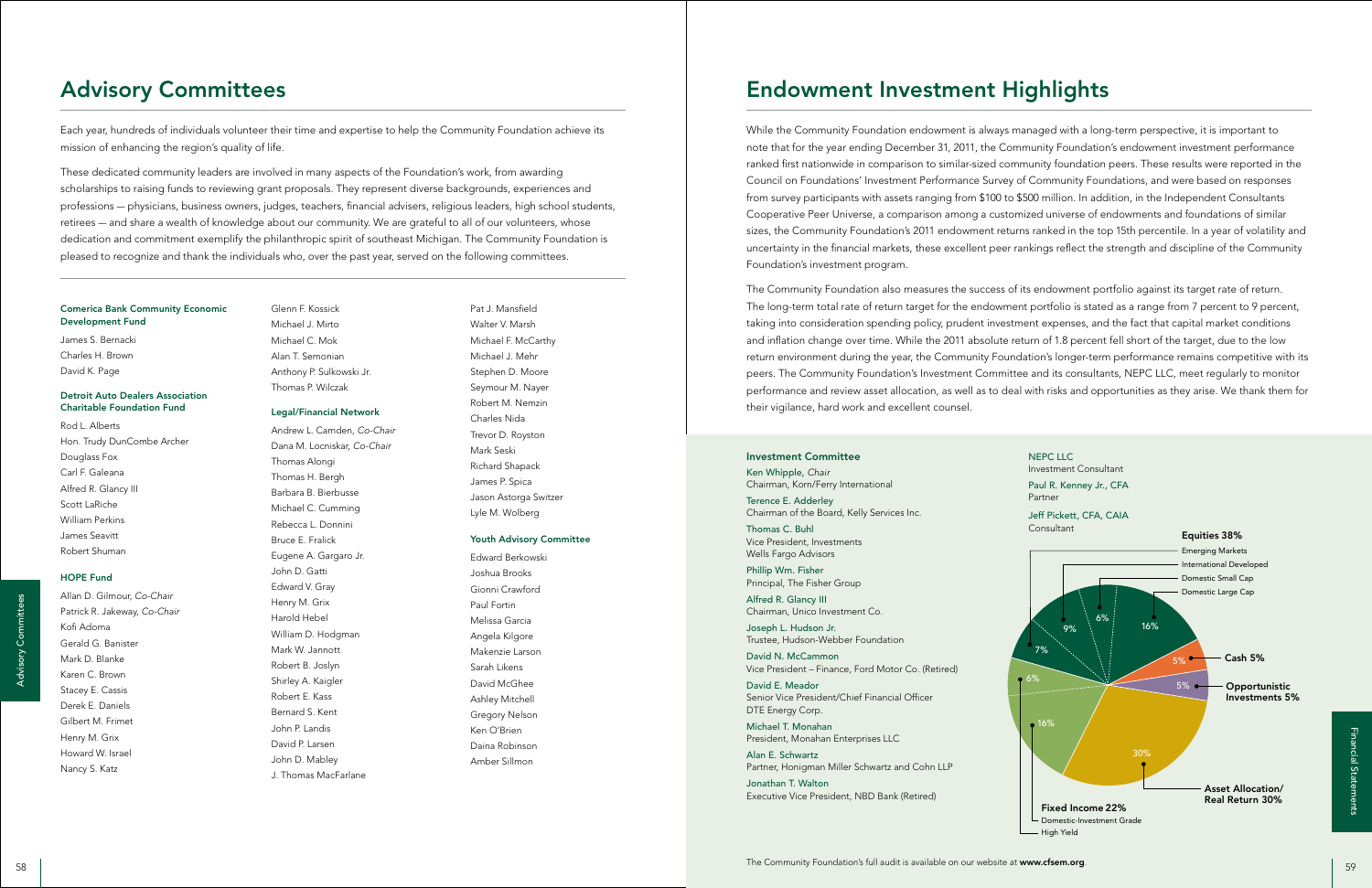# Combined Statements of Financial Position **Combined Statements of Activities**

|                                                                                                            | December 31      |                          |  |  |
|------------------------------------------------------------------------------------------------------------|------------------|--------------------------|--|--|
| <b>Assets</b>                                                                                              | 2011             | 2010                     |  |  |
| Cash                                                                                                       | \$<br>1,304,361  | $\mathsf{\$}$<br>857,374 |  |  |
| Investments                                                                                                | 546,140,185      | 570,666,136              |  |  |
| Contributions receivable                                                                                   | 10,268,192       | 22,820,313               |  |  |
| Deferred gifts receivable                                                                                  | 5,470,727        | 5,242,718                |  |  |
| Accrued investment income                                                                                  | 186,592          | 238,893                  |  |  |
| Other assets                                                                                               | 2,259,318        | 518,828                  |  |  |
| Fixed assets, net of accumulated depreciation of<br>\$623,772 and \$545,107 in 2011 and 2010, respectively | 63,934           | 138,857                  |  |  |
| <b>Total</b>                                                                                               | \$565,693,309    | 600,483,119<br>\$        |  |  |
| <b>Liabilities and Net Assets</b><br>Liabilities:                                                          |                  |                          |  |  |
| Grant commitments                                                                                          | \$<br>15,671,402 | 30,777,175<br>\$         |  |  |
| Accounts payable                                                                                           | 863,657          | 564,418                  |  |  |
| Charitable gift annuities                                                                                  | 4,173,525        | 4,393,171                |  |  |
| Subtotal liabilities                                                                                       | 20,708,584       | 35,734,764               |  |  |
| Funds held as agency endowments                                                                            | 14,624,027       | 13,345,607               |  |  |
| <b>Total liabilities</b>                                                                                   | 35,332,611       | 49,080,371               |  |  |
| <b>Net Assets:</b>                                                                                         |                  |                          |  |  |
| Unrestricted                                                                                               | 504,541,779      | 513,259,717              |  |  |
| Temporarily restricted                                                                                     | 25,818,919       | 38,143,031               |  |  |
| Total net assets                                                                                           | 530,360,698      | 551,402,748              |  |  |
| <b>Total</b>                                                                                               | \$565,693,309    | \$<br>600,483,119        |  |  |

Financial Statement and firm. The audited financial statements can be found on the<br>
Business and of vear and for the community Foundation is audited by an independent<br>
Business and of vear and foundation website at www.cf *Each year the Community Foundation is audited by an independent audit firm. The audited financial statements can be found on the Community Foundation website at www.cfsem.org.*

|                                                           | 2011           |               |                           | 2010          |               |                                  |
|-----------------------------------------------------------|----------------|---------------|---------------------------|---------------|---------------|----------------------------------|
|                                                           | Total          | Unrestricted  | Temporarily<br>Restricted | Total         | Unrestricted  | Temporarily<br><b>Restricted</b> |
| Revenues, gains (losses),<br>and other support:           |                |               |                           |               |               |                                  |
| Contributions                                             | \$32,175,105   | \$30,801,205  | \$1,373,900               | \$37,562,500  | \$37,076,000  | 486,500<br>\$                    |
| Less amounts received from<br>agencies                    | (1,636,305)    | (1,636,305)   |                           | (279,088)     | (279,088)     |                                  |
| Net assets released from restrictions                     |                | 11,972,382    | (11, 972, 382)            |               | 18,682,308    | (18,682,308)                     |
| Change in value of deferred<br>gifts receivable           | (1,725,630)    |               | (1,725,630)               | 682,183       |               | 682,183                          |
| Interest and dividends                                    | 11,872,738     | 11,872,738    |                           | 11,256,754    | 11,256,754    |                                  |
| Less interest on amounts held<br>for agencies             | (378,062)      | (378,062)     |                           | (326, 630)    | (326, 630)    |                                  |
| Net unrealized and realized<br>(loss) gain on investments | (4,713,956)    | (4,713,956)   |                           | 41,624,809    | 41,624,809    |                                  |
| Less loss (gain) on investments<br>held for agencies      | 86,682         | 86,682        |                           | (1, 192, 183) | (1, 192, 183) |                                  |
| Remeasurement of charitable<br>gift annuities             | (393, 610)     | (393, 610)    |                           | (496, 627)    | (496, 627)    |                                  |
| Administrative revenue from<br>amounts held for agencies  | 67,870         | 67,870        |                           | 63,916        | 63,916        |                                  |
| Miscellaneous income                                      | 115,854        | 115,854       |                           | 806,005       | 806,005       |                                  |
| Total revenues, gains (losses),<br>and other support      | 35,470,686     | 47,794,798    | (12, 324, 112)            | 89,701,639    | 107,215,264   | (17,513,625)                     |
| <b>Grants and expenses:</b>                               |                |               |                           |               |               |                                  |
| Grants                                                    | 52,527,159     | 52,527,159    |                           | 55,208,050    | 55,208,050    |                                  |
| Less amounts granted to agencies                          | (551, 743)     | (551, 743)    |                           | (596, 584)    | (596, 584)    |                                  |
| Prior-year grants canceled                                | (794, 262)     | (794, 262)    |                           | (330, 788)    | (330, 788)    |                                  |
| Prior-year grants returned                                | (18, 191)      | (18, 191)     |                           | (15, 238)     | (15, 238)     |                                  |
| General and administrative                                | 4,217,505      | 4,217,505     |                           | 4,473,510     | 4,473,510     |                                  |
| Investment management fees                                | 1,161,920      | 1,161,920     |                           | 2,317,723     | 2,317,723     |                                  |
| Less management fees on amounts<br>held for agencies      | (29, 652)      | (29, 652)     |                           | (70, 314)     | (70, 314)     |                                  |
| <b>Total grants and expenses</b>                          | 56,512,736     | 56,512,736    |                           | 60,986,359    | 60,986,359    |                                  |
| (Decrease) increase in<br>net assets                      | (21, 042, 050) | (8,717,938)   | (12, 324, 112)            | 28,715,280    | 46,228,905    | (17, 513, 625)                   |
| Net assets - beginning of year                            | 551,402,748    | 513,259,717   | 38,143,031                | 522,687,468   | 467,030,812   | 55,656,656                       |
| Net assets - end of year                                  | \$530,360,698  | \$504,541,779 | \$25,818,919              | \$551,402,748 | \$513,259,717 | \$38,143,031                     |